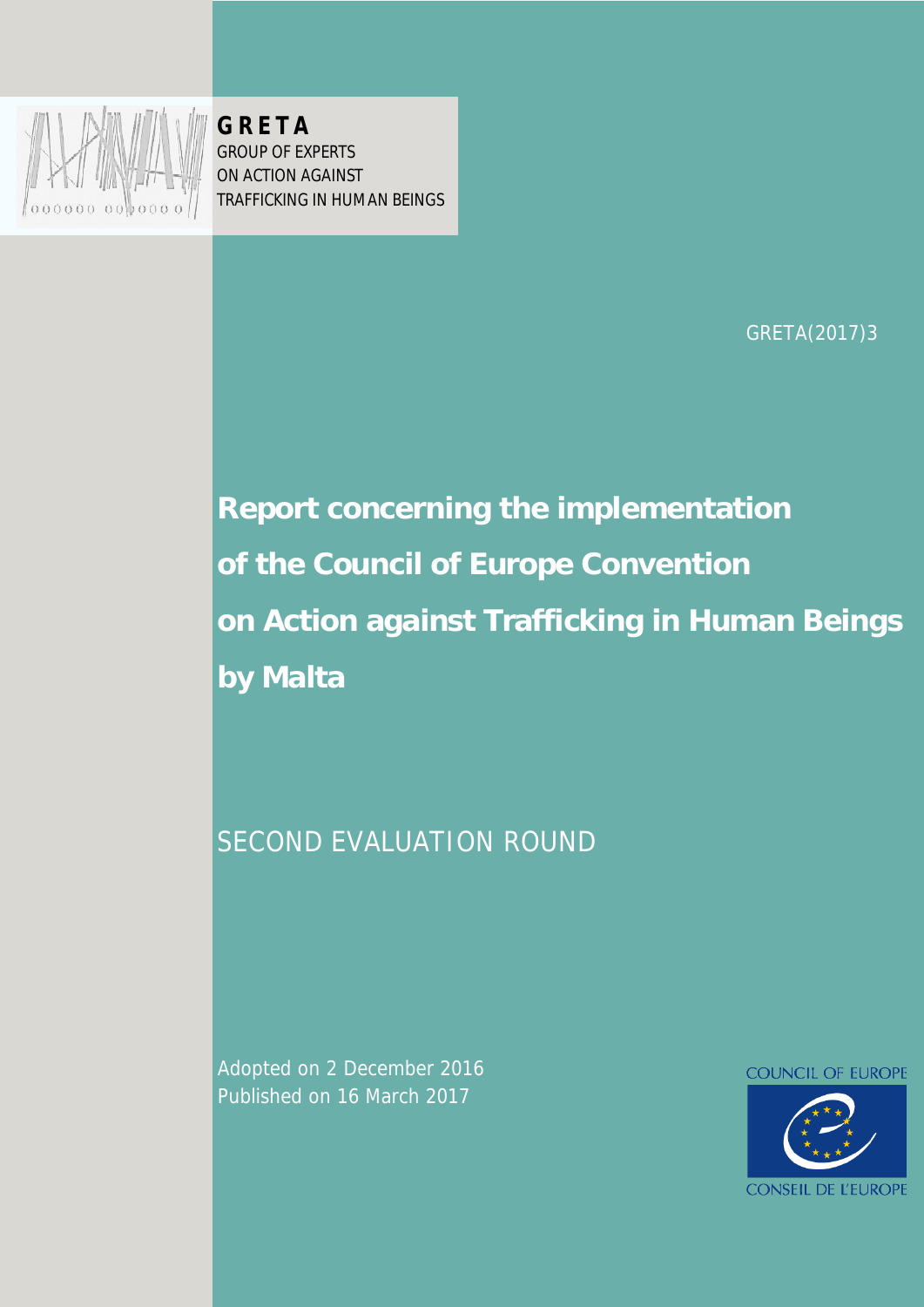Secretariat of the Council of Europe Convention on Action against Trafficking in Human Beings (GRETA and Committee of the Parties) Council of Europe F- 67075 Strasbourg Cedex France

[trafficking@coe.int](file:///D:/WINXP/Profiles/charbonnel/Local%20Settings/Temporary%20Internet%20Files/OLK6F/trafficking@coe.int)

[www.coe.int/en/web/anti-human-trafficking](http://www.coe.int/en/web/anti-human-trafficking)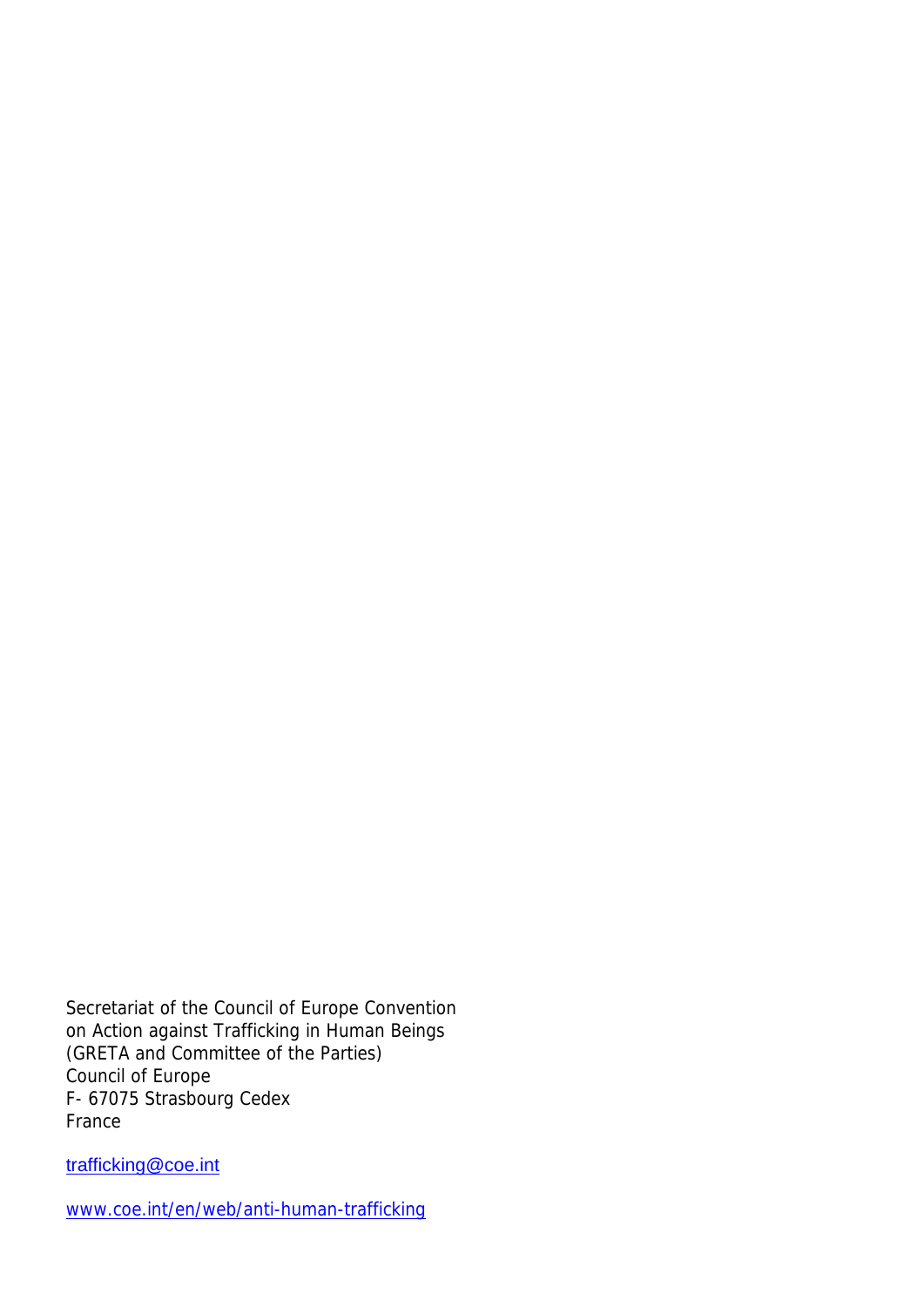# **Table of contents**

| H.,               | Main developments in the implementation of the Convention by Malta 7                                                                                                     |  |
|-------------------|--------------------------------------------------------------------------------------------------------------------------------------------------------------------------|--|
| 1.                |                                                                                                                                                                          |  |
| 3.                |                                                                                                                                                                          |  |
| 4.                |                                                                                                                                                                          |  |
| 5.<br>6.          |                                                                                                                                                                          |  |
|                   |                                                                                                                                                                          |  |
|                   |                                                                                                                                                                          |  |
| $1_{\cdot}$<br>a. |                                                                                                                                                                          |  |
| b.                |                                                                                                                                                                          |  |
| C.                |                                                                                                                                                                          |  |
| d.                | Measures to prevent trafficking in human beings for the purpose of organ removal (Article 5) 15                                                                          |  |
| е.                |                                                                                                                                                                          |  |
| f.                |                                                                                                                                                                          |  |
| 2.<br>a.          | Measures to protect and promote the rights of victims, guaranteeing gender equality16                                                                                    |  |
| b.                |                                                                                                                                                                          |  |
| C.                | Identification and assistance of child victims of THB (Articles 10 and 12) 20                                                                                            |  |
| d.                |                                                                                                                                                                          |  |
| е.                |                                                                                                                                                                          |  |
| f.                |                                                                                                                                                                          |  |
| g.                |                                                                                                                                                                          |  |
| h.<br>3.          |                                                                                                                                                                          |  |
| a.                |                                                                                                                                                                          |  |
| b.                |                                                                                                                                                                          |  |
| C.                |                                                                                                                                                                          |  |
| d.                |                                                                                                                                                                          |  |
| 4.                |                                                                                                                                                                          |  |
| a.<br>b.          |                                                                                                                                                                          |  |
| C.                |                                                                                                                                                                          |  |
| d.                |                                                                                                                                                                          |  |
| е.                |                                                                                                                                                                          |  |
|                   |                                                                                                                                                                          |  |
|                   |                                                                                                                                                                          |  |
|                   | Appendix List of public bodies, intergovernmental organisations, non-governmental<br>organisations and other civil society actors with which GRETA held consultations 38 |  |
|                   |                                                                                                                                                                          |  |
|                   |                                                                                                                                                                          |  |
|                   |                                                                                                                                                                          |  |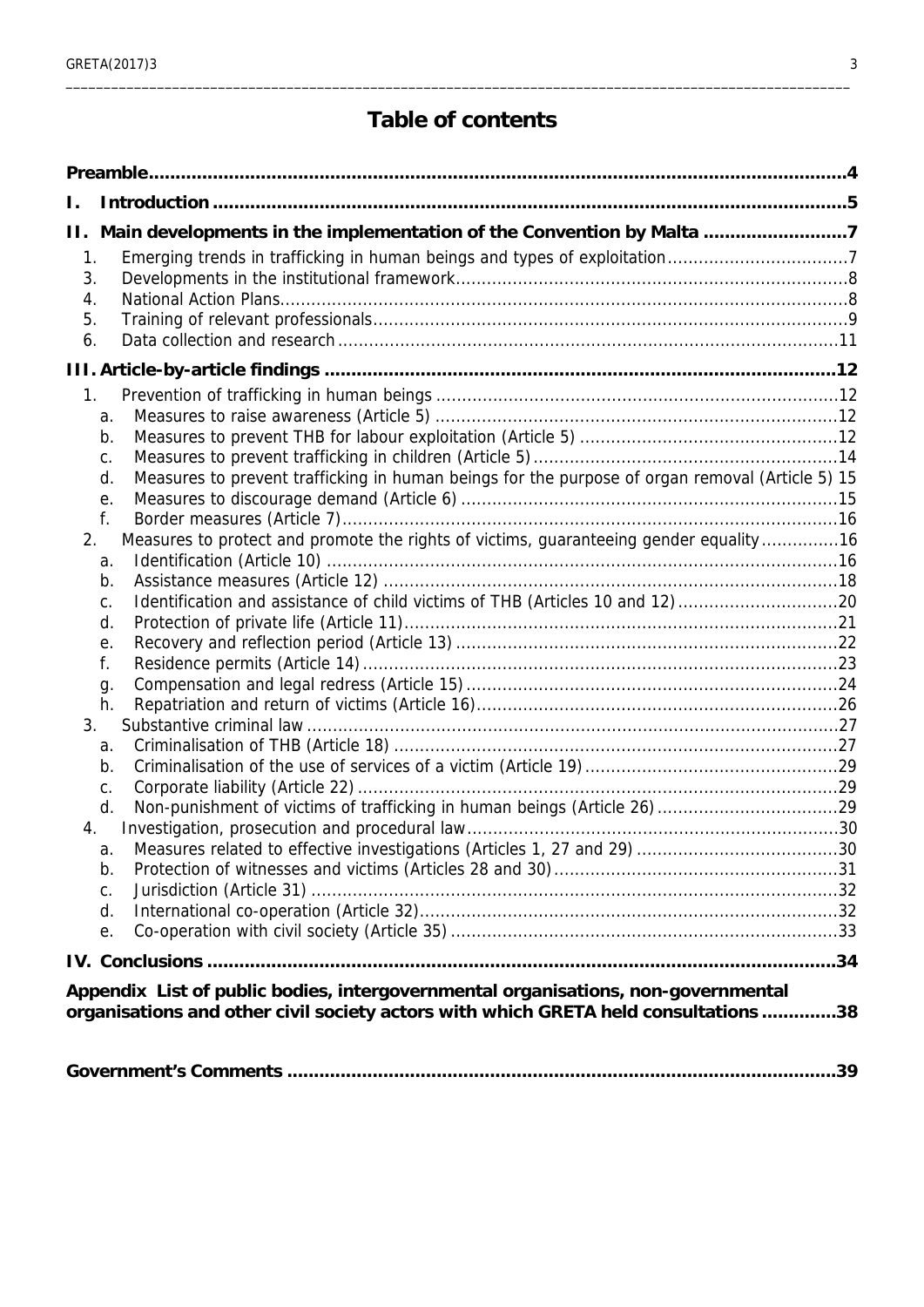#### <span id="page-3-0"></span>**Preamble**

The Group of Experts on Action against Trafficking in Human Beings (GRETA) has been set up pursuant to Article 36 of the Council of Europe Convention on Action against Trafficking in Human Beings ("the Convention"), which entered into force on 1 February 2008. GRETA is composed of 15 independent and impartial experts coming from a variety of backgrounds, who have been selected on the basis of their professional experience in the areas covered by the Convention. The term of office of GRETA members is four years, renewable once.

\_\_\_\_\_\_\_\_\_\_\_\_\_\_\_\_\_\_\_\_\_\_\_\_\_\_\_\_\_\_\_\_\_\_\_\_\_\_\_\_\_\_\_\_\_\_\_\_\_\_\_\_\_\_\_\_\_\_\_\_\_\_\_\_\_\_\_\_\_\_\_\_\_\_\_\_\_\_\_\_\_\_\_\_\_\_\_\_\_\_\_\_\_\_\_\_\_\_\_\_\_\_\_

GRETA is responsible for monitoring the implementation of the Convention by the parties and for drawing up reports evaluating the measures taken by each party. In accordance with Article 38, paragraph 1, of the Convention, GRETA evaluates the implementation of the Convention following a procedure divided into rounds. At the beginning of each round, GRETA selects the specific provisions on which the evaluation procedure is to be based and defines the most appropriate means to carry out the evaluation. GRETA adopts a questionnaire for each evaluation round which serves as the basis for the evaluation and is addressed to all parties.

The first evaluation round was launched in February 2010 and the questionnaire for this round was sent to the parties according to a timetable adopted by GRETA, which reflected the time of entry into force of the Convention for each party. GRETA organised country visits to all parties in order to collect additional information and have direct meetings with relevant actors, both governmental and non-governmental.

Following the first round of monitoring, which provided an overview of the implementation of the Convention by each party, GRETA launched the second evaluation round of the Convention on 15 May 2014. During this new evaluation round, GRETA has decided to examine the impact of legislative, policy and practical measures on the prevention of trafficking, the protection of the rights of victims of trafficking, and the prosecution of traffickers. The adoption of a human rights-based approach to action against trafficking in human beings remains at the centre of the second evaluation round. In addition, particular attention is paid to measures taken to address new trends in human trafficking and the vulnerability of children to trafficking. The questionnaire adopted by GRETA for the second evaluation round is sent to all parties which have undergone the first evaluation round, following a timetable approved by GRETA.

GRETA's reports are based on information gathered from a variety of sources and contain recommendations intended to strengthen the implementation of the Convention by the party concerned. In its recommendations, GRETA has adopted the use of three different verbs - "urge", "consider" and "invite" - which correspond to different levels of urgency of the recommended action for bringing the party's legislation and/or practice into compliance with the Convention. GRETA uses the verb "urge" when it assesses that the country's legislation or policy are not in compliance with the Convention, or when it finds that despite the existence of legal provisions and other measures, the implementation of a obligation of the Convention is lacking. In other situations, GRETA "considers" that it is necessary to make improvements in order to fully comply with an obligation of the Convention. By "inviting" a country to pursue its efforts in a given area, GRETA acknowledges that the authorities are on the right track.

As regards the procedure for the preparation of reports, GRETA examines a draft report on each party in a plenary session. The process of confidential dialogue with the national authorities allows the latter to submit, within two months, comments on GRETA's draft report with a view to providing additional information or correcting any possible factual errors. These comments are taken into account by GRETA when establishing its final report. The final report is adopted by GRETA in a plenary session and transmitted to the party concerned, which is invited to submit any final comments. At the expiry of the time-limit of one month GRETA's report, together with eventual comments by the party concerned, is made public and sent to the Committee of the Parties to the Convention.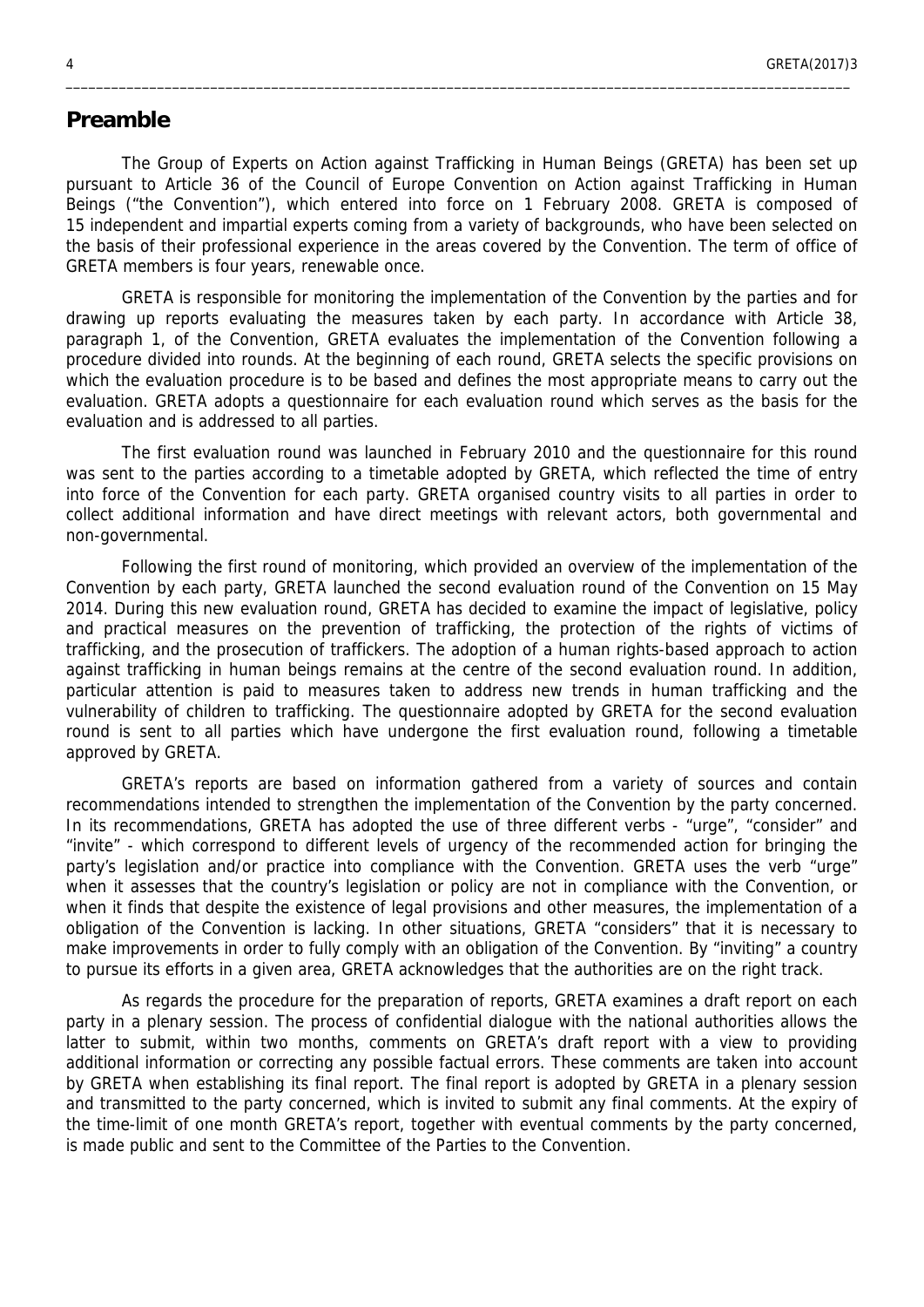### <span id="page-4-0"></span>**I. Introduction**

1. The first evaluation of the implementation of the Council of Europe Convention on Action against Trafficking in Human Beings ("the Convention") by Malta took place from 2011 to 2013.<sup>1</sup> Following the receipt of Malta's reply to GRETA's first questionnaire on 1 September 2011, a country evaluation visit was organised from 28 February to 2 March 2012. The draft report on Malta was examined at GRETA's 14th meeting (25-29 June 2012) and the final report was adopted at GRETA's 15th meeting (26-30 November 2012). Following the receipt of the Maltese authorities' comments, GRETA's final report was published on 24 January 2013.

\_\_\_\_\_\_\_\_\_\_\_\_\_\_\_\_\_\_\_\_\_\_\_\_\_\_\_\_\_\_\_\_\_\_\_\_\_\_\_\_\_\_\_\_\_\_\_\_\_\_\_\_\_\_\_\_\_\_\_\_\_\_\_\_\_\_\_\_\_\_\_\_\_\_\_\_\_\_\_\_\_\_\_\_\_\_\_\_\_\_\_\_\_\_\_\_\_\_\_\_\_\_\_

2. In its first report on Malta, GRETA noted the steps taken by the Maltese authorities to develop the legal and institutional framework for combatting trafficking in human beings (THB), including by setting up the Anti-Human Trafficking Monitoring Committee and the Stakeholder Task Force on THB, both of which include NGO representatives. However, GRETA stressed the need for certain amendments to the legislation in order to bring it into full compliance with the Convention. Moreover, GRETA urged the Maltese authorities to improve the identification of victims of THB and to ensure that they have access to all the assistance measures provided for in the Convention. GRETA also called on the authorities to improve the application of the recovery and reflection period and to ensure that victims of trafficking can take full advantage of the right to be granted a temporary residence permit. Given the absence of compensation of victims of human trafficking, GRETA asked the authorities to provide information to victims on trafficking about the right to compensation and ways to access it, and amend the relevant legislation in order to enable all victims of trafficking to have access to State compensation. Further, GRETA urged the Maltese authorities to take measures to ensure that human trafficking offences are investigated and prosecuted promptly and effectively.

3. On the basis of GRETA's report, on 15 February 2013 the Committee of the Parties to the Convention adopted a recommendation to the Maltese authorities, requesting them to report back on the measures taken to comply with this recommendation by 15 February 2015.<sup>2</sup> The report submitted by the Maltese authorities on 16 February 2015 was considered at the 16th meeting of the Committee of the Parties (15 June 2015). The Committee of the Parties decided to transmit the authorities' report to GRETA for consideration and to make it public.<sup>3</sup>

4. On 1 June 2015, GRETA launched the second round of evaluation of the Convention in respect of Malta by sending the questionnaire for this round to the Maltese authorities. The deadline for submitting the reply to the questionnaire was 2 November 2015. The Maltese authorities submitted their reply on 21 October 2015.<sup>4</sup>

<sup>1</sup> Report concerning the implementation of the Council of Europe Convention on Action against Trafficking in Human Beings by Malta, first evaluation round:<http://rm.coe.int/16806863cc>

<sup>2</sup> Recommendation CP(2013)3 on the implementation of the Council of Europe Convention on Action against Trafficking in Human Beings by Malta, adopted at the 10th meeting of the Committee of Parties on 15 February 2013: <http://rm.coe.int/1680631ee4>

<sup>3</sup> Report submitted by the Maltese authorities on measures taken to comply with Committee of the Parties Recommendation CP(2015)8 on the implementation of the Council of Europe Convention on Action against Trafficking in Human Beings: <http://rm.coe.int/1680631f00>

<sup>4</sup> <http://rm.coe.int/1680631f04>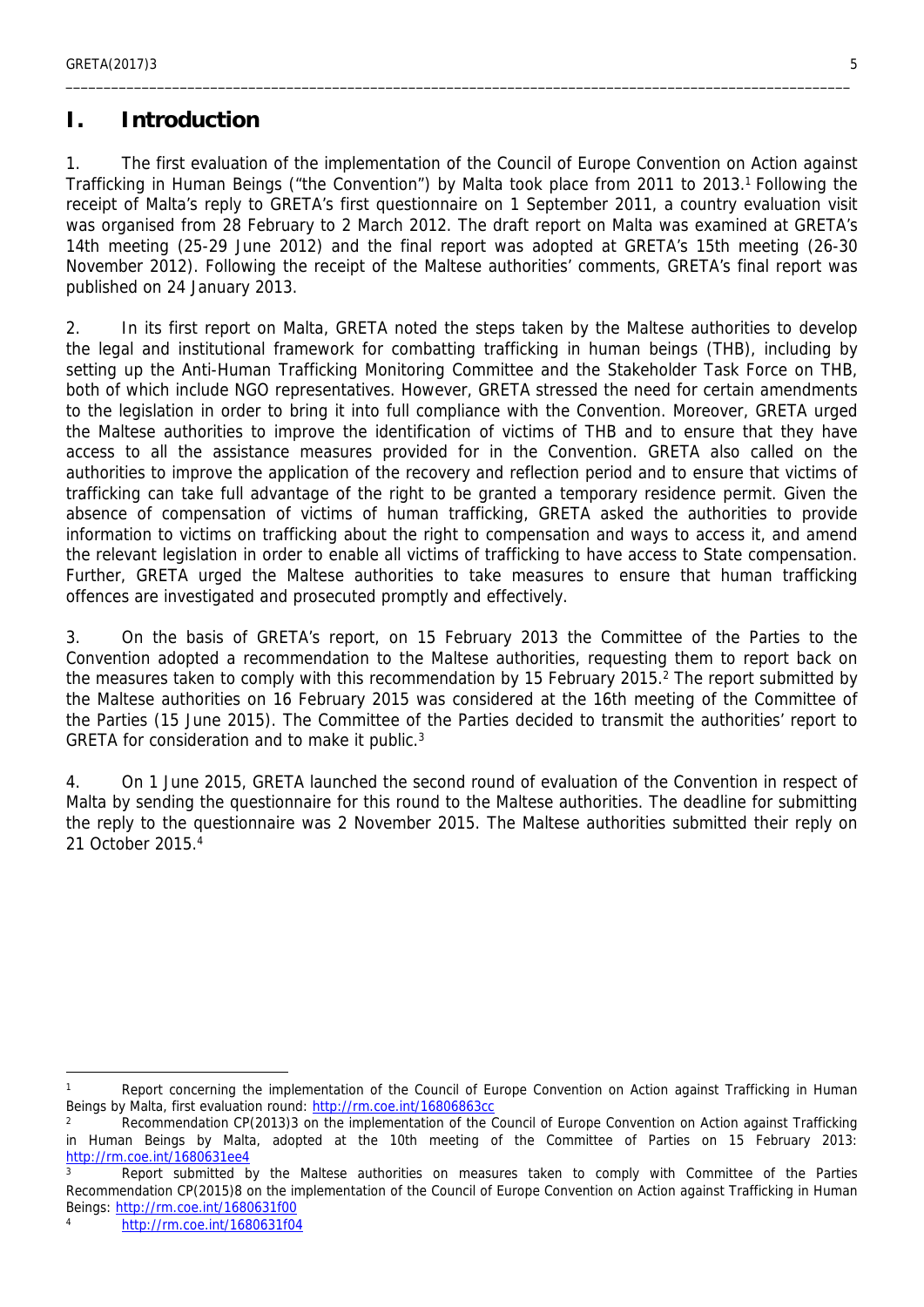5. In preparation of the present report, GRETA used the reply to the questionnaire by the Maltese authorities, the above-mentioned report submitted by them to the Committee of the Parties and information received from civil society. An evaluation visit to Malta took place from 15 to 19 February 2016 in order to hold meetings with relevant actors, collect additional information and assess the practical implementation of adopted measures. The visit was carried out by a delegation composed of:

\_\_\_\_\_\_\_\_\_\_\_\_\_\_\_\_\_\_\_\_\_\_\_\_\_\_\_\_\_\_\_\_\_\_\_\_\_\_\_\_\_\_\_\_\_\_\_\_\_\_\_\_\_\_\_\_\_\_\_\_\_\_\_\_\_\_\_\_\_\_\_\_\_\_\_\_\_\_\_\_\_\_\_\_\_\_\_\_\_\_\_\_\_\_\_\_\_\_\_\_\_\_\_

- Mr Ryszard Piotrowicz, member of GRETA;
- Ms Gulnara Shahinian, member of GRETA
- Mr Mats Lindberg, Administrator in the Secretariat of the Convention.

6. During the visit, the GRETA delegation met the Minister for Home Affairs and National Security, Mr Carmelo Abela, whose Ministry co-ordinates Malta's efforts against trafficking in human beings. In addition to other officials from the Ministry of Home Affairs and National Security, it met the Anti-Human Trafficking Monitoring Committee, representatives of the Ministry for the Family and Social Solidarity, the Ministry for Health and Energy, the Foundation for Social Welfare Services (represented by Appoġġ, the National Agency for children, families and the community), the Department for Industrial and Employment Relations, the Employment and Training Corporation and the Refugee Commissioner. Discussions were also held with prosecutors, judges and representatives of relevant police services. Furthermore, the GRETA delegation held meetings with the Parliamentary Ombudsman, the Ombudsman for Children and members of the Maltese Parliament's Social Affairs Committee.

7. In the course of the visit, the GRETA delegation visited the State shelter for victims of domestic violence and trafficking in human beings and the Safi Barracks detention centre for irregular migrants and failed asylum seekers awaiting deportation.

8. Separate meetings were held with representatives of non-governmental organisations (NGOs), the Chamber of Advocates and officials from the local offices of the International Organization for Migration (IOM) and the United Nations High Commissioner for Refugees (UNHCR).

9. The list of national authorities, NGOs and other organisations with which the delegation held consultations is set out in the Appendix to this report. GRETA is grateful for the information provided by them.

10. GRETA wishes to place on record the co-operation provided by the Maltese authorities during the second evaluation visit and in particular the assistance given by the contact person appointed by the Maltese authorities to liaise with GRETA, Ms Joyce Damato of the Ministry for Home Affairs and National Security.

11. The draft version of the present report was approved by GRETA at its 26th meeting (4-8 July 2016) and was submitted to the Maltese authorities for comments on 22 August 2016. The authorities' comments were received on 22 October 2016 and have been taken into account by GRETA when considering and adopting the final report at its 27th meeting (28 November - 2 December 2016). The final report covers the situation up to 2 December 2016; developments since that date are not taken into account in the following analysis and conclusions. The conclusions summarise the progress made since the first report, the issues which require immediate action and the other areas where further action is needed (see pages 33-37).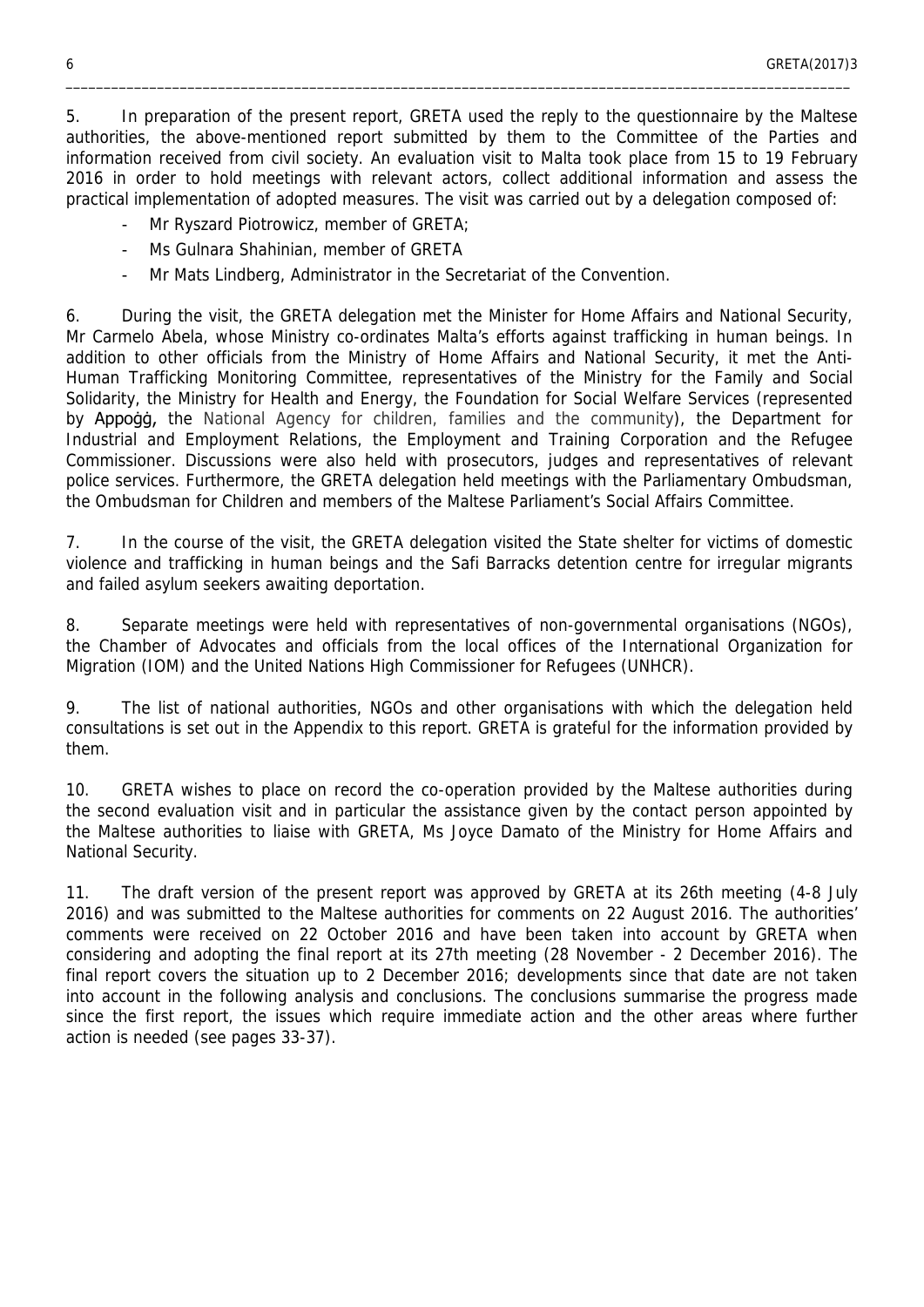# <span id="page-6-0"></span>**II. Main developments in the implementation of the Convention by Malta**

\_\_\_\_\_\_\_\_\_\_\_\_\_\_\_\_\_\_\_\_\_\_\_\_\_\_\_\_\_\_\_\_\_\_\_\_\_\_\_\_\_\_\_\_\_\_\_\_\_\_\_\_\_\_\_\_\_\_\_\_\_\_\_\_\_\_\_\_\_\_\_\_\_\_\_\_\_\_\_\_\_\_\_\_\_\_\_\_\_\_\_\_\_\_\_\_\_\_\_\_\_\_\_

#### <span id="page-6-1"></span>**1. Emerging trends in trafficking in human beings and types of exploitation**

12. Malta remains a country of destination for victims of trafficking in human beings (THB). In the period 2012-2016,<sup>5</sup> a total of 67 victims and presumed victims<sup>6</sup> of trafficking were identified in Malta (3 in 2012, 10 in 2013, 20 in 2014, 3 in 2015 and 31 in 2016<sup>7</sup> ). About 75% of the victims were female; 24 were victims of trafficking for the purpose of sexual exploitation and the remainder for the purpose of labour exploitation or a combination of labour and sexual exploitation. Only one of the presumed victims was a child. Most of the victims of trafficking for the purpose of labour exploitation were identified in two cases (*Police vs Han Bin*, known as the "Leisure Clothing factory case", and a recent case involving Filipino workers exploited in cleaning services, see paragraphs 78 and 79). Further, there were three cases of trafficking for the purpose of domestic servitude. The main countries of origin of the victims were the Philippines, Vietnam, China and Romania. In 2013, the first case of internal trafficking of a Maltese woman was identified. The Maltese authorities are not aware of any cases of Maltese citizens having fallen victim of THB abroad.

#### **2. Developments in the legal framework**

13. In its first report, GRETA urged the Maltese authorities to amend the definition of trafficking in human beings by including "abuse of a position of vulnerability" among the means for committing the offence and "forced labour or services" amongst the forms of exploitation. GRETA also considered that the irrelevance of the consent of the victim to the intended exploitation, where any of the means have been used, should be spelled out explicitly in legislation. Further, GRETA urged the Maltese authorities to introduce as an aggravating circumstance the offence of THB committed against a child.

14. On 6 December 2013 Article 248A of the Criminal Code (CC), which criminalises THB, was amended in line with GRETA's recommendations. The term "abuse of a position of vulnerability" was included in the means referred to in paragraph 2 of Article 248A. Further, the list of forms of exploitation was expanded to include "forced labour", "activities associated with begging" and "any other unlawful activities". The irrelevance of the victim's consent to the intended or actual exploitation, where any of the means have been used, was also made explicit in paragraph 3 of Article 248A.

15. Moreover, a new Victims of Crime Act entered into force on 2 April 2015. The new Act includes provisions regarding access of victims of trafficking to assistance services and compensation under the Criminal Injuries Compensation Scheme (see paragraph 121).

16. The above-mentioned legal developments are discussed in greater detail in later parts of this report (see paragraphs 133-139).

<sup>5</sup> To 20 September 2016 included.

<sup>6</sup> In Malta, "presumed victims" are persons who are referred through the National Referral Mechanism but do not go to the Police and are hence not formally identified. 7

All 31 victims were identified in one case, see paragraph 79.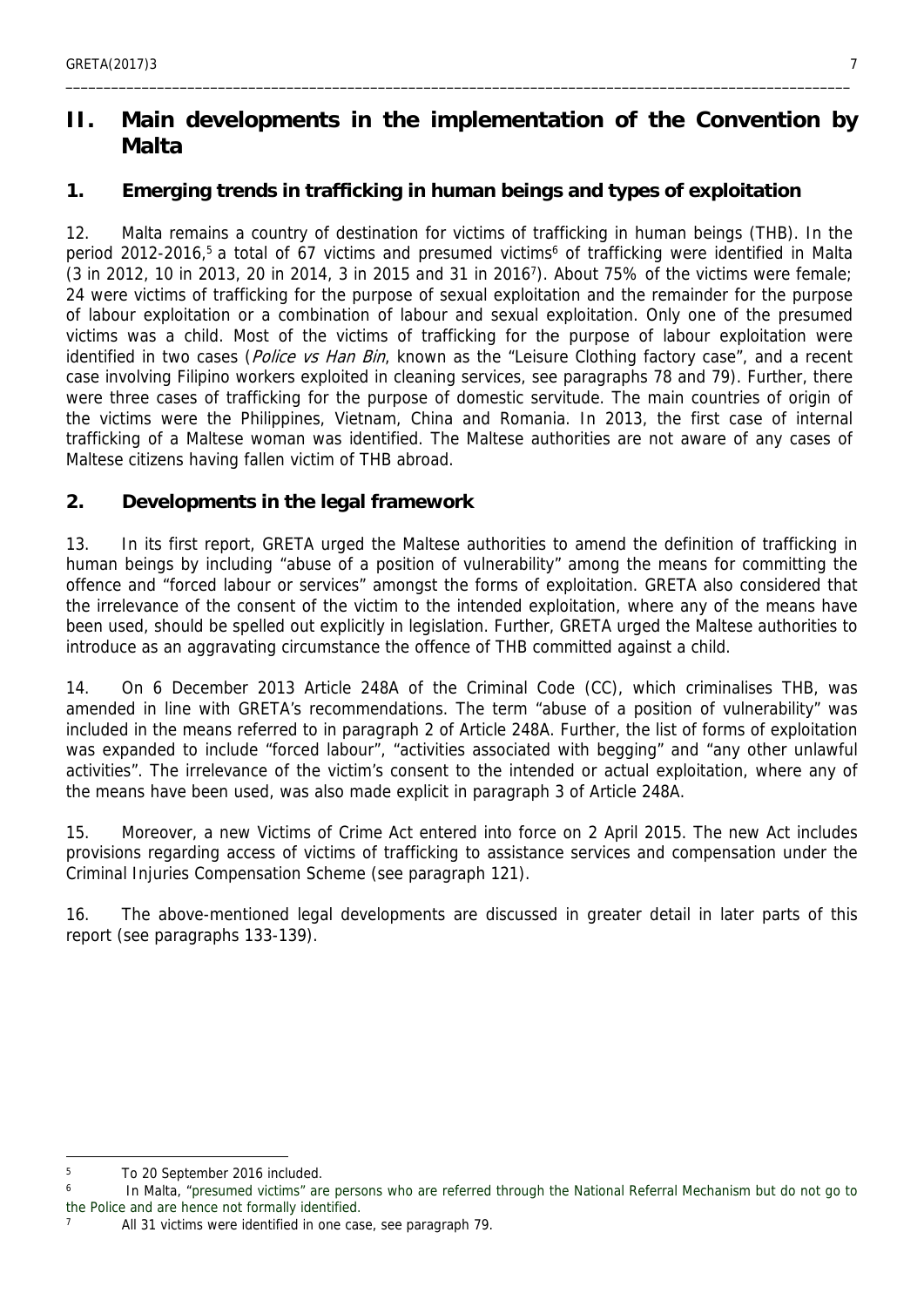#### <span id="page-7-0"></span>**3. Developments in the institutional framework**

17. The Anti-Human Trafficking Monitoring Committee,<sup>8</sup> set up in 2011, remains the body responsible for drawing up and monitoring the implementation of anti-trafficking policies. Since 2013 there has been no single person occupying the position of National Anti-trafficking Co-ordinator, this function being bestowed on the entire Anti-trafficking Committee, which also holds the role of National Rapporteur or equivalent mechanism. The Committee convenes two to three times per year and reports to the Prime Minister every six months. It should be noted that at times of general elections, the entire Committee resigns and a new one is appointed based on the election results, though two civil servants' administrative support to the Committee remains uninterrupted. The one NGO representative on the Committee is at present Caritas Malta.

18. At operational level the Stakeholders Task Force continues to co-ordinate anti-trafficking efforts. In 2015 it convened twice, on 23 March and on 10 December. At present the Jesuit Refugee Service and Caritas Malta are the only NGO members of the Task Force.

19. The annual State budget allocation for anti-trafficking work was 20 000 Euros in 2015 and remains at the same level in 2016. This represents a significant decrease from the 100 000 Euros available annually at the time of GRETA's first evaluation visit. Most of the 2015 budget was used to finance the project "Looking Beneath", implemented by the Ministry of Home Affairs and National Security and IOM (see paragraph 29). In addition, the Agency Appogg has an annual budget of approximately 33 500 Euros for assistance measures to victims of trafficking (see paragraph 88).

20. The staff of the Police Vice Squad, which is responsible for investigating and in most cases prosecuting THB cases, was increased by the appointment of six additional officers in 2015 (see paragraph 147).

21. **GRETA considers that the Maltese authorities should keep under review the effectiveness of the Anti-Trafficking Monitoring Committee in fulfilling the role of a National Rapporteur or equivalent mechanism, and examine the possibility of designating as a National Rapporteur a separate organisational entity or another independent mechanism for monitoring the anti-trafficking activities of State institutions.**

22. **Further, GRETA considers that the Maltese authorities should ensure that the budget allocated to action against THB is adequate to cover all actions needed to combat THB.**

#### <span id="page-7-1"></span>**4. National Action Plans**

23. In its first report GRETA invited the Maltese authorities to introduce an independent evaluation of the first National Action Plan against Trafficking in Human Beings, as a tool for assessing the impact of its activities and for planning future policies and measures to combat THB.

24. The Second National Action Plan against THB covered 2013 and 2014 and contained some elements from the previous plan which had not been implemented. It focused to a large extent on the provision of assistance and support to victims of trafficking.

<sup>8</sup> The Committee includes representatives of the Office of the Prime Minister, the Ministry for Home Affairs and National Security, the Ministry for the Family and Social Solidarity, the office of the Commissioner of Police, the office of the Attorney General and Caritas Malta.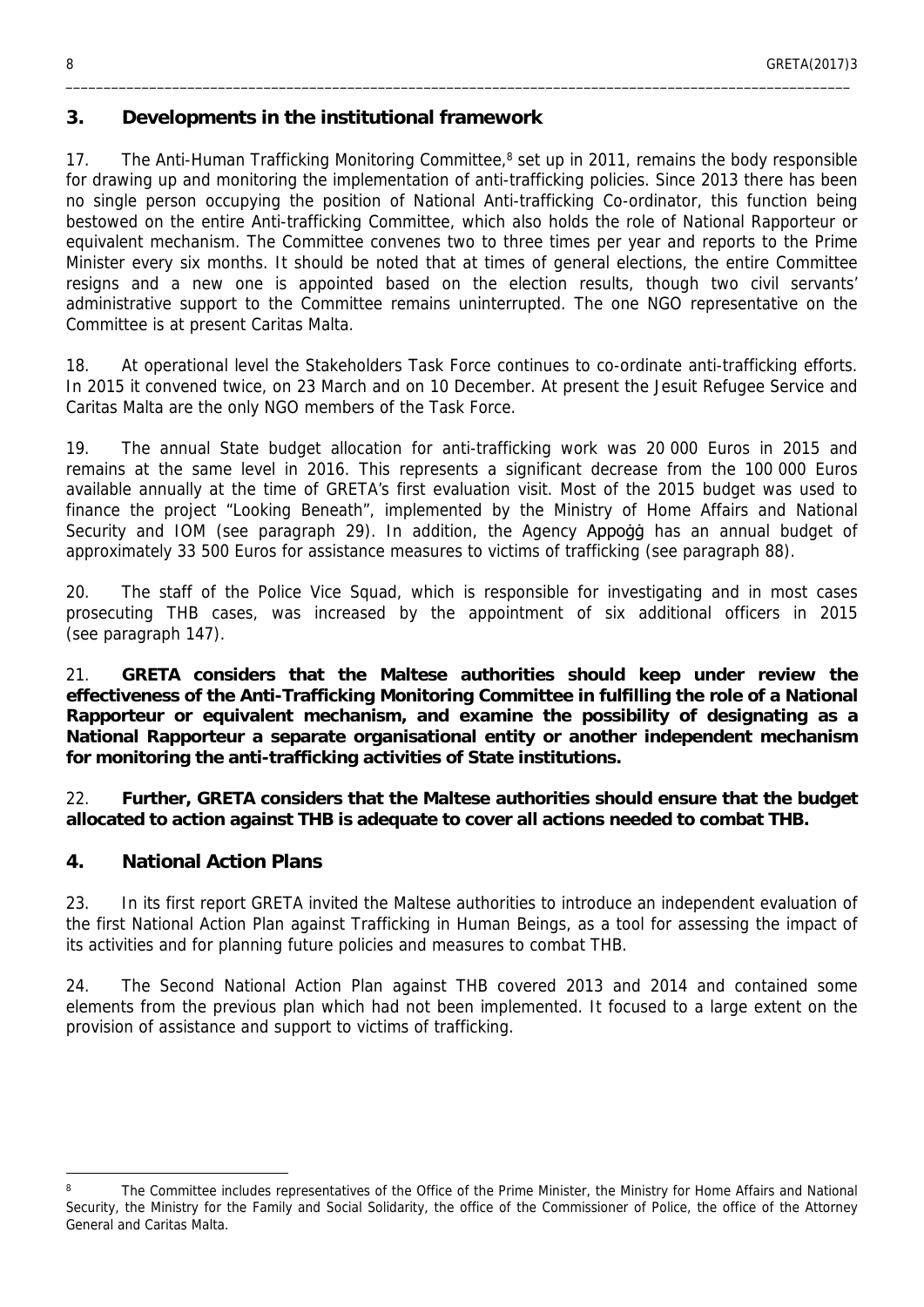25. The Third National Action Plan against THB covers 2015 and 2016 and has a strong focus on action against trafficking for the purpose of labour exploitation, manifested by activities to train officials and raise awareness among various stakeholders and potential victims about the risks of labour exploitation. Actions include capacity building of the authorities involved in victim identification; fostering of awareness among persons vulnerable to human trafficking; victim assistance; strengthening police efforts towards the identification of new crime trends and risks; reviewing police *modus operandi* in order to better address changing situations; and international co-operation.

\_\_\_\_\_\_\_\_\_\_\_\_\_\_\_\_\_\_\_\_\_\_\_\_\_\_\_\_\_\_\_\_\_\_\_\_\_\_\_\_\_\_\_\_\_\_\_\_\_\_\_\_\_\_\_\_\_\_\_\_\_\_\_\_\_\_\_\_\_\_\_\_\_\_\_\_\_\_\_\_\_\_\_\_\_\_\_\_\_\_\_\_\_\_\_\_\_\_\_\_\_\_\_

26. Apart from periodic internal evaluations by the Anti-Human Trafficking Monitoring Committee, there have been no independent evaluations of the implementation of the national action plans.

27. **GRETA considers that the Maltese authorities should, especially in the absence of an independent National Rapporteur or equivalent mechanism, commission an external evaluation of the implementation of the current National Action Plan upon its expiry, as a basis for the development of the next National Action Plan.**

<span id="page-8-0"></span>**5. Training of relevant professionals**

28. In its first report, GRETA urged the Maltese authorities to provide training to all professionals responsible for the provision of assistance and protection to victims of trafficking. It also considered that the Maltese authorities should take further steps to provide specialised, regular training about THB and the rights of victims of trafficking to other relevant authorities and professionals, including judges and prosecutors.

29. The Ministry for Home Affairs hired a former IOM expert to train various professionals about THB from January to April 2013. The target group of some 150 people included staff of the Agency Appoġġ, the Agency for the Welfare of Asylum Seekers (AWAS) and the NGOs Caritas Malta and Jesuit Refugee Service. Among the professionals were social workers, psychologists and care workers. Within the project "Looking Beneath", concluded between the IOM and the Maltese Government, a three-day refresher training (7-9 July 2015) was provided to strengthen the capacity of a broad range of stakeholders to identify and refer to assistance victims of human trafficking in general, and in particular victims of trafficking for labour exploitation. The stakeholders trained included 10 law enforcement officials, staff of the Refugee Commission, AWAS, Caritas Malta, the Jesuit Refugee Service, the Attorney General's Office, the Employment and Training Corporation, the Department of Industrial and Employment Relations, the Migrant Health Liaison Office, the Department of Citizenship and Expatriate Affairs, including the Central Visa Unit<sup>9</sup>, social workers from Community Outreach Centres, and Maltese diplomatic and consular staff. Leaflets in five languages were developed and printed under this project.

30. Within the police, the Vice Squad Inspector with particular responsibility for investigating THB has received training about THB and has trained his four constables who investigate THB cases. The police specialised in investigating economic crime (see paragraph 149) have also received training in THB. Further, one official from the Maltese Police attended a three-day training programme organised by CEPOL<sup>10</sup> in collaboration with the Police Department of Vilnius in 2014.

31. Border guards are trained both in-country and abroad in identifying possible victims of trafficking and perpetrators. For example, they participated in training organised by Frontex in the context of the Vega project and the resulting Vega Children handbook<sup>11</sup> (see also paragraph 72).

 $\circ$  On 22 January 2016 the government agency "Identity Malta" was moved under the portfolio of the Ministry for Justice, Culture and Local Government. This move included the Central Visa Unit and the Citizenship and Expatriates Unit, hence the amalgamation of these services under National Identity Management. "Identity Malta" executes the functions and duties of the public administration in matters relating to passports, identity documents, work and residence permits for expatriates, land registration and registration of public deeds, acts of civil status and individual investment programmes.

<sup>10</sup> <https://www.cepol.europa.eu/who-we-are/european-police-college/about-us>

<sup>11</sup> <http://frontex.europa.eu/news/frontex-publishes-vega-handbook-children-at-airports-bvtPly>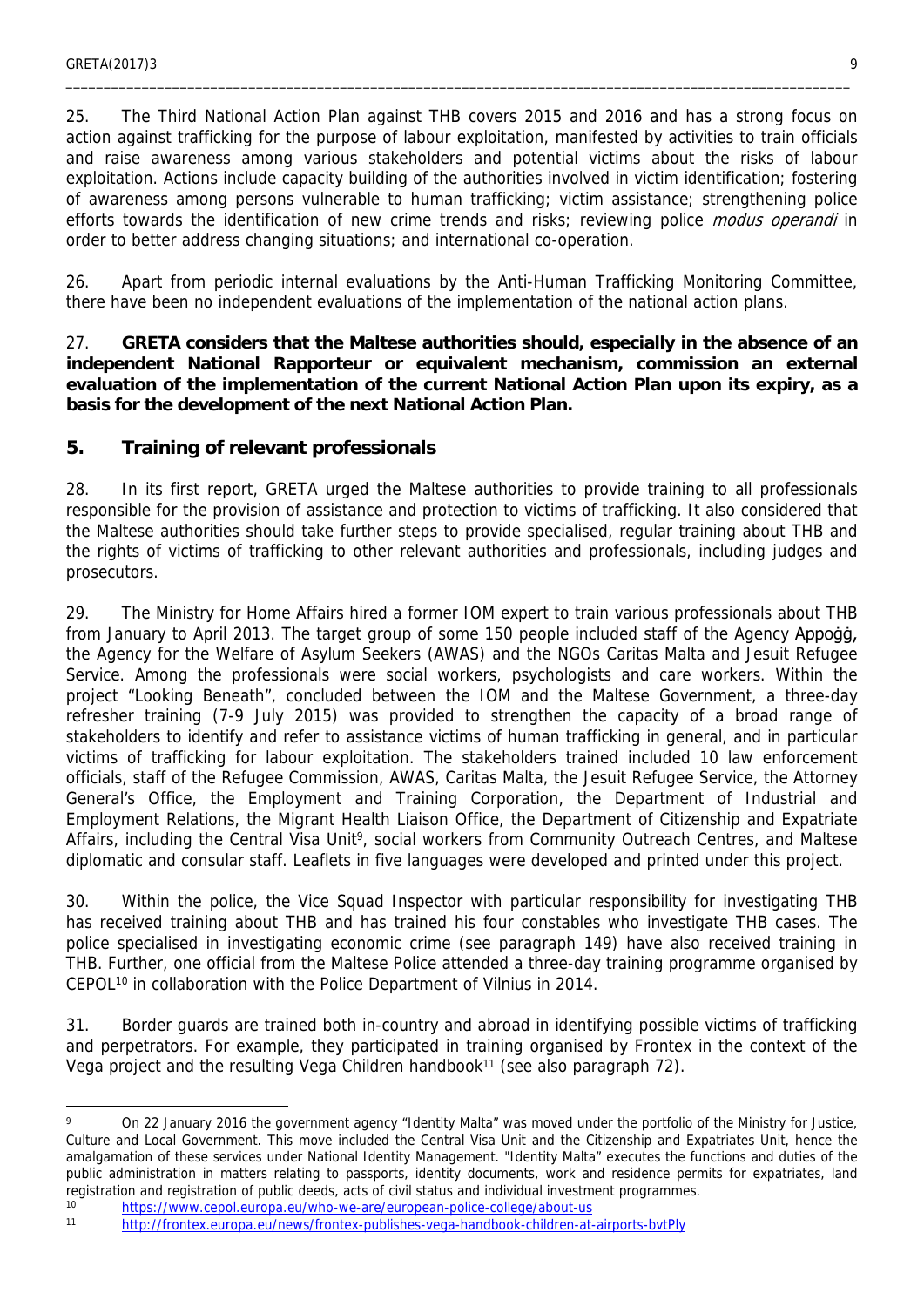32. Further training for professionals from a range of public institutions was organised and funded by the Ministry for Home Affairs and National Security in co-operation with the Anti-Human Trafficking Monitoring Committee. The focus of the training in 2015 was on labour trafficking given that the awareness of it and experience in detecting it has been comparatively limited in Malta.

\_\_\_\_\_\_\_\_\_\_\_\_\_\_\_\_\_\_\_\_\_\_\_\_\_\_\_\_\_\_\_\_\_\_\_\_\_\_\_\_\_\_\_\_\_\_\_\_\_\_\_\_\_\_\_\_\_\_\_\_\_\_\_\_\_\_\_\_\_\_\_\_\_\_\_\_\_\_\_\_\_\_\_\_\_\_\_\_\_\_\_\_\_\_\_\_\_\_\_\_\_\_\_

33. On 24 June 2016 a one-day training seminar on THB and the rights of victims was held for judges and magistrates as a part of a project between the Maltese authorities and the IOM, financed by the Irish Government (see also paragraph 44). Further, the Judicial Studies Committee<sup>12</sup> organises six seminars per year for judges and magistrates, each time on a different topic. Other institutions, such as the University of Malta, also organise training seminars for the judiciary. GRETA was informed that members of the Attorney General's Office have also received training on THB matters.

34. The Agency Appoġġ's child protection and community services staff has received training on the identification of child victims of trafficking, which was organised by the NGO Kopin and delivered by IOM experts.

35. The staff of the shelter for victims of domestic violence have received training on identification of victims of trafficking, including at a training event in The Hague, which was also attended by labour inspectors of the Employment and Training Corporation. Further, the labour inspectors of the Department for Industrial and Employment Relations have been trained in identifying victims of trafficking.

36. In a training event in July 2015, 150 Maltese diplomats and other staff working at Maltese representations abroad were briefed about THB and their role in preventing it.

37. The Ministry of Health provides training and raises awareness among health professionals as regards THB, including trafficking for the purpose of organ removal, groups at risk of trafficking and the use of trafficking indicators. All general practitioners have to undergo training about THB, which is also included in the training of medical students. Further, a training session addressing the issue of THB was held for health professionals working with migrants from 25 to 28 October 2015.

38. Staff working at the Safi Barracks detention centre for irregular migrants and failed asylum seekers awaiting deportation were given a presentation in January 2016 on the difference between human trafficking and migrant smuggling, the victim referral system and indicators of trafficking. However, GRETA is concerned that no other training has been provided to such staff on identifying victims of trafficking. On the positive side, NGOs have access to the detention centre and can detect victims of trafficking amongst detainees.

39. **GRETA considers that the Maltese authorities should take further steps to provide systematic training about THB and the rights of victims of trafficking to all relevant professionals, including prosecutors, judges, labour inspectors, asylum officials and the staff of administrative detention centres, such as the Safi Barracks. The training should aim in particular at strengthening victim identification and protection, increasing the number of successful prosecutions, and guaranteeing compensation to victims.**

<sup>12</sup> [http://judiciarymalta.gov.mt/judical\\_studies\\_commitee](http://judiciarymalta.gov.mt/judical_studies_commitee)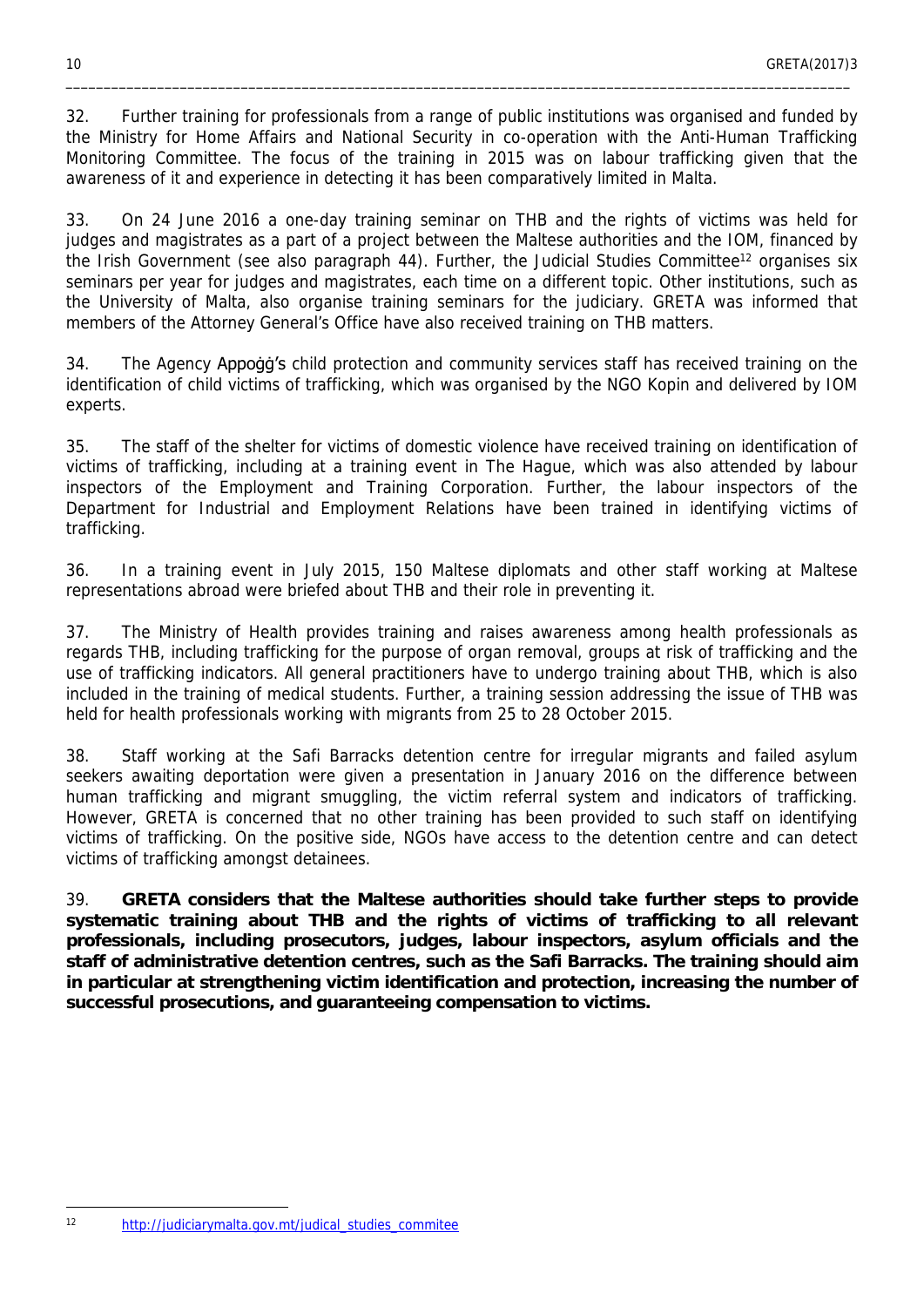#### <span id="page-10-0"></span>**6. Data collection and research**

40. In its first report, GRETA considered that, for the purpose of preparing, monitoring and evaluating anti-trafficking policies, the Maltese authorities should develop and maintain a comprehensive and coherent statistical system on trafficking in human beings by compiling reliable statistical information from all main actors and allowing disaggregation (concerning sex, age, type of exploitation, country of origin and/or destination). This should be accompanied by all the necessary measures to respect the right of data subjects to personal data protection, including when NGOs working with victims of trafficking are asked to provide information for the national database.

\_\_\_\_\_\_\_\_\_\_\_\_\_\_\_\_\_\_\_\_\_\_\_\_\_\_\_\_\_\_\_\_\_\_\_\_\_\_\_\_\_\_\_\_\_\_\_\_\_\_\_\_\_\_\_\_\_\_\_\_\_\_\_\_\_\_\_\_\_\_\_\_\_\_\_\_\_\_\_\_\_\_\_\_\_\_\_\_\_\_\_\_\_\_\_\_\_\_\_\_\_\_\_

41. The Policy Directorate within the Ministry for Home Affairs and National Security hosts a data base set up in 2014 which contains some data on perpetrators and victims. Stakeholders such as the police, the Jesuit Refugee Service and the Agency Appogg feed data into it. Safeguards are in place to avoid double counting.

42. **GRETA considers that the Maltese authorities should continue their efforts to develop a comprehensive and coherent statistical system on measures to protect and promote the rights of victims as well as on the investigation, prosecution and adjudication of THB cases.**

43. In 2013 research was conducted to assess the presence of persons having been subjected to human trafficking before their arrival in Malta or being vulnerable to trafficking among undocumented migrants arriving in Malta. The research did not find evidence of a significant number of migrants being trafficking victims at the time of arrival in Malta. By contrast, the research concluded that there was a notable risk of irregular migrants falling victim of THB in the future. The current National Action Plan foresees the conduct of research about the situation of women and children asylum seekers in open reception centres in Malta. However, at the time of GRETA's visit, there were no asylum seekers in such centres.

44. In February 2016 a research project on THB cases, agreed between the Maltese authorities and the IOM and funded by the Irish authorities, was launched. It will examine why offences which are investigated and/or prosecuted as THB often end up with convictions under other crime headings. The project also envisages a training component: a two-day training session on THB for judges (see paragraph 33).

45. **GRETA considers that the Maltese authorities should continue to conduct and support research on THB-related issues as an important source of information for future policy measures. Possible research areas include trafficking for the purpose of sexual exploitation and the risk of trafficking of unaccompanied minors and refugee children.**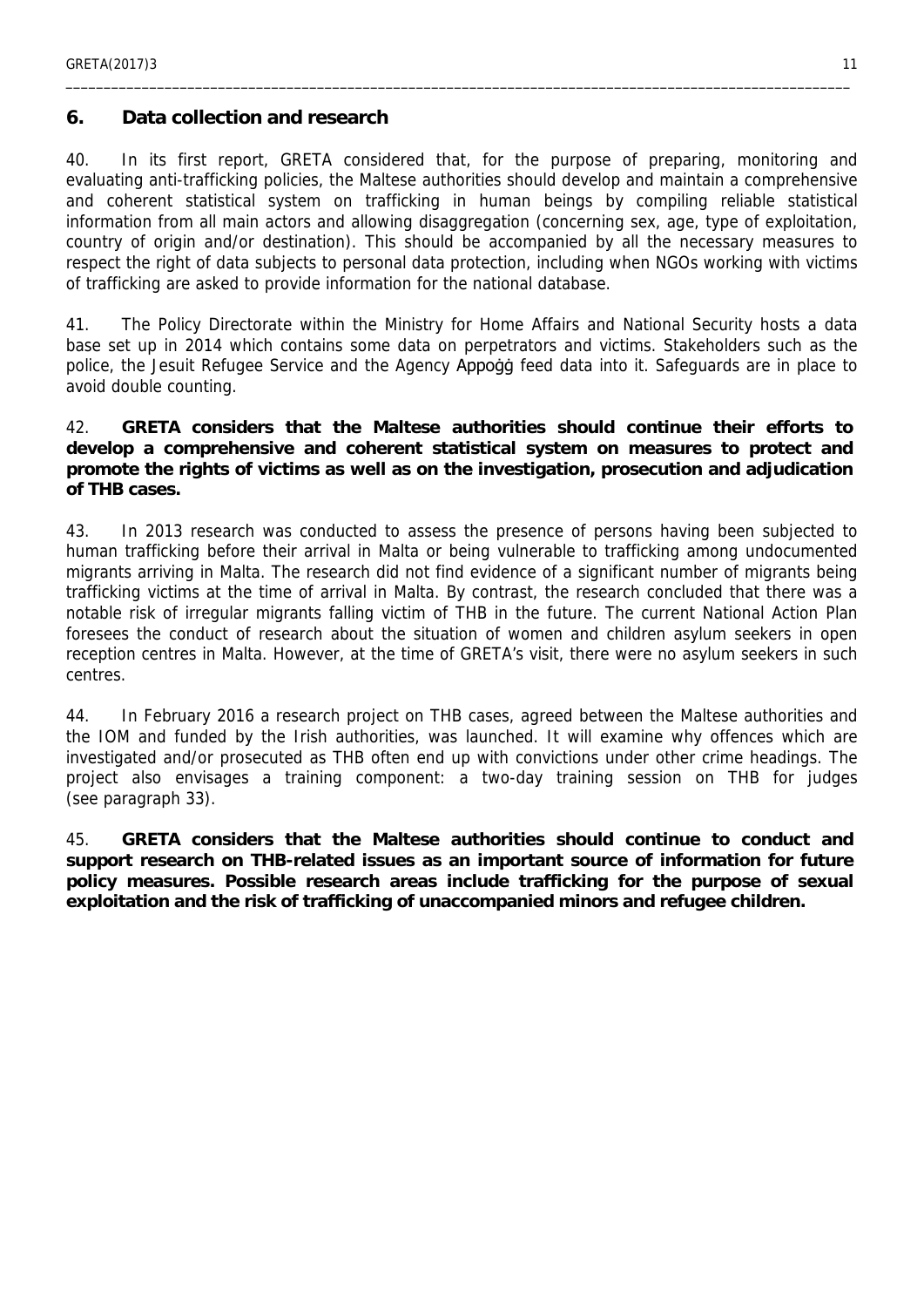# <span id="page-11-0"></span>**III. Article-by-article findings**

#### <span id="page-11-1"></span>**1. Prevention of trafficking in human beings**

<span id="page-11-2"></span>**a. Measures to raise awareness (Article 5)**

46. In its first report, GRETA considered that future actions in the area of awareness raising should be designed in the light of the assessment of previous measures and be focused on the needs identified. Increased emphasis should be placed on awareness raising and education aimed at eradicating gender-based violence and the stigmatisation of victims of trafficking.

\_\_\_\_\_\_\_\_\_\_\_\_\_\_\_\_\_\_\_\_\_\_\_\_\_\_\_\_\_\_\_\_\_\_\_\_\_\_\_\_\_\_\_\_\_\_\_\_\_\_\_\_\_\_\_\_\_\_\_\_\_\_\_\_\_\_\_\_\_\_\_\_\_\_\_\_\_\_\_\_\_\_\_\_\_\_\_\_\_\_\_\_\_\_\_\_\_\_\_\_\_\_\_

47. Awareness of human trafficking was promoted by televised information broadcasts every day from June to September 2013. The 30-second broadcast provided information on different forms of THB (for sexual exploitation, labour exploitation and domestic servitude) and an encouragement to report suspected cases to the police. One of this campaign's aims was to avoid stigmatisation of THB victims

48. During the 8th Biennial Primary Health Care Conference on 16 October 2015 a paper entitled "Human Trafficking: Identifying Victims of Modern-Day Slavery" was presented by a representative of the Migrant Health Liaison Office, who also represents the Ministry of Health on the Human Trafficking Stakeholders Task Force. The paper was said to have generated considerable interest amongst health professionals who requested further training about THB. As a result, training was carried out with two groups of health professionals in November 2015 (see also paragraph 37).

49. **GRETA welcomes the conduct of a general awareness campaign in 2013 and considers that the Maltese authorities should continue their efforts to raise awareness of THB and to design future actions in this area in the light of impact assessment of previous measures, focusing on the needs identified.**

<span id="page-11-3"></span>**b. Measures to prevent THB for labour exploitation (Article 5)**

50. The prevention of THB for the purpose of labour exploitation is addressed by means of labour inspections, for which two entities are responsible. The first one is the Employment and Training Corporation (ETC) which was founded in 1991 as a public employment service under the responsibility of the Ministry for Education and Employment. The ETC supervises adherence to employment legislation by checking the existence of employment contracts and their conformity with relevant legislation, but it does not control working conditions. The ETC in particular seeks to address three types of offences, namely employment of irregular migrants; employment of under-aged workers (below 16 years of age) and unemployment benefit fraud. The ETC carries out inspections at places of work, including massage parlours. While ETC inspectors have found irregularities, no case amounting to human trafficking has been found yet. ETC staff have received training about human trafficking. For example, ETC representatives attended training on THB in The Hague. The ETC takes a risk-based approach and has analysed in what sectors, at what times and among which sociological groups the risk of irregular employment, typically by young immigrants, is the highest and allocates its resources accordingly, e.g. for inspecting construction and hospitality services, in particular in tourist areas and especially during late hours. On occasion the ETC makes joint inspections with the Immigration Police. Possible sanctions for labour law offences include fines, withdrawal of operating licences and imprisonment of up to two years.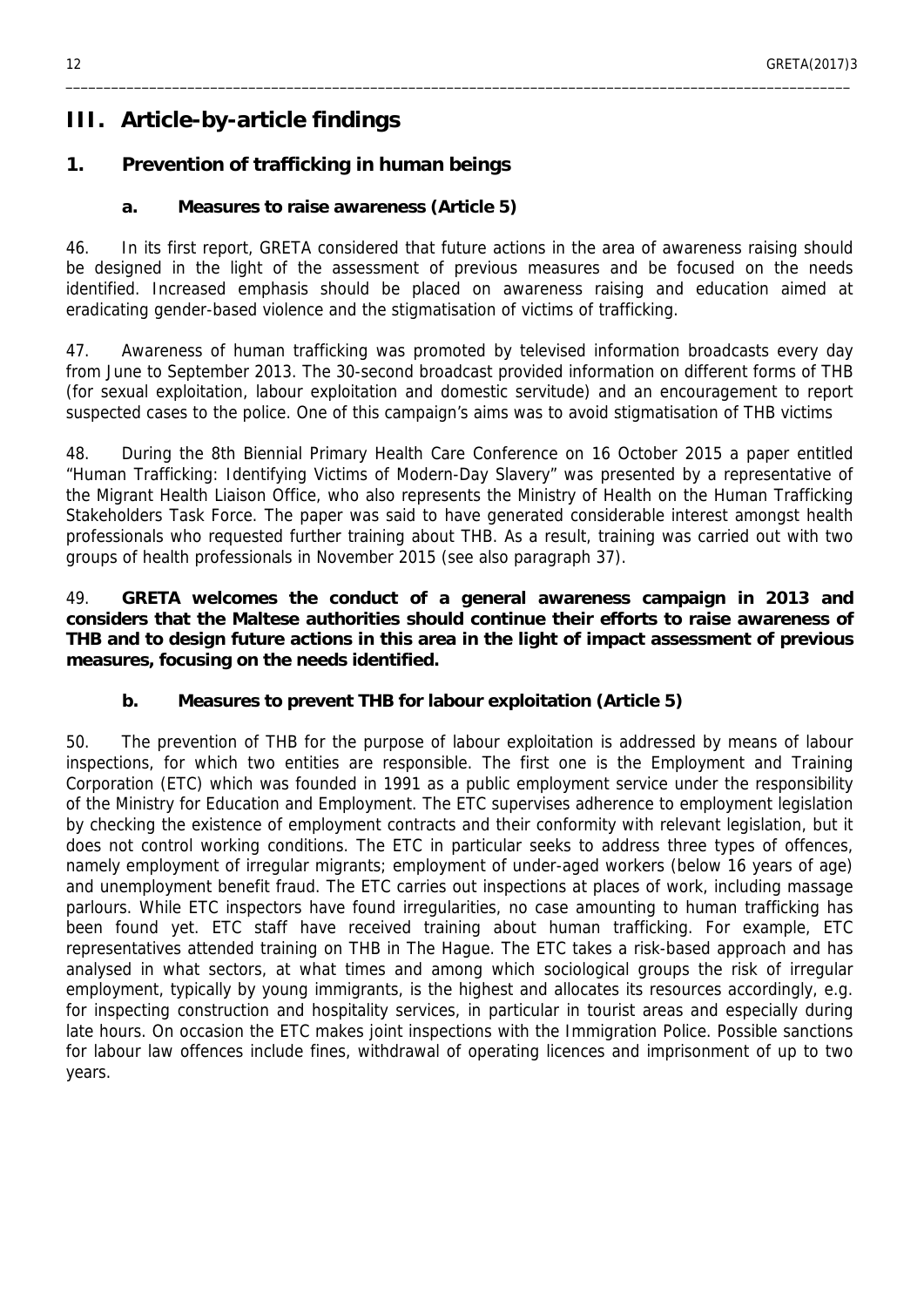51. Labour inspections are also carried out by the Department of Industrial and Employment Relations, which is linked to the Ministry for Social Dialogue, Consumer Affairs and Civil Liberties. These inspectors are known as EIRA inspectors after the Employment and Industrial Relations Act. Unlike ETC inspectors, EIRA inspectors inspect working conditions, including health and safety at work. They can enter private households to examine the working conditions of domestic workers or workers carrying out renovation work. EIRA inspectors have received training on how to identify victims of THB and some victims of trafficking have been identified by the police as a result of EIRA inspector referrals. This Department also issues licences for private employment agencies, but does not monitor their work once the licences have been issued.

\_\_\_\_\_\_\_\_\_\_\_\_\_\_\_\_\_\_\_\_\_\_\_\_\_\_\_\_\_\_\_\_\_\_\_\_\_\_\_\_\_\_\_\_\_\_\_\_\_\_\_\_\_\_\_\_\_\_\_\_\_\_\_\_\_\_\_\_\_\_\_\_\_\_\_\_\_\_\_\_\_\_\_\_\_\_\_\_\_\_\_\_\_\_\_\_\_\_\_\_\_\_\_

52. The Government of Malta has issued Circular No. 12/2013 on public sector offices, prohibiting the contracting of work to any company whose employees are not paid at least the national minimum wage or whose employment conditions infringe the standards established in Malta's employment legislation. Public sector offices must calculate whether bids in response to public tenders effectively cover the costs of paying minimum wages and assess whether related employment is in line with legislation. Wherever it is considered that a company would not be paying at least the national minimum wage to its employees, the company is not contracted even if its bid is the cheapest.

53. In line with the Third National Action Plan (2015-2016), a brochure containing information about labour conditions and wages in Malta was published in the English, Chinese, Arabic, Russian and Filipino languages. It explains the risks of THB for labour exploitation and provides phone numbers of institutions which can be contacted for help in case of exploitation. The brochure will be distributed by Maltese consular representations to foreigners who plan to work in Malta.

54. The Ministry for Social Dialogue, Civil Liberties and Consumer Affairs initiated in 2015 a process to establish a national temporary employment agency with several local offices, aimed at creating a more transparent and regulated access to temporary employment<sup>13</sup> for migrants and refugees. While there is a concrete proposal for the creation of such an agency, at the time of the adoption of this report the public consultation process was ongoing and the proposal had not yet been adopted.

55. Residence permits for third-country nationals working in Malta are usually dependent on their employment with a particular employer. According to the Maltese authorities, safeguards against abuse by employers exist in Maltese anti-trafficking and labour laws. **GRETA considers that the practice of linking visas or residence permits to a single employer could increase the risk of labour exploitation as an employee would in practice be unable to leave the individual employer.**

56. **GRETA welcomes the measures taken by the Maltese authorities to prevent THB for the purpose of labour exploitation and considers that these efforts should be intensified, including by further sensitising relevant officials about trafficking for the purpose of labour exploitation and the rights of victims, and working closely with the private sector, in line with the Guiding Principles on Business and Human Rights.<sup>14</sup>**

<span id="page-12-0"></span>**c. Measures to prevent trafficking in children (Article 5)**

57. The Office of the Commissioner for Children has designed and implemented various awarenessraising activities, including on online safety for children. The child protection services of the Agency Appoġġ and the Police co-operate in preparing and delivering training and awareness-raising programmes against child abuse, including trafficking. Further, the NGO Kopin participated in a European Union anti-trafficking project entitled "Catch & Sustain" on methodology building for prevention of child trafficking. An officer from the Maltese Ministry for Home Affairs and National Security delivered training on child trafficking indicators to the participants in this project.

<sup>&</sup>lt;sup>13</sup> Temporary employment is defined as work lasting between a few hours to 600 hours per year.

<sup>14</sup> [http://www.ohchr.org/DOcuments/Publications/GuidingPrinciplesBusinessHR\\_EN.pdf](http://www.ohchr.org/DOcuments/Publications/GuidingPrinciplesBusinessHR_EN.pdf)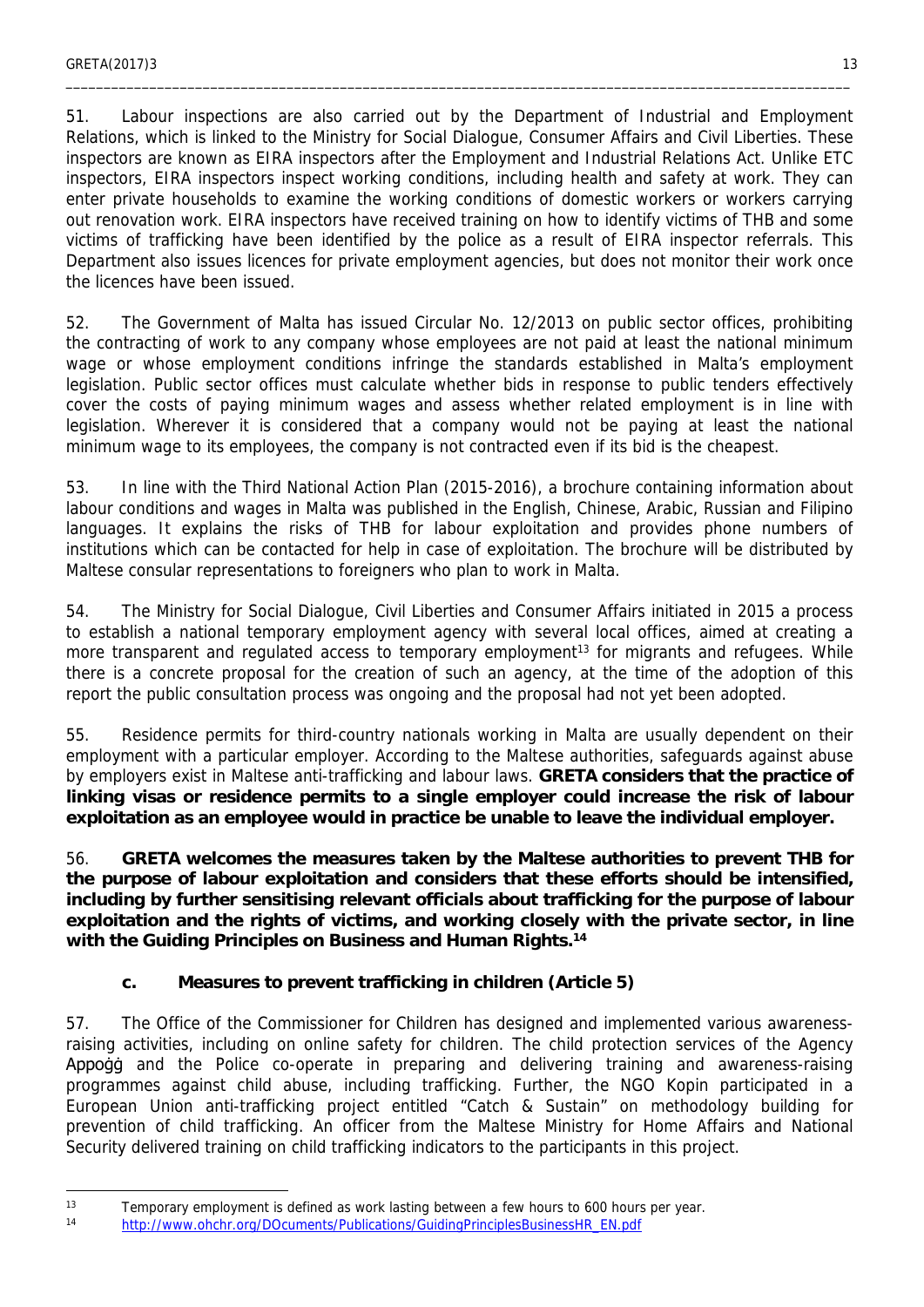58. The Migrant Health Liaison Office, which organises health education sessions for migrants, delivered a session on human trafficking to unaccompanied minors, as the latter are considered to be a vulnerable group at risk of falling victim to human trafficking.

\_\_\_\_\_\_\_\_\_\_\_\_\_\_\_\_\_\_\_\_\_\_\_\_\_\_\_\_\_\_\_\_\_\_\_\_\_\_\_\_\_\_\_\_\_\_\_\_\_\_\_\_\_\_\_\_\_\_\_\_\_\_\_\_\_\_\_\_\_\_\_\_\_\_\_\_\_\_\_\_\_\_\_\_\_\_\_\_\_\_\_\_\_\_\_\_\_\_\_\_\_\_\_

59. In 2015, representatives of the UNHCR office in Malta observed an increase in the number of separated children<sup>15</sup>, mainly from Syria and Libya, and carried out outreach activities in 2016 to get a better sense of the situation of such children, who are considered to be at risk of THB.

60. The Notification Office, which forms part of the Civil Registration Directorate, is responsible for receiving notice of all births that occur in Malta. A notice of the birth may be given by transmitting a certificate of baptism to the Notification Office. A notice of birth may also be given by means of a letter signed by the person giving the notice or verbally. The acts of birth are drawn up by the Notification Office and sent to the Public Registry for registration and safekeeping. Should the person having given notice of birth not be one of the parents of the new-born child, one of the parents must attend the office of the officer responsible and confirm the child's details before a birth certificate can be issued. GRETA notes with concern that difficulties have occurred with refugee children born while transiting African countries or in international waters, who were not registered in any country before reaching Malta and were not given Maltese citizenship, therefore remaining stateless, which creates a risk of falling victim to THB.

61. **GRETA considers that the Maltese authorities should increase their efforts to raise awareness of child trafficking, including by continuing and expanding the provision of information to school children about this phenomenon.**

62. **Further, GRETA considers that Malta should, in line with Article 7 of the United Nations Convention on the Rights of the Child, grant Maltese citizenship to children who have not been registered as born in another country before reaching Malta and who run the risk of remaining stateless.**

<span id="page-13-0"></span>**d. Measures to prevent trafficking in human beings for the purpose of organ removal (Article 5)**

63. GRETA notes that while trafficking in human beings for the purpose of organ removal as defined by the Convention and organ trafficking as defined by Articles 4 to 8 of the Council of Europe Convention against Trafficking in Human Organs<sup>16</sup> are distinct crimes, they share similar root causes, such as shortage of organs to meet demand for transplantation and poor economic and other conditions that put people in a vulnerable position. Therefore, measures to prevent organ trafficking can help prevent trafficking for the purpose of organ removal, and the reverse is also true.<sup>17</sup> Among the necessary preventive measures, GRETA underlines the importance of a robust and transparent domestic system for the removal and transplantation of human organs and the need for training of health-care professionals. GRETA also stresses the importance of conducting a thorough investigation of each case where there is information or suspicion of trafficking for the purpose of organ removal, paying attention to the abuse of the vulnerability of the "donor" and ensuring that "donors" are treated as victims of trafficking in human beings.

<sup>15</sup> Separated children are children, as defined in Article 1 of the Convention on the Rights of the Child, who have been separated from both parents, or from their previous legal or customary primary caregiver, but not necessarily from other relatives.

<sup>16</sup> Opened for signature in Santiago de Compostela on 25 March 2015.

<sup>17</sup> See Council of Europe/United Nations, *Trafficking in organs, tissues and cells and trafficking in human beings for the purpose of the removal of organs,* 2009, in particular pages 55-56; OSCE, *Trafficking in human beings for the purpose of organ removal in the OSCE region*, OSCE Occasional Paper No. 6, 2013.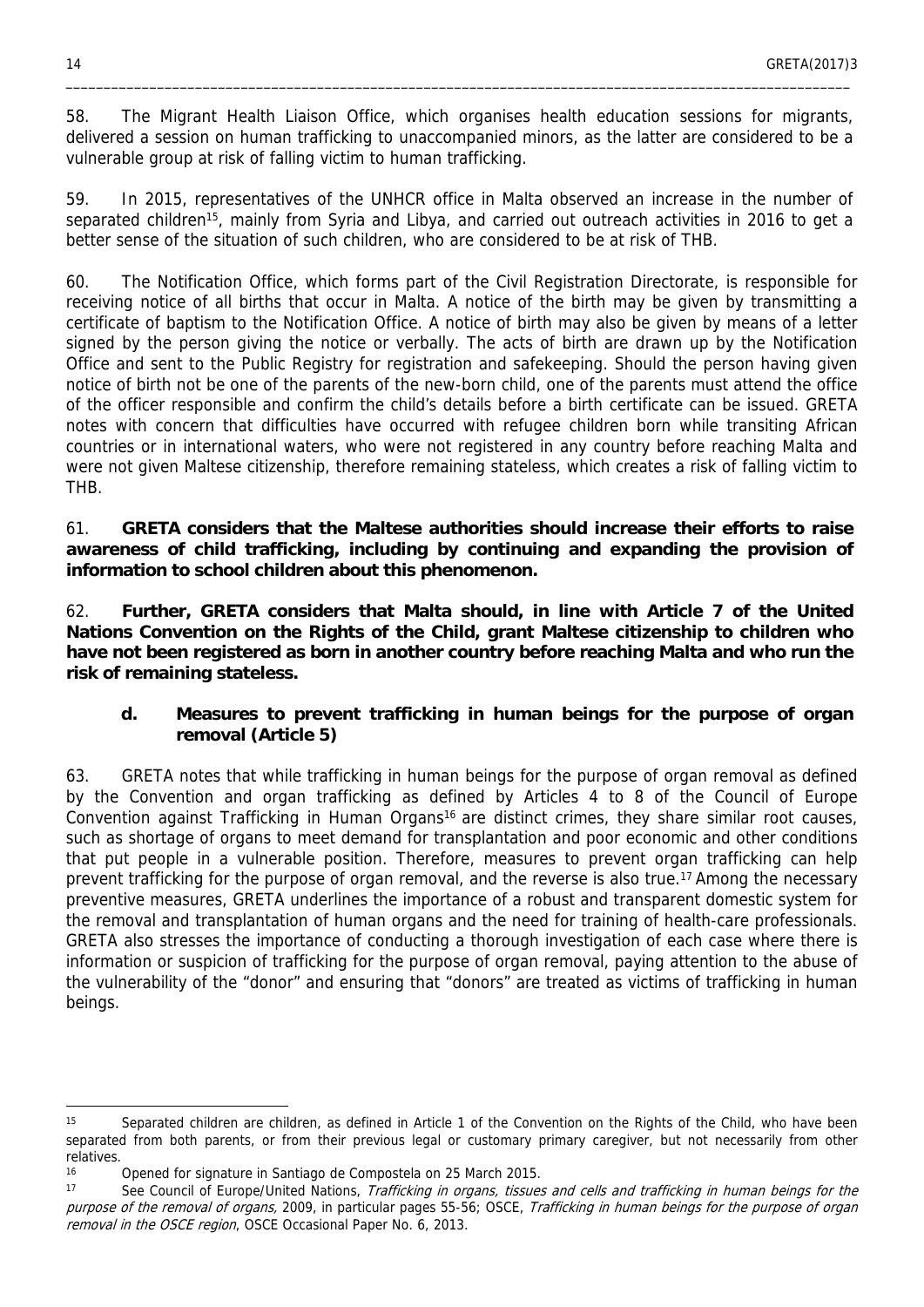64. Trafficking for the purpose of organ removal is criminalised by Article 248C of the CC (see paragraph 133).

\_\_\_\_\_\_\_\_\_\_\_\_\_\_\_\_\_\_\_\_\_\_\_\_\_\_\_\_\_\_\_\_\_\_\_\_\_\_\_\_\_\_\_\_\_\_\_\_\_\_\_\_\_\_\_\_\_\_\_\_\_\_\_\_\_\_\_\_\_\_\_\_\_\_\_\_\_\_\_\_\_\_\_\_\_\_\_\_\_\_\_\_\_\_\_\_\_\_\_\_\_\_\_

65. The Ministry of Energy and Health has drafted a bill which is intended to better regulate organ donation in Malta, namely Bill 141 for Human Organs, Tissues and Cells Donation Act. It was published in 2016 and is going through Parliament. The Act will contain provisions on organ trafficking and is meant to meet the terms of the Council of Europe Convention against Trafficking in Human Organs. The CC is also expected to be amended by Bill 141 to meet the requirements of the latter convention. **GRETA encourages Malta to sign and ratify the Council of Europe Convention against Trafficking in Human Organs.**

66. The Human Bloods and Transplants Act, Cap 483 and Subsidiary Legislation 01-06 of the Laws of Malta regulate the collection and testing of human blood and blood components and establish quality and safety standards for human tissues and cells intended for human transplants.

67. At the moment only one general hospital in Malta is allowed to carry out organ transplants, namely of kidneys, corneas and hearts.

68. So far no suspected cases of THB for the purpose of the removal of organs have been encountered in Malta. As noted in paragraph 48, health-care professionals receive training on THB, including for the purpose of organ removal.

<span id="page-14-0"></span>**e. Measures to discourage demand (Article 6)**

69. The use of services of victims of trafficking with the knowledge that the person concerned is a victim of THB has been in criminalised since 2013 (see paragraph 140) but there have been no prosecutions in this regard. Further, companies who offer employment under "precarious conditions" can be penalised by means of a Legal Notice and thereby prevented from winning public contracts for a period from six to 24 months. There is no definition of "precarious work" in Maltese legislation, but the Maltese authorities have explained that by virtue of the Public Procurement (Amendment) Regulations 2015 (L.N. 68 of 2015), the Director of Industrial and Employment Relations can ask the Commercial Sanctions Tribunal to blacklist companies if they have failed to adhere to the conditions listed in the Regulations.

70. **GRETA considers that the Maltese authorities should strengthen their efforts to discourage demand for the services of trafficked persons, for all forms of exploitation, in partnership with civil society and the private sector.**

<span id="page-14-1"></span>**f. Border measures (Article 7)**

71. In its first report, GRETA considered that the Maltese authorities should make further efforts to detect cases of THB in the context of border control, including through the provision of regular training to immigration officers and staff employed in diplomatic and consular offices. GRETA also considered that the authorities should introduce a checklist to identify potential THB-related risks during the visa application system.

72. As noted in paragraph 31, border guards are trained both locally and abroad on the detection of possible victims of trafficking. The training includes the detection of traffickers and victims and gathering first-line information. Maltese border guards participated in Project Vega Children organised by Frontex and actively contributed to the handbook developed under this project.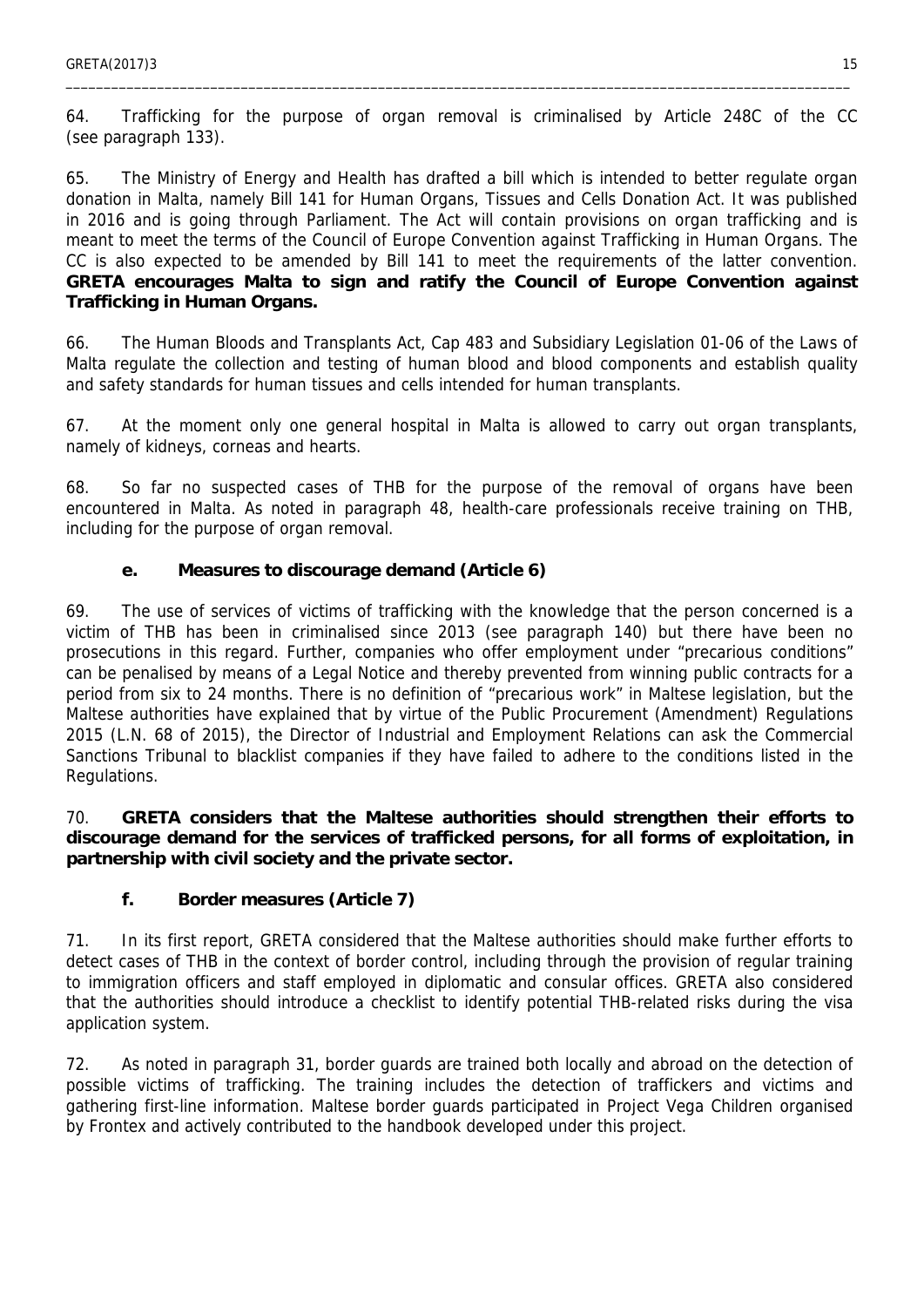#### <span id="page-15-0"></span>**2. Measures to protect and promote the rights of victims, guaranteeing gender equality**

\_\_\_\_\_\_\_\_\_\_\_\_\_\_\_\_\_\_\_\_\_\_\_\_\_\_\_\_\_\_\_\_\_\_\_\_\_\_\_\_\_\_\_\_\_\_\_\_\_\_\_\_\_\_\_\_\_\_\_\_\_\_\_\_\_\_\_\_\_\_\_\_\_\_\_\_\_\_\_\_\_\_\_\_\_\_\_\_\_\_\_\_\_\_\_\_\_\_\_\_\_\_\_

<span id="page-15-1"></span>**a. Identification (Article 10)**

73. In its first report on Malta, GRETA urged the Maltese authorities to improve the identification of victims of trafficking by ensuring multi-agency involvement in victim detection and identification and providing operational indicators, guidance and toolkits to frontline staff. Further, GRETA stressed the need for improved identification of victims of trafficking amongst asylum seekers and irregular migrants in detention, including through regular training of immigration officers and enhanced co-operation with the UNHCR.

74. A National Referral Mechanism (NRM) has been in use in Malta since 2013, following its formal adoption by the Anti-Human Trafficking Monitoring Committee on 19 June 2012. It defines the stakeholders (both governmental and non-governmental entities) who can be involved in the identification of victims or potential victims of trafficking and can refer them to assistance and support, and the relevant procedures, such as issuing of residence and work permits, the provision of health care and possible preparations for a voluntary return.

75. The NRM is accompanied by standard operating procedures (SOP), adopted by the Anti-Human Trafficking Monitoring Committee in 2013 and published by the Ministry of Home Affairs and National Security in 2014.<sup>18</sup> The SOPs provide detailed information on the steps to be taken at the following stages: 1) identification; 2) follow-up and provision of initial support to victims; 3) police formal identification interview; 4) provision of formal information to victims; 5) needs assessment; 6) issuance of residence permits; and 7) assisted voluntary return.

76. A list of national indicators for identifying victims of human trafficking has been developed. The list was disseminated amongst stakeholders likely to encounter potential victims or victims of human trafficking, including the police (Vice Squad, Immigration and Border Control), the Agency Appoġġ, the Agency for the Welfare of Asylum Seekers (AWAS), the office of the Commissioner for Refugees, the Employment and Training Corporation (ETC), the Jesuit Refugee Services and Caritas Malta. Representatives of these stakeholders were involved in drawing up the indicators. The indicators include inability to speak Maltese or English; inability to indicate place of residence; absence of identification documents; fear of the authorities; constantly being accompanied by a person speaking on the possible victim's behalf; limited freedom of movement; excessively long working hours; overcrowded accommodation; and signs of being accommodated at the work place.

77. The formal identification of victims of trafficking is the responsibility of the Vice Squad of the Malta Police Force, following referral by other stakeholders having encountered a possible victim of trafficking, such as the Immigration Police, the Employment and Training Corporation, the Department of Industrial and Employment Relations, the Central Visa Unit of Identity Malta, the Department of Citizenship and Expatriate Affairs, the Office of the Refugee Commissioner, the Agency Appogg and NGOs. Victims of trafficking can also contact the authorities on their own initiative. As an example, the authorities have referred to a case where a Filipino woman was employed by a foreign family in Malta and made to work very long hours without any days off. Her passport was kept by her employers. She was helped to escape the household after having sent a message over the internet, which was picked up by an NGO. The victim did not wish to report the case to the police but was placed in a shelter and provided with assistance by the Agency Appogg and the Jesuit Refugee Service.

<sup>18</sup> [https://homeaffairs.gov.mt/en/MHAS-](https://homeaffairs.gov.mt/en/MHAS-Information/Documents/Trafficking%20in%20Human%20Beings/Booklet%20for%20Professionals%20Malta%202014.pdf)

[Information/Documents/Trafficking%20in%20Human%20Beings/Booklet%20for%20Professionals%20Malta%202014.pdf](https://homeaffairs.gov.mt/en/MHAS-Information/Documents/Trafficking%20in%20Human%20Beings/Booklet%20for%20Professionals%20Malta%202014.pdf)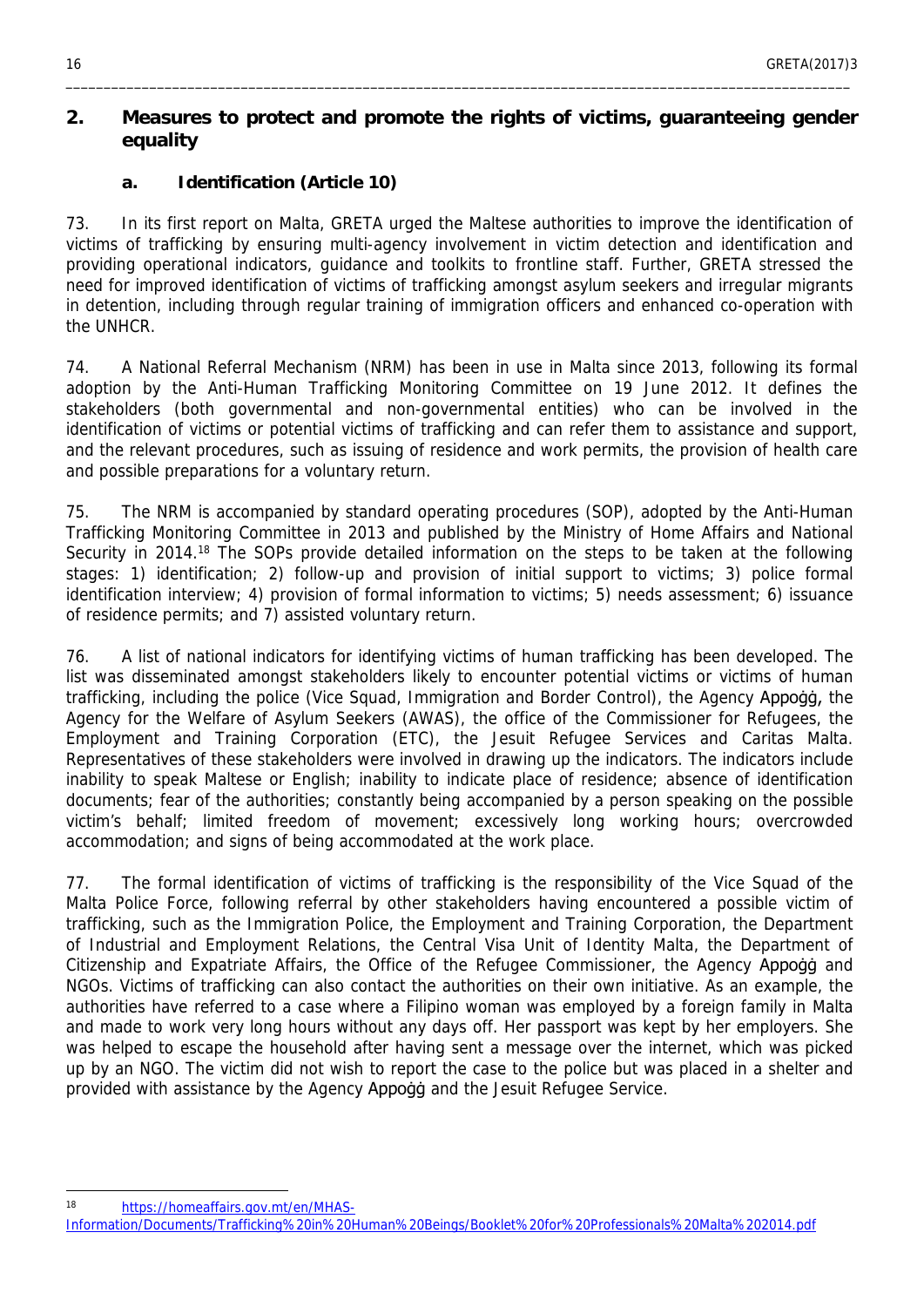78. As an example of the NRM being applied, reference can be made to the so-called "Leisure Clothing factory case". In this case one Chinese and nine Vietnamese workers were employed at a leisure clothing factory. They had been promised wages of 600 Euros per month, but were made to sign contracts for a much lower salary while the Maltese Employment and Training Corporation was shown false work contracts. Based on such false premises, the workers were issued visas and work permits and arrived in Malta. The victims were living in very cramped and poor conditions and were locked in at night. Their passports were taken away and they were told they would be sent back to their countries of origin if they complained. The case was detected by an NGO after which the Vice Squad provided the persons with interpreters and formally identified them as victims of THB. The Police requested assistance from the Agency Appogg and the Jesuit Refugee Service. Appogg provided them with emergency shelter, clothing and culturally appropriate food, linked up with medical services for the provision of medical assessments and treatment and liaised with the Immigration Police and Visa Department in view of having residence permits issued, as well as with the Employment and Training Corporation regarding the possibility of new employment. The Jesuit Refugee Service provided support and legal advice to the victims during interviews by the Police and the subsequent court hearings.

\_\_\_\_\_\_\_\_\_\_\_\_\_\_\_\_\_\_\_\_\_\_\_\_\_\_\_\_\_\_\_\_\_\_\_\_\_\_\_\_\_\_\_\_\_\_\_\_\_\_\_\_\_\_\_\_\_\_\_\_\_\_\_\_\_\_\_\_\_\_\_\_\_\_\_\_\_\_\_\_\_\_\_\_\_\_\_\_\_\_\_\_\_\_\_\_\_\_\_\_\_\_\_

79. The largest case so far detected in Malta of trafficking for the purpose of labour exploitation took place in 2016 and concerned 31 Filipino victims who had been hired to provide cleaning services at national hospitals after their employer had won a public tender for providing these services. In breach of their contracts, the victims were forced to clean other premises, such as factories, office buildings and private households. The exploitation was detected as a result of a work place inspection by the Department of Industrial Relations and Employment during which the inspectors spoke to the victims. The inspectors reported the case to the police. All 31 victims were assisted by a lawyer and co-operated with the police (see also paragraph 92). The investigation into this case was ongoing at the time of adoption of this report.

80. Some civil society representatives met by GRETA were not aware of the existence of the NRM while others considered that the role foreseen in it for NGOs is not clear and NGOs should have a more prominent role, given that a large share of the victims have been detected by NGOs.

81. The Jesuit Refugee Service and the UNHCR have access to migrants who have arrived and are kept in open reception centres. Their staff are trained in identifying victims of trafficking among irregular migrants and asylum seekers. The United Nations Special Rapporteur on the Human Rights of Migrants in the report on his 2014 country visit to Malta mentions the role of the Jesuit Refugee Service and UNHCR in assisting with the development of procedural safeguards in the context of reception of refugees.<sup>19</sup>

<sup>19</sup> Report available at: [http://www.google.fr/url?sa=t&rct=j&q=&esrc=s&source=web&cd=2&ved=0ahUKEwjXnu31](http://www.google.fr/url?sa=t&rct=j&q=&esrc=s&source=web&cd=2&ved=0ahUKEwjXnu31-t7NAhVIWhoKHWLkCvUQFggnMAE&url=http%3A%2F%2Fwww.ohchr.org%2FEN%2FHRBodies%2FHRC%2FRegularSessions%2FSession29%2FDocuments%2FA_HRC_29_36_Add_3_en.doc&usg=AFQjCNGno2rNi8_BRnvc0Sb4SHSntpPVnA) [t7NAhVIWhoKHWLkCvUQFggnMAE&url=http%3A%2F%2Fwww.ohchr.org%2FEN%2FHRBodies%2FHRC%2FRegularSessions%](http://www.google.fr/url?sa=t&rct=j&q=&esrc=s&source=web&cd=2&ved=0ahUKEwjXnu31-t7NAhVIWhoKHWLkCvUQFggnMAE&url=http%3A%2F%2Fwww.ohchr.org%2FEN%2FHRBodies%2FHRC%2FRegularSessions%2FSession29%2FDocuments%2FA_HRC_29_36_Add_3_en.doc&usg=AFQjCNGno2rNi8_BRnvc0Sb4SHSntpPVnA) [2FSession29%2FDocuments%2FA\\_HRC\\_29\\_36\\_Add\\_3\\_en.doc&usg=AFQjCNGno2rNi8\\_BRnvc0Sb4SHSntpPVnA](http://www.google.fr/url?sa=t&rct=j&q=&esrc=s&source=web&cd=2&ved=0ahUKEwjXnu31-t7NAhVIWhoKHWLkCvUQFggnMAE&url=http%3A%2F%2Fwww.ohchr.org%2FEN%2FHRBodies%2FHRC%2FRegularSessions%2FSession29%2FDocuments%2FA_HRC_29_36_Add_3_en.doc&usg=AFQjCNGno2rNi8_BRnvc0Sb4SHSntpPVnA)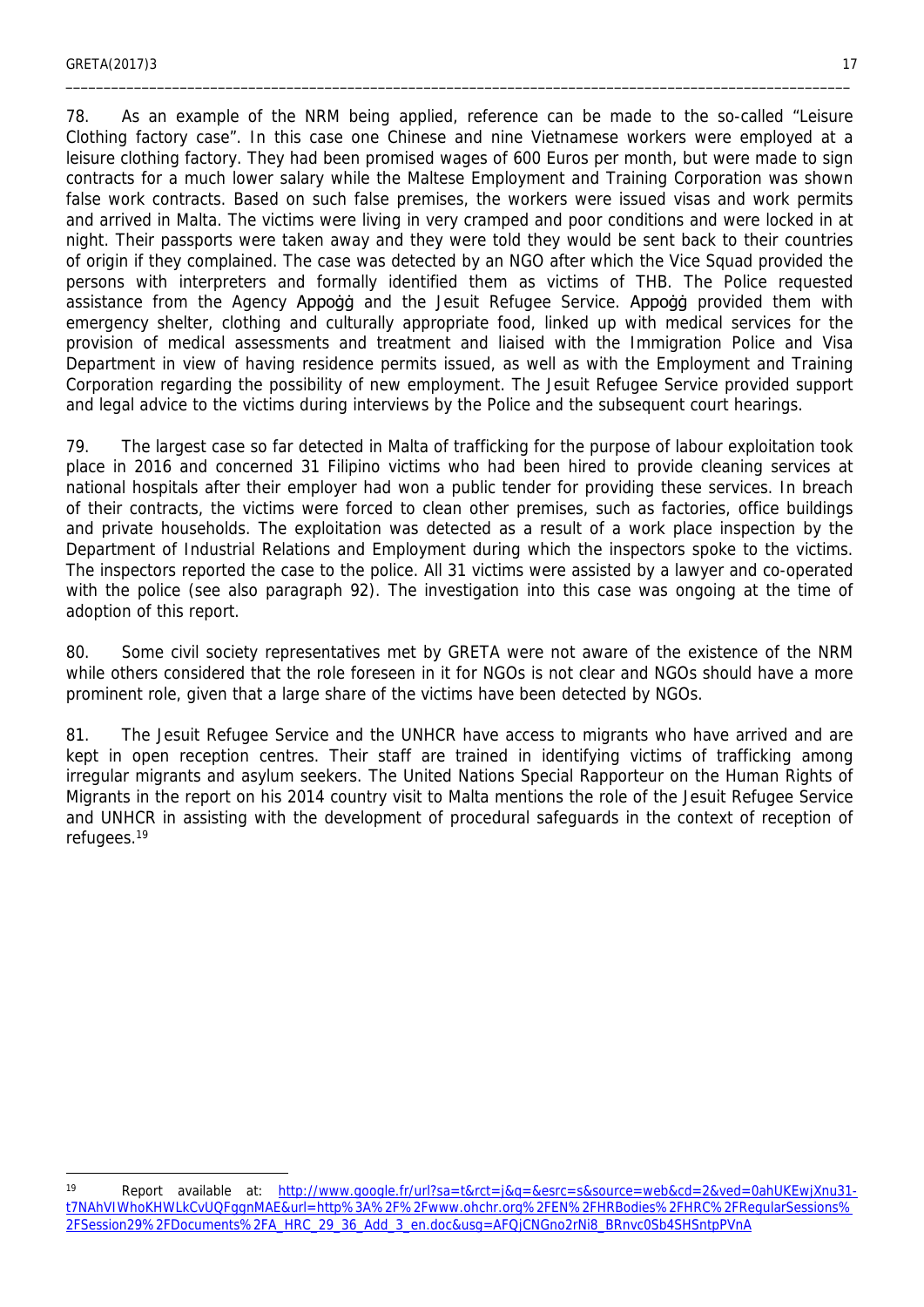82. The profile of asylum seekers in Malta has changed radically during the last few years. Whereas in 2012 almost all of the some 1 500 asylum applications per year came from people arriving in Malta by boat from Africa, there was only one such boat arriving in 2015, with about 100 asylum seekers. In 2016, pursuant to rescue operations at sea, a small number of migrants (16) were airlifted to Malta for urgent medical attention or because they were pregnant. In 2015, the asylum seekers were mainly Libyans who arrived with a valid visa and sometimes had purchased property in Malta before arriving and applying for asylum. While Malta has in the past pursued a policy of keeping asylum seekers in detention for prolonged periods of time, Legal Notice 417 of 2015 which amended SL 420.06 Reception of Asylum Seekers Regulations provides that "any person detained in accordance with these regulations shall, at the expiry of nine months, be released from detention if s/he is still an applicant".<sup>20</sup> The detention requirement has been waived in the Maltese legislation with respect to vulnerable persons, including unaccompanied children and potential or identified victims of trafficking. The publication of the document "Strategy for the Reception of Asylum Seekers and Irregular Migrants"<sup>21</sup> by the Ministry of Home Affairs and National Security in 2015 is meant to clarity the rules for receiving and dealing with asylum seekers and irregular migrants, but there are no references to victims of trafficking, other than indirectly, through a reference to vulnerable groups.

\_\_\_\_\_\_\_\_\_\_\_\_\_\_\_\_\_\_\_\_\_\_\_\_\_\_\_\_\_\_\_\_\_\_\_\_\_\_\_\_\_\_\_\_\_\_\_\_\_\_\_\_\_\_\_\_\_\_\_\_\_\_\_\_\_\_\_\_\_\_\_\_\_\_\_\_\_\_\_\_\_\_\_\_\_\_\_\_\_\_\_\_\_\_\_\_\_\_\_\_\_\_\_

83. There is reportedly a relatively large irregular labour market in Malta, attracting asylum seekers who have first been registered in Italy. Interlocutors met by GRETA pointed out that the fact that irregular workers usually get paid, though often not as much as agreed, makes the distinction between violations of labour legislation and THB less obvious and therefore the identification of trafficking victims challenging.

84. **GRETA welcomes the creation of a National Referral Mechanism and the related Standard Operating Procedures and considers that the Maltese authorities should ensure the regular training of relevant officials in the use of trafficking indicators, including asylum officials and staff working in reception centres for asylum seekers and administrative detention centres.**

<span id="page-17-0"></span>**b. Assistance measures (Article 12)** 

85. In its first report, GRETA urged the Maltese authorities to step up their efforts to provide assistance to victims of trafficking, from their identification through to their recovery, and in particular to ensure that safe and suitable temporary accommodation is provided to all victims of trafficking, adapted to their needs, gender and age; to ensure that victims of trafficking are provided with information on the services and assistance measures available, including the provision of legal advice or assistance, and how to access them; and to facilitate the reintegration into society of victims of trafficking who are lawfully resident in the country and help them to avoid being re-trafficked by allowing them access to education, vocational training and the labour market.

86. According to the Maltese authorities, both identified and presumed victims of trafficking and receive assistance, as long as they have cut all ties with the alleged traffickers, regardless of whether they have reported the offence to the Police and whether they co-operate in the investigation.

<sup>&</sup>lt;sup>20</sup> For information on detention in a return context, see paragraph 129.<br>21 Aveilable at: https://0d3d5d10eb0c0d8cc8c4

Available at: [https://0d2d5d19eb0c0d8cc8c6-](https://0d2d5d19eb0c0d8cc8c6-a655c0f6dcd98e765a68760c407565ae.ssl.cf3.rackcdn.com/ee87eb6093978ddf835be5759bc86d018724f3a8.pdf)

[a655c0f6dcd98e765a68760c407565ae.ssl.cf3.rackcdn.com/ee87eb6093978ddf835be5759bc86d018724f3a8.pdf](https://0d2d5d19eb0c0d8cc8c6-a655c0f6dcd98e765a68760c407565ae.ssl.cf3.rackcdn.com/ee87eb6093978ddf835be5759bc86d018724f3a8.pdf)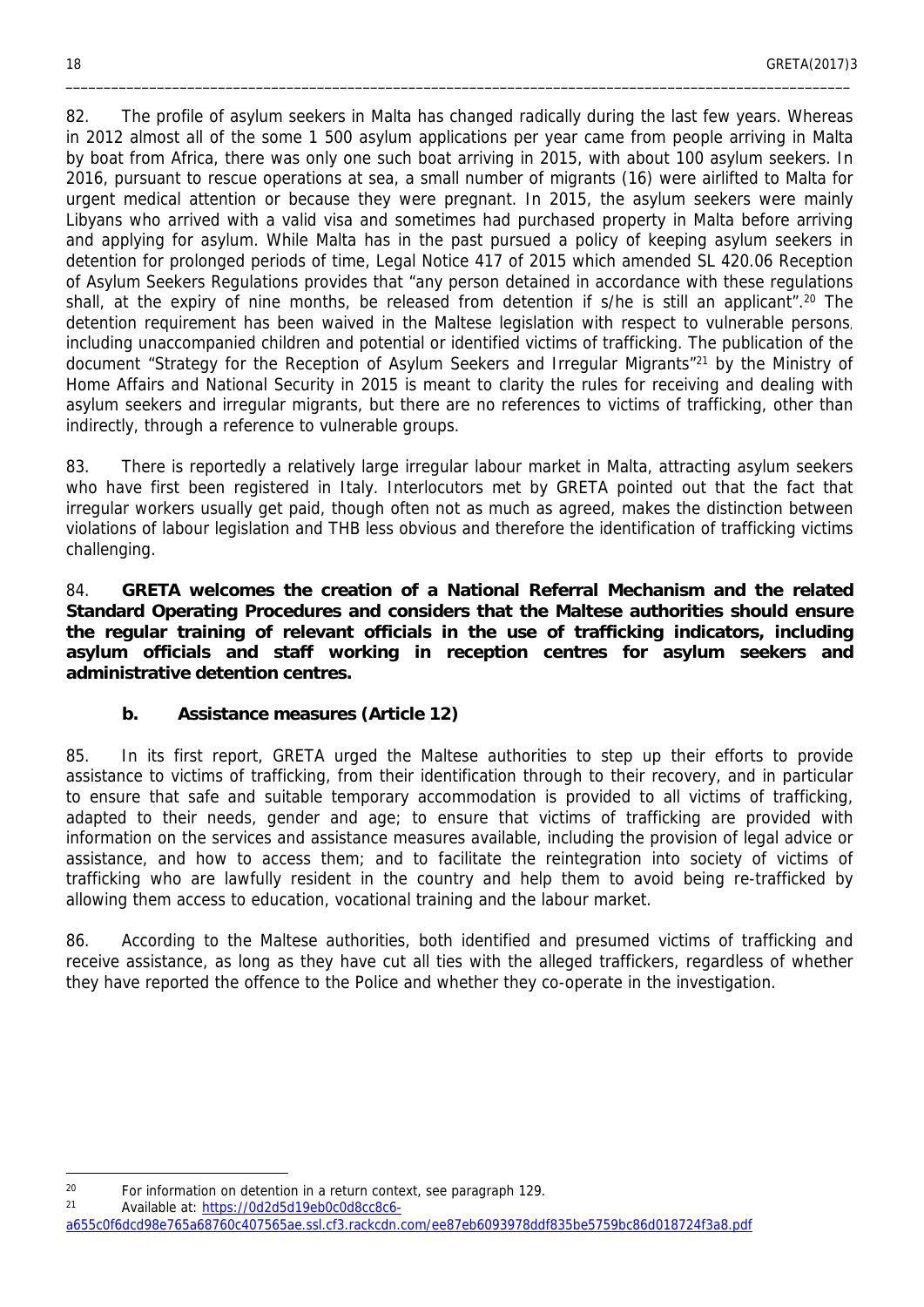87. The Agency Appogg, which is part of the Foundation for Social Welfare Services within the Ministry for Justice, Dialogue and Family, is responsible for supporting persons in need of counselling and social assistance, including victims of domestic violence, human trafficking and other forms of abuse.<sup>22</sup> It operates an emergency shelter primarily aimed at catering for female victims of domestic violence, but also accommodating female victims of THB. GRETA visited the shelter, which has a capacity of 14 beds. In addition to the director of the shelter, there is one full-time social worker and one support worker, as well as nine part-time support workers. The support workers have received training on health and social care.

\_\_\_\_\_\_\_\_\_\_\_\_\_\_\_\_\_\_\_\_\_\_\_\_\_\_\_\_\_\_\_\_\_\_\_\_\_\_\_\_\_\_\_\_\_\_\_\_\_\_\_\_\_\_\_\_\_\_\_\_\_\_\_\_\_\_\_\_\_\_\_\_\_\_\_\_\_\_\_\_\_\_\_\_\_\_\_\_\_\_\_\_\_\_\_\_\_\_\_\_\_\_\_

88. The Agency Appogg can arrange victims' access to health care in public hospitals or with private general practitioners. Psychological assistance is provided by the Foundation of Social Welfare Services. Appoġġ may also delegate to NGOs the provision of certain services, such as psychological support. Appoġġ also assists victims of trafficking who are in possession of a residence permit (which allows them to work) with finding employment. Moreover, free legal aid is provided to victims of trafficking during the recovery and reflection period. Appogg has an annual budget of approximately 33 500 Euros for assistance measures to victims of trafficking, excluding the costs of running the shelter for female victims of domestic violence or trafficking.

89. There are currently no dedicated accommodation facilities for male victims of trafficking in Malta. Accommodation for such victims is provided through public social partnership agreements with NGOs which provide accommodation and charge the authorities for their services.<sup>23</sup>

90. If victims or potential victims of trafficking are without financial means, they may, in addition to being provided with free accommodation and food, apply for a small allowance for purchasing food and personal necessities. There is no fixed daily rate for such financial support, but it corresponds to that given to asylum seekers. Civil society representatives pointed out that the low level of financial support may force trafficking victims to accept any job offer, thereby putting them at risk of exploitation.

91. Psychologists, social workers, psychotherapists and suitably qualified NGO representatives can be called to court hearings to support the victim and/or assist the court to understand the mental condition of the victim, which is also important for assessing the credibility of the victim. As noted in paragraph 78, the Jesuit Refugee Service provided support and legal advice to the victims in the Leisure Clothing factory case while these were being interviewed by police and during the subsequent court hearings.

92. GRETA was informed that in the case of 31 Filipino workers referred to in paragraph 79, the victims were provided with accommodation, subsistence, medical care, psychological support, and s legal assistance before and during the court proceedings. Since the number of victims who needed accommodation was unusually high, they were placed in one of the open reception centres for asylum seekers which was empty at the time. The agency Identity Malta issued them with new residence and work permits issued and by the end of 2016 all but one of the victims were employed on new jobs in Malta.

93. **GRETA urges the Maltese authorities to step up their efforts to provide assistance, including safe accommodation, which is adapted to the specific needs of victims of trafficking, including to male victims.**

<sup>&</sup>lt;sup>22</sup> For further details, see paragraphs 29-30 of the first GRETA report.<br><sup>23</sup> East example, the MCO the Emigraphs Commission, which is sup-h

<sup>23</sup> For example, the NGO the Emigrants Commission, which is run by the Catholic Church, charges 2.75€ per bed per night.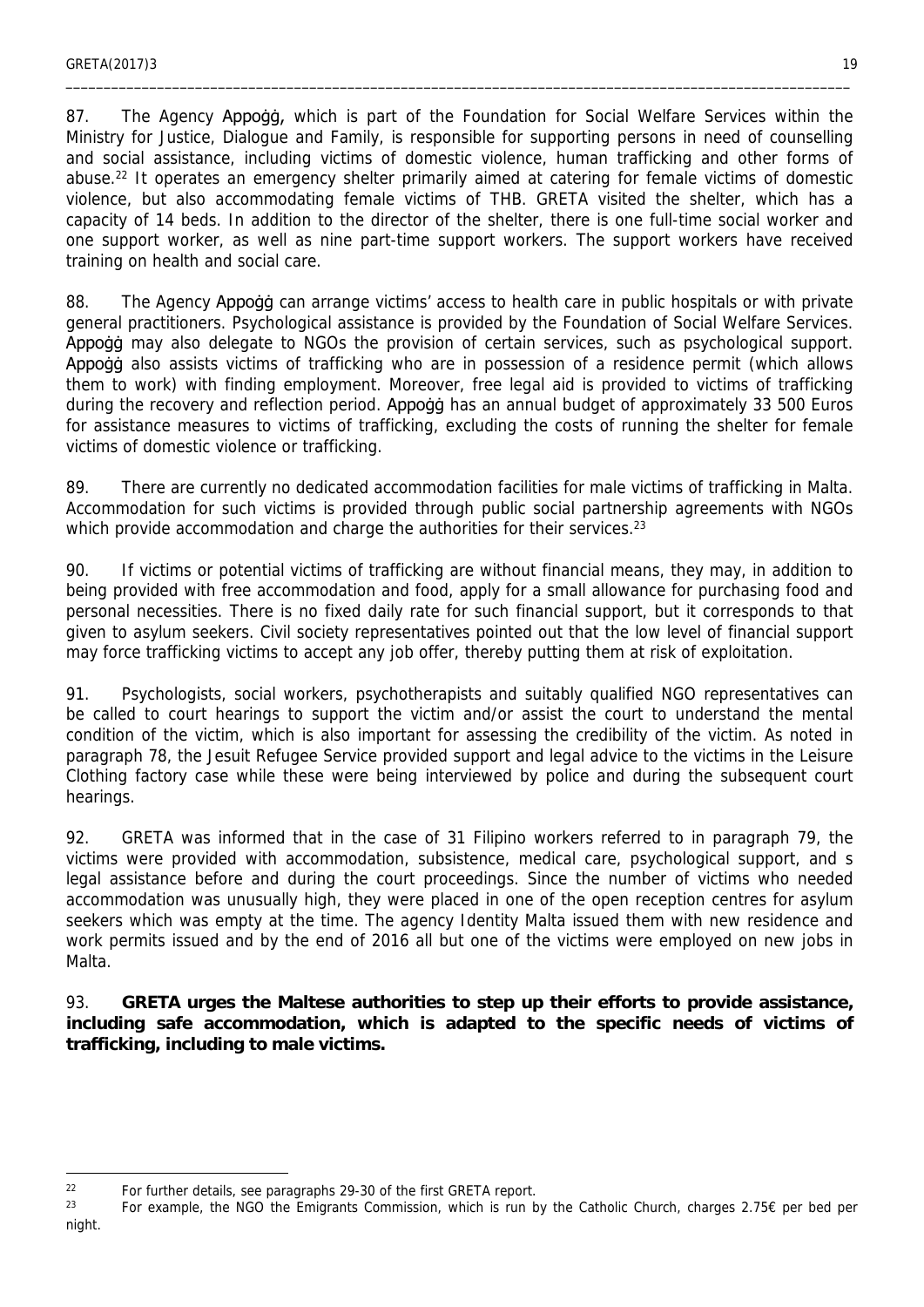#### <span id="page-19-0"></span>**c. Identification and assistance of child victims of THB (Articles 10 and 12)**

\_\_\_\_\_\_\_\_\_\_\_\_\_\_\_\_\_\_\_\_\_\_\_\_\_\_\_\_\_\_\_\_\_\_\_\_\_\_\_\_\_\_\_\_\_\_\_\_\_\_\_\_\_\_\_\_\_\_\_\_\_\_\_\_\_\_\_\_\_\_\_\_\_\_\_\_\_\_\_\_\_\_\_\_\_\_\_\_\_\_\_\_\_\_\_\_\_\_\_\_\_\_\_

94. In its first report, GRETA urged the Maltese authorities to involve child specialists in the development and assessment of anti-trafficking policies, including in the preparation of a manual of procedures and guidelines to identify victims of trafficking, which should include a special referral mechanism for unaccompanied children. GRETA also urged the Maltese authorities to ensure that the system for providing assistance to child victims of trafficking is specifically tailored to their needs.

95. There is no specific National Referral Mechanism for children and the Maltese authorities consider that the NRM described in paragraph 74 is flexible enough to be applied both to adults and children. The Standard Operating Procedures of the NRM (see paragraph 75) oblige all relevant officials to undergo training on the identification and treatment of child victims of trafficking. Staff of the child protection service of the Agency Appogg have undergone training on identification of child victims of trafficking (see paragraph 34). Further, the National Action Plan for 2015-2016 foresees training on THB for law enforcement officers and service providers in the child care sector and the development of guidelines for the identification of child victims of trafficking.

96. Support services for child victims of trafficking are similar to those granted to unaccompanied asylum seeking children. The Agency Appogg is the main institution responsible for child protection, regardless of the origin or vulnerability of the child. Based on reports from Appogo and after an age verification where necessary (see paragraph 102), the Ministry for Family and Social Solidarity issues a care order which is aimed at ensuring the protection of the child and that his or her individual needs are met.<sup>24</sup> An individual care plan is drawn up following the care order, covering aspects such as tracing the child's family, health and education needs, secure environment and counselling. Appogg uses its psychological and family therapy services or those of partner NGOs if the child victim requires counselling. The Minister for Family and Social Solidarity is appointed as the child's legal guardian and a social worker from the Agency for the Welfare of Asylum Seekers (AWAS) who has undergone training in THB would be appointed for each child as an immediate support person to assist the child.

97. Only one child was detected as a presumed victim of THB during the period 2012-2015. She was assisted by Appoġġ and was granted asylum on the grounds of membership of a particular social group.

98. There is no place dedicated specifically to accommodating child victims of trafficking in Malta, neither are there any specific programmes for the rehabilitation and re(integration) of child victims of trafficking.

99. As noted in paragraph 59, there has been an increase in the number of separated children arriving in Malta. GRETA notes that the identification of child victims of trafficking is difficult due to a lack of systematic consideration of the possibility of trafficking by officials and professionals coming into contact with unaccompanied and separated children. In this context, GRETA recalls that the United Nations Committee on the Rights of the Child in its General Comment No. 6, paragraph 21 (2005), calls for a competent guardian to be appointed both in cases of unaccompanied and separated children.<sup>25</sup>

100. The Maltese authorities have indicated that no involuntary returns of children have been carried out. Every unaccompanied or separated child is asked whether he or she is in touch with his/her family and if the answer is negative, an assessment is made whether it is in the child's best interest that the process of family tracing is started. For asylum seeking children a return to the country of origin is usually not an option but should it nonetheless be deemed to be in the best interests of the child to be reunited with his or her family in the country of origin, then discussions between AWAS, UNHCR and IOM are pursued with the aim of organising a voluntary return.

<sup>&</sup>lt;sup>24</sup> In line with the Children and Young Persons Care Orders Act - Cap. 247.

<sup>25</sup> Comment No. 6 available at: <http://www2.ohchr.org/english/bodies/crc/docs/GC6.pdf>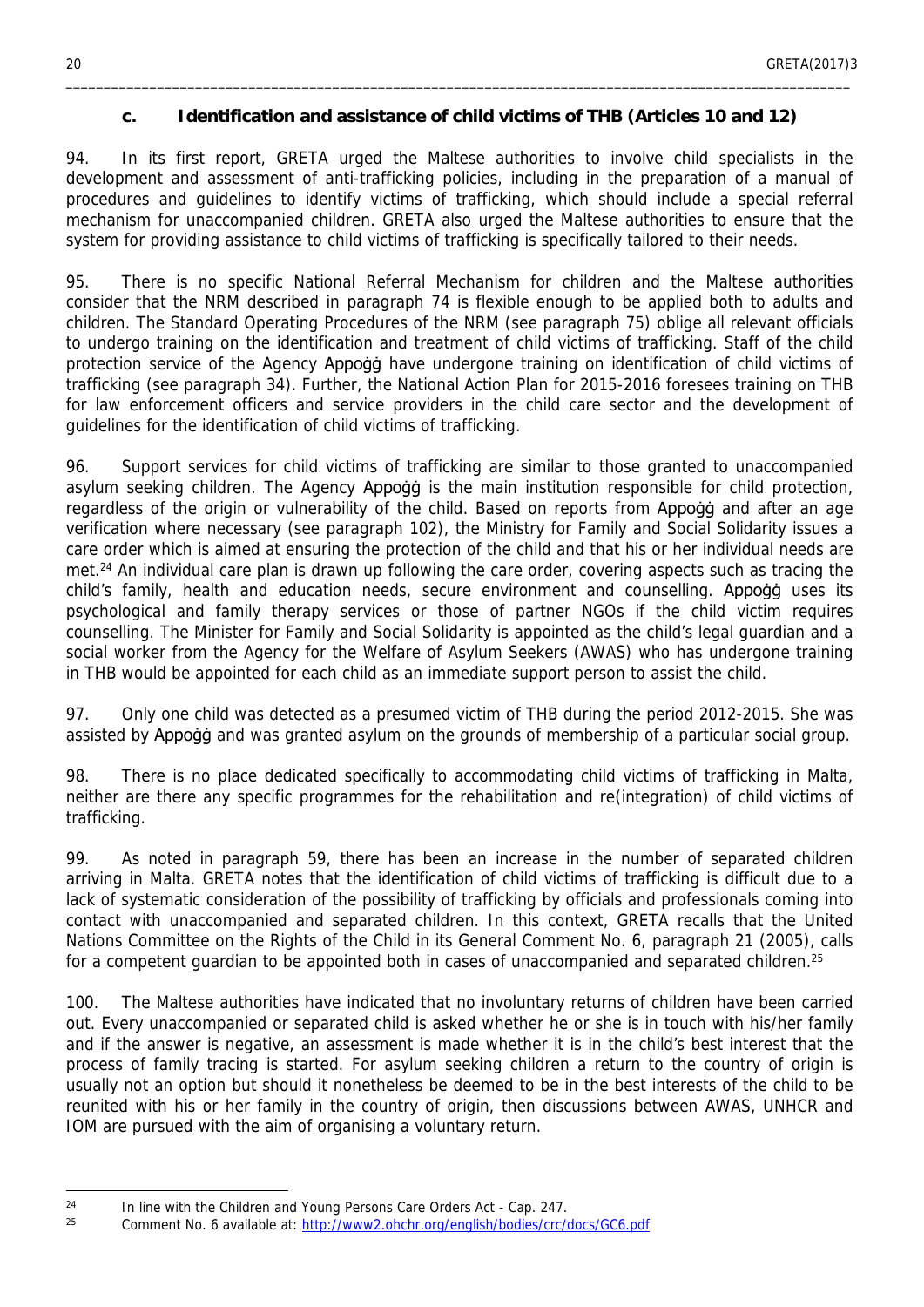101. When the age of a potential victim of trafficking is uncertain, an age assessment is conducted using a semi-structured interview by a team of relevant professionals. The benefit of the doubt is applied and only in cases in which it appears clear that the person is an adult and the person continues to insist that he or she is a child, the person is referred for a hand and wrist x-ray. The medical results are referred back to the age assessment team and are taken into consideration together with a psychosocial age assessment. The person is presumed to be a child until proven otherwise.

\_\_\_\_\_\_\_\_\_\_\_\_\_\_\_\_\_\_\_\_\_\_\_\_\_\_\_\_\_\_\_\_\_\_\_\_\_\_\_\_\_\_\_\_\_\_\_\_\_\_\_\_\_\_\_\_\_\_\_\_\_\_\_\_\_\_\_\_\_\_\_\_\_\_\_\_\_\_\_\_\_\_\_\_\_\_\_\_\_\_\_\_\_\_\_\_\_\_\_\_\_\_\_

- 102. **GRETA urges the Maltese authorities to:**
	- take measures to ensure that the procedure for the identification and referral to **assistance of child victims of THB takes into account the special needs and circumstances of children, through developing a specific referral mechanism for children involving child specialists, child protection services and specially trained police officers and prosecutors;**
	- **ensure that child victims of THB benefit from the assistance measures provided for under the Convention, including appropriate accommodation and access to psychological support and legal assistance;**
	- **step up their efforts to increase the training of relevant officials and staff on the identification of child victims of trafficking.**
	- **d. Protection of private life (Article 11)**

<span id="page-20-0"></span>103. According to the Office of the Data Protection Commissioner, the processing of personal data is in line with the principles of necessity, proportionality and purpose limitation. In addition, appropriate technical and organisational measures are implemented to protect the security of the data, in line with the legal obligations under the Data Protection Act (Cap 440) and the Subsidiary Legislation 440.05 applicable to law enforcement data processing in the area of criminal law. Personal data concerning victims of trafficking may be used and further processed if there is a legal justification and purpose (e.g. such data is necessary to offer specific protection to the victims or for the purposes of contacting them as witnessed in the context of criminal proceedings). The Maltese authorities have also referred to EU Directive 2016/680<sup>26</sup> which provides in Article 6 for a clear distinction between personal data of different categories of data subjects.

104. With regards to the possible use of personal data for research and statistics, this Office of the Data Protection Commissioner recommends that the data is rendered anonymous as soon as possible. To avoid double counting, personal data is codified by means of a unique code which cannot be traced to the original personal data.

105. In cases involving children, if the offence committed "offends decency and morality and affects the good order of families", the court may order that the name of the victim (and the accused) is not published. Moreover, under Articles 409 and 531 of the CC, court proceedings may be carried out behind closed doors, especially in cases of sexual exploitation of children.

<sup>&</sup>lt;sup>26</sup> Directive (EU) 2016/680 of the European Parliament and of the Council of 27 April 2016 on the protection of natural persons with regard to the processing of personal data by competent authorities for the purposes of the prevention, investigation, detection or prosecution of criminal offences or the execution of criminal penalties, and on the free movement of such data, and repealing Council Framework Decision 2008/977/JHA.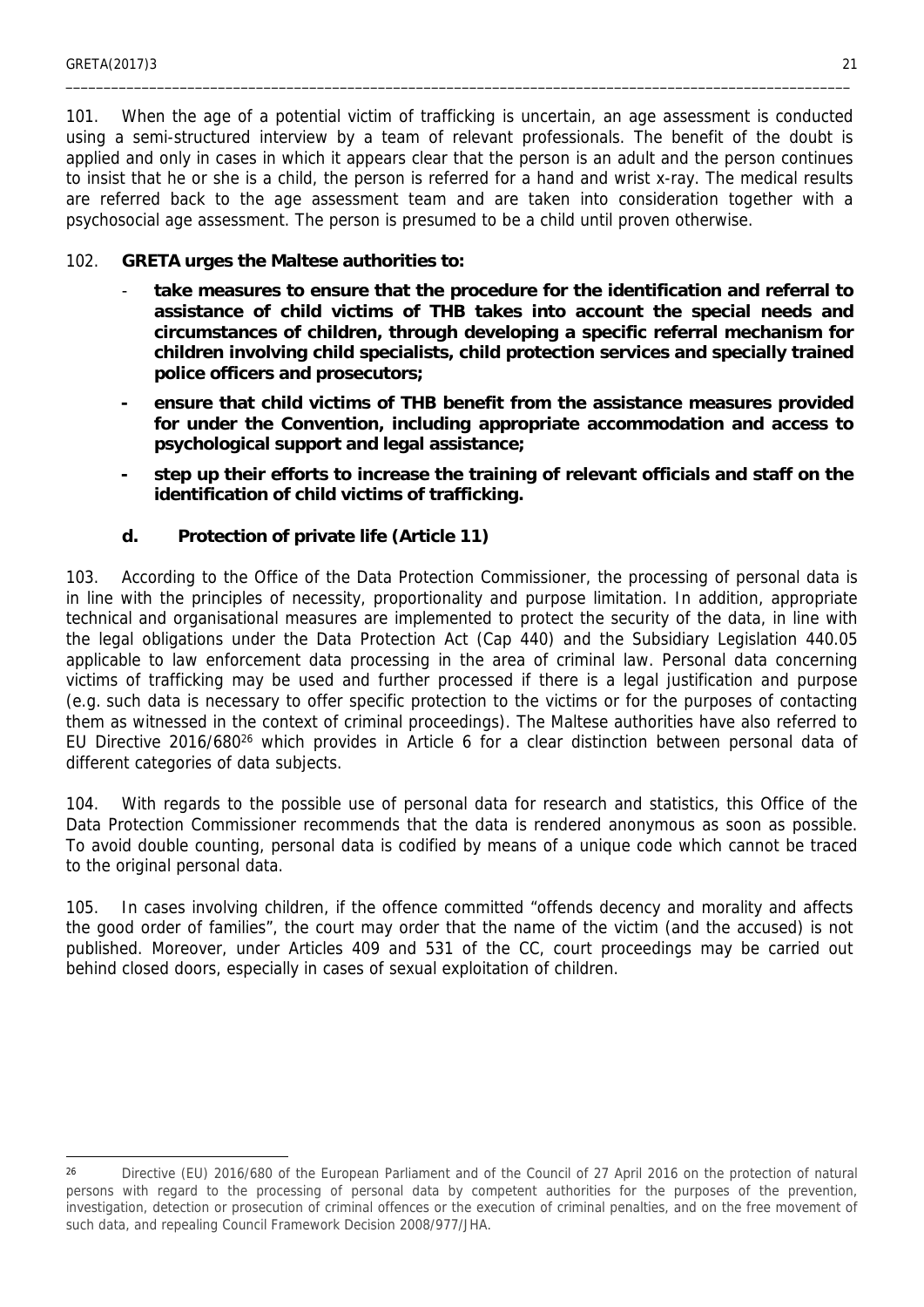#### <span id="page-21-0"></span>**e. Recovery and reflection period (Article 13)**

106. In its first report, GRETA urged the Maltese authorities to ensure that all victims and potential victims of trafficking are systematically informed of the possibility to benefit from a recovery and reflection period and its implications and are effectively granted such a period. GRETA stated that the need to co-operate with the authorities as a pre-condition for being granted a recovery and reflection period should be removed, and that a minimum duration of 30 days should be established for the recovery and reflection period, during which time it is not possible to remove the victim or potential victim of trafficking from the country's territory. According to GRETA, no termination of the recovery and reflection period should be carried out on the grounds that victims have "actively, voluntarily and on their own initiative renewed contact with the perpetrators" without due regard to the person's individual situation, which involves an examination of his/her case.

\_\_\_\_\_\_\_\_\_\_\_\_\_\_\_\_\_\_\_\_\_\_\_\_\_\_\_\_\_\_\_\_\_\_\_\_\_\_\_\_\_\_\_\_\_\_\_\_\_\_\_\_\_\_\_\_\_\_\_\_\_\_\_\_\_\_\_\_\_\_\_\_\_\_\_\_\_\_\_\_\_\_\_\_\_\_\_\_\_\_\_\_\_\_\_\_\_\_\_\_\_\_\_

107. Subsidiary legislation (S.L.) 217.07 on "Permission to reside for victims of trafficking or Illegal Immigration who co-operate with the Maltese Authorities' Regulations" provides as follows:

"3. (1) When it appears to the Principal Immigration Officer that the third-country national is cooperating in the fight against trafficking of human beings or, where applicable, against action to facilitate illegal immigration, he/she shall inform the third-country national concerned of the possibilities offered under these regulations.

(2) The Principal Immigration Officer may invite a non-governmental organisation or another relevant association to give such information to the third-country national concerned.

(3) The Principal Immigration Officer shall grant a period of reflection of not more than two months, with effect from the day when the information referred to in paragraph 1 is given by the Principal Immigration Officer, for the third-country national to detach him- or herself from the influence of the perpetrators of the offence so as to enable him/her to take an informed decision on the possibility of co-operating.

(4) During the reflection period the third-country national shall not be removed from Malta.

Provided that the reflection period shall not create any entitlement to residence under these regulations.

(5) During the period of reflection, while due regard is given to his/her safety and protection needs, the third-country national who does not have sufficient resources<sup>27</sup> shall be provided with:

(i) standards of living capable of ensuring his/her subsistence;

- (ii) access to emergency medical care and, where applicable:
- (iii) attention to the needs of the most vulnerable;
- (iv) psychological assistance;
- (v) translation and interpreting services;
- (vi) free legal aid.

In case the third-country national is a minor, he/she shall have access to the public education system under the same conditions as Maltese nationals.

(6) The period of reflection shall be terminated at any time by the Principal Immigration Officer for reasons relating to public policy or the protection of national security or if he/she establishes that the third-country national concerned has actively, voluntarily and on his/her own initiative renewed contact with the perpetrators of the offences of trafficking of persons or facilitating illegal immigration."

<sup>&</sup>lt;sup>27</sup> According to the Maltese authorities, this legislation does not preclude assistance to people with financial means and, in practice, no means tests are conducted as a prerequisite for assistance.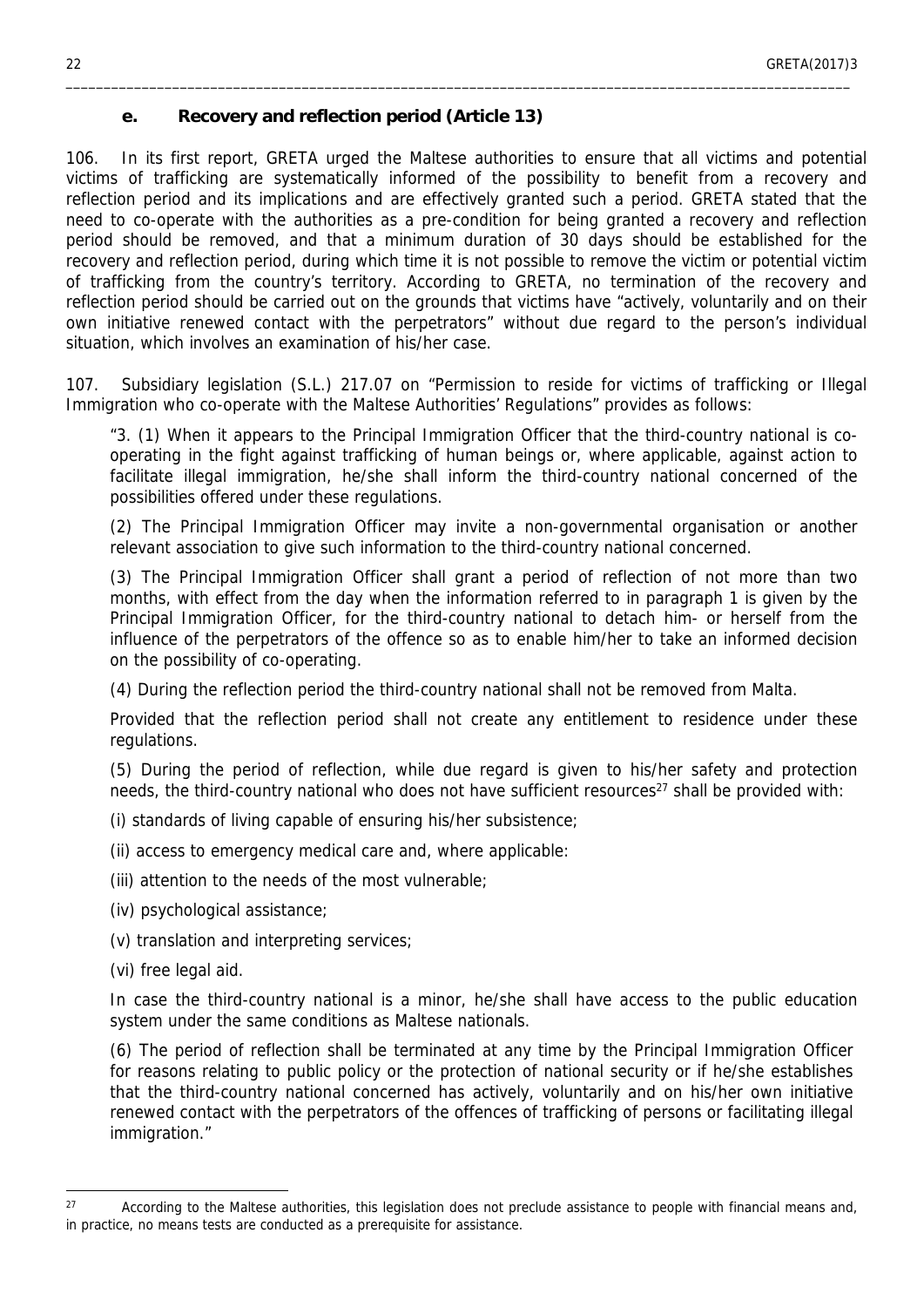108. The above provisions apply only to third-country nationals, i.e. non-EU/EEA citizens. According to the Maltese authorities, the number of victims or presumed victims of trafficking granted a recovery and reflection period was two in 2014, 14 in 2015 and 31 in 2016.28 According to the authorities, all victims of trafficking were informed about the availability of a reflection period but some did not use it because they immediately decided to co-operate with the police. The Maltese authorities have stressed that assistance is provided to all victims of trafficking, regardless of whether they co-operate with the authorities.

\_\_\_\_\_\_\_\_\_\_\_\_\_\_\_\_\_\_\_\_\_\_\_\_\_\_\_\_\_\_\_\_\_\_\_\_\_\_\_\_\_\_\_\_\_\_\_\_\_\_\_\_\_\_\_\_\_\_\_\_\_\_\_\_\_\_\_\_\_\_\_\_\_\_\_\_\_\_\_\_\_\_\_\_\_\_\_\_\_\_\_\_\_\_\_\_\_\_\_\_\_\_\_

109. On 7 April 2015 training on the application of S.L 217.07 was provided to all members of the Stakeholders Task Force (see paragraph 18) as well as additional staff working on issues related to human trafficking*.*

110. **GRETA notes with concern that the legal provisions concerning the recovery and reflection period have not been amended as recommended in its first evaluation report. GRETA recalls that Article 13, paragraph 3, of the Convention, refers to public order considerations and improperly claimed victim status as being the only grounds for terminating or not granting a recovery and reflection period. Consequently, GRETA once again urges the Maltese authorities to:**

- remove the need to co-operate with the authorities as a pre-condition for being **granted a recovery and reflection period;**
- **establish the minimum duration of the recovery and reflection period at 30 days, during which time it is not possible to remove the victim or potential victim of trafficking from the country's territory;**
- ensure that no termination of the recovery and reflection period is carried out on **the grounds that victims or presumed victims have "actively, voluntarily and on their own initiative renewed contact with the perpetrators" without due regard to the person's individual situation, which involves an examination of his/her case.**
- <span id="page-22-0"></span>**f. Residence permits (Article 14)**

111. In its first report, GRETA urged the Maltese authorities to ensure that victims of trafficking can take full advantage of the right to be granted a temporary residence permit.

112. The rules concerning residence permits for victims of THB have remained unchanged since the first evaluation. Pursuant to Article 5(1) of the above-mentioned S.L. 217.07, victims of trafficking may be granted a renewable residence permit for six months, which is usually accompanied by a work permit, on condition of their co-operation with the investigation or criminal proceedings. Article 5(1) reads as follows:

"Without prejudice to any restrictions arising from public policy or public security, the Principal Immigration Officer may, at the end of the reflection period, or earlier if he/she is of the view that the third-country national already fulfils the conditions stipulated in paragraphs (a) to (c), recommend to the Director the issuing of a residence permit when it is clear that: (a) the permission to remain in Malta of the third-country national may present an opportunity for the investigations or judicial proceedings; (b) the third country national intends to co-operate with the Principal Immigration Officer; (c) the third country national has severed all relations with the persons suspected of committing the offences of trafficking of persons or facilitating illegal immigration."

113. Further, the Maltese authorities have indicated that if circumstances warrant it, victims of THB staying irregularly in Malta may be granted a residence permit on humanitarian grounds based on Article 3(7) of S.L. 217.12.

<sup>&</sup>lt;sup>28</sup> All 31 victims in 2016 were from the Philippines; one of whom decided not to testify in court (see paragraph 79).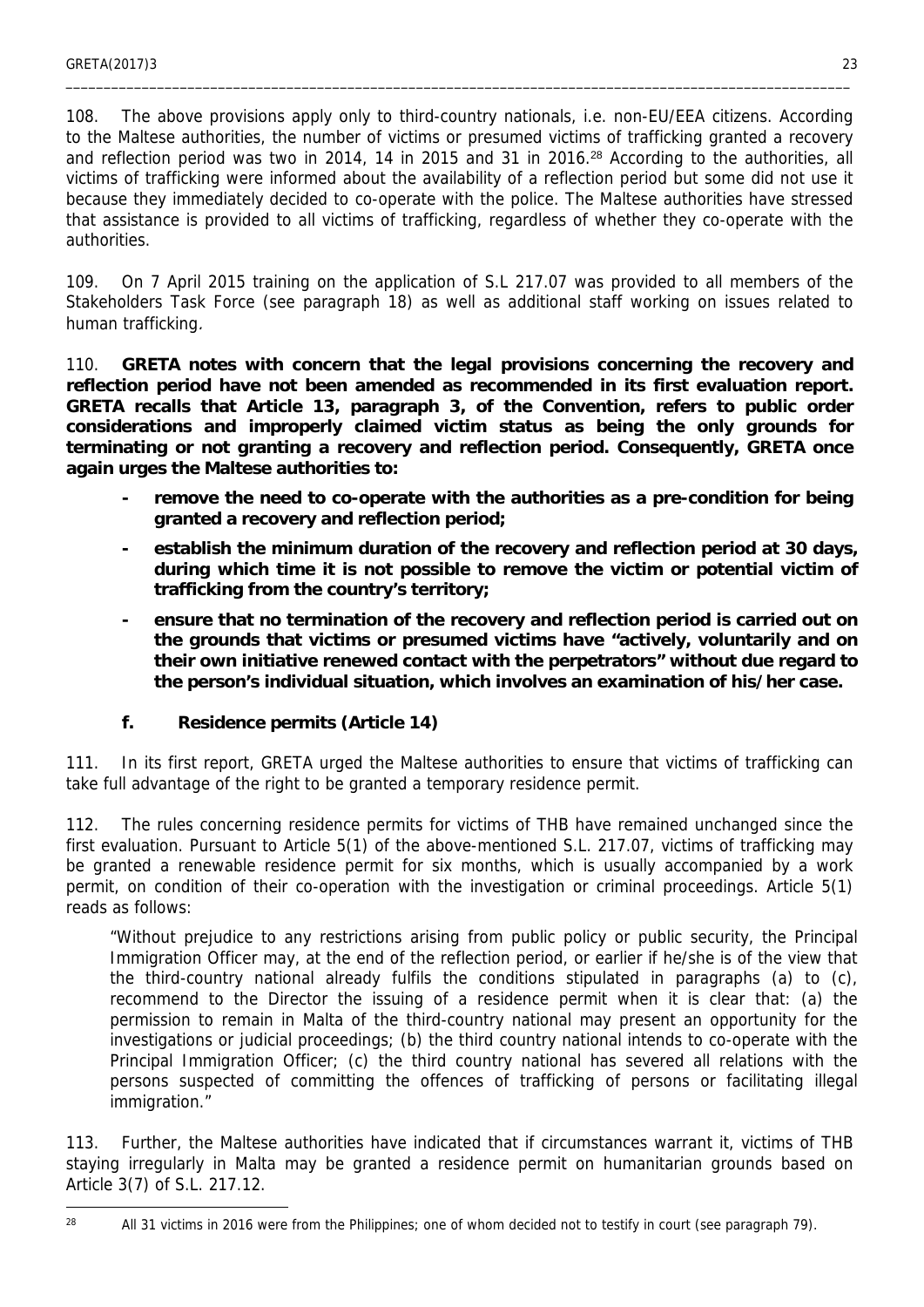114. According to information provided by the Maltese authorities, in 2014, 14 victims of trafficking were issued temporary residence permits. In 2015, all victims in the Leisure Clothing case (see paragraph 78) were issued residence permits.

\_\_\_\_\_\_\_\_\_\_\_\_\_\_\_\_\_\_\_\_\_\_\_\_\_\_\_\_\_\_\_\_\_\_\_\_\_\_\_\_\_\_\_\_\_\_\_\_\_\_\_\_\_\_\_\_\_\_\_\_\_\_\_\_\_\_\_\_\_\_\_\_\_\_\_\_\_\_\_\_\_\_\_\_\_\_\_\_\_\_\_\_\_\_\_\_\_\_\_\_\_\_\_

115. According to the Office of the Refugee Commissioner, refugee status was granted to applicants who substantiated their claims of being victims of trafficking. Thus in the reporting period, four Nigerian female victims of trafficking were granted asylum on the grounds of membership of a particular social group. However, in some cases the Refugee Appeals Board has confirmed decisions not to grant international protection to asylum seekers who claimed to be victims of trafficking, even though there was no negative credibility assessment.

116. GRETA recalls that Article 14 of the Convention allows Parties to choose between granting a residence permit in exchange for co-operation with the authorities or on account of the victim's needs, or indeed to adopt both simultaneously. There are situations in which victims might be afraid to cooperate in the investigation because of threats from the traffickers. Granting a residence permit on account of the personal situation of the victim takes in a range of situations, such as the victim's safety, state of health and family situation, and tallies with the human-rights based approach to combating THB. **GRETA invites the Maltese authorities to consider expanding the grounds for granting temporary residence permits to victims of THB on the basis of their personal situation, in addition to the residence permit on the basis of the victim's co-operation in the investigation or criminal proceedings.**

<span id="page-23-0"></span>**g. Compensation and legal redress (Article 15)**

117. In its first report, GRETA urged the Maltese authorities to provide information to victims of trafficking about their right to compensation and ways to access it, and to ensure that victims have effective access to legal aid in this respect. Further, GRETA considered that the Maltese authorities should amend the Criminal Injuries Compensation Regulations (S.L. 9.12) so that all victims of trafficking have access to State compensation, without the precondition of having sustained grievous bodily harm as a result of THB.

118. The legislation regarding compensation from the perpetrator remains the same as described in GRETA's first report.<sup>29</sup> When an offender is convicted in a criminal court, the prosecution or the victim's representative can ask the court to consider ordering the offender to pay compensation to the victim. Victims of trafficking can also apply for compensation either through Civil Court action or through S.L. 9.12. on Criminal Injuries Compensation Regulation (see paragraph 121).

119. Article 5 of the Minimum Standards on Sanctions and Measures against Employers of Illegally Staying Third-Country Nationals Regulations (S.L. 217.17) contains provisions on compensation for unpaid wages. Pursuant to them, the employer must pay any outstanding wages at least to the equivalent of the national minimum wage, in the absence of proof of a different agreement. The employer is also obliged to pay any social security contributions as if the third-country national had been legally employed and as well as cover the cost of sending the outstanding wages to the country to which the irregular employee has returned.

120. At the time of GRETA's visit, the 10 victims of trafficking in the Leisure Clothing factory case were involved in legal proceedings against their previous employer, requesting financial compensation for unpaid wages and outstanding leave. The NGO Jesuit Refugee Service provided them with *pro bono* legal assistance to this end.

 $29$  See paragraphs 149-151 of GRETA's first report for more details.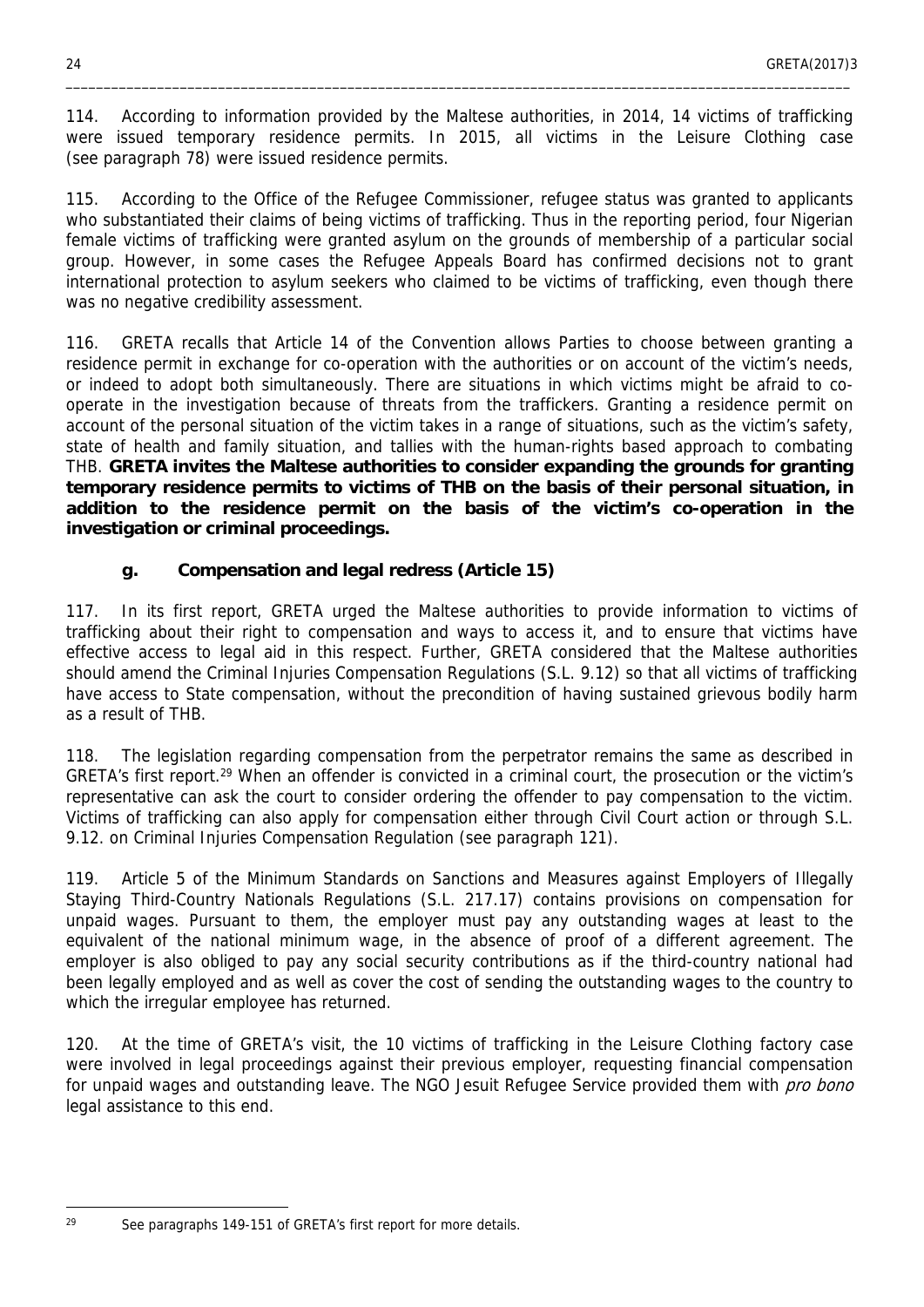121. Since the first GRETA report, S.L. 9.12 on Criminal Injuries Compensation Regulations has been amended to explicitly include THB among the offences for which a victim may seek State compensation. By virtue of the Victims of Crime Act (Cap 539), enacted on 2 April 2015, victims of human trafficking and their families benefit from compensation under the Criminal Injuries Compensation Scheme. Article 4 of the Victims of Crime Act determines the conditions and procedure for accessing compensation and reimbursement of victims' expenses incurred as a result of their participation in criminal proceedings. Article 12 of the same Act refers to the victim's right to information about possibilities for compensation.

122. The Justice Unit which falls under the responsibility of the Ministry for Justice, Culture and Local Government, is responsible for administering State compensation claims. According to Article 9(1) of S.L. 9.12., EU citizens are entitled to claim compensation for crimes suffered in Malta's jurisdiction, even after having returned to their home countries. Non-EU victims of crimes may also seek compensation, but this is at the Claims Officer's discretion unless the payment of compensation has been ordered by a court. The Criminal Injuries Compensation Regulation gives the Claims Officer a wide discretion in deciding whether to grant compensation and, for example, he/she may decide not to grant it based on perceived insufficient co-operation by the victim with the police for the purpose of bringing the perpetrators to justice. Further, as mentioned in GRETA's first report, S.L 9.12 allows an individual assessment of the victim's conduct, character or way of life as a ground for granting compensation or not. This risks arbitrary restrictions of compensation where the Claims Officer disagrees with certain lifestyles and may raise questions of compatibility with the right to respect for private life.

123. There is no concept of moral damages in Maltese legislation. In cases of THB for the purpose of labour exploitation, it is possible to claim unpaid earnings in court (see paragraph 119), but victims of trafficking for the purpose of sexual exploitation cannot claim compensation because prostitution is not considered to constitute employment.

124. The Maltese authorities are not aware of any cases of victims of trafficking having received compensation in the period 2012-2015.

125. There is a list of lawyers (currently 12) who may be called upon by magistrates to provide free legal aid in criminal proceedings. Such free legal aid is available to victims of THB, just as to any other victim of crime. However, none of the 12 lawyers is specialised in THB cases. In theory it is possible for victims of THB to get free legal aid for civil cases, but in practice this is very difficult, because there are no funds available for translation or interpretation for that purpose.

126. Article 23 of the Maltese CC regulates the identification, seizure, freezing and confiscation of assets. A number of provisions in the Act on the Prevention of Money Laundering are also relevant.<sup>30</sup> In the reporting period two large companies have had their assets frozen, but there has been no seizure or confiscation as the cases are still under judicial consideration. Maltese legislation does not allow compensation to victims through funds derived from confiscated criminal assets.

127. GRETA welcomes the explicit mention of victims of trafficking as eligible for State Compensation under S.L. 9.12 on Criminal Injuries Compensation Regulations. However, GRETA is concerned about the lack of cases in which compensation has been sought by and granted to victims of trafficking. **GRETA urges the Maltese authorities to examine the reasons for the absence of compensation claims and awards to victims of trafficking and to make additional efforts to guarantee effective access to compensation for victims of THB, in line with Article 15 (4) of the Convention, including through the systematic provision of legal advice and information.**

<sup>30</sup> For further details, see paragraph 170 of GRETA's first report.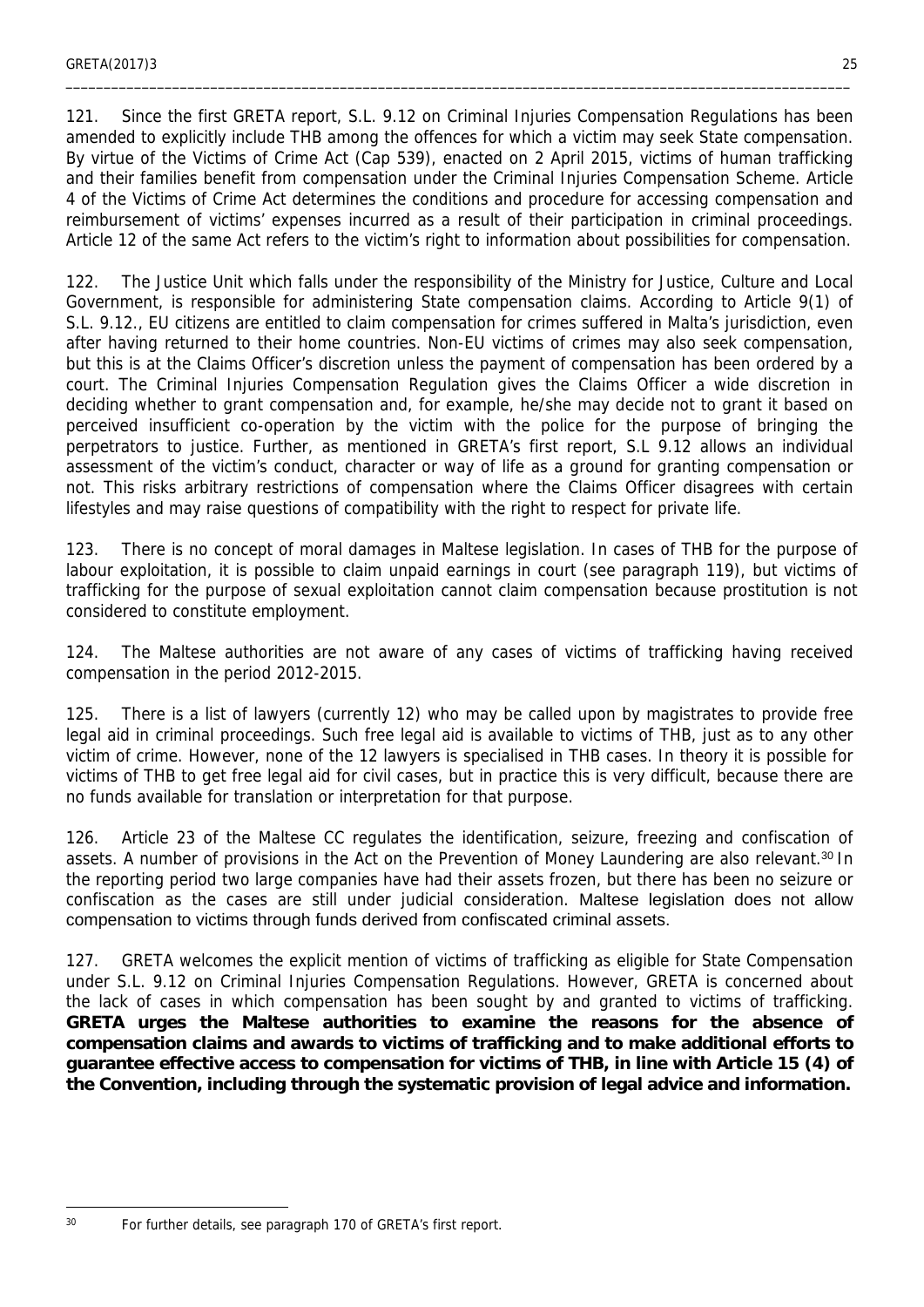128. **Further, GRETA considers that the Maltese authorities should review the provisions of Article 10 (in particular sub-points d and g) of S.L. 9.12 as regards grounds for refusing compensation to victims of crime with a view to ensuring that the right to private life and the right to compensation for victims of trafficking are respected.**

\_\_\_\_\_\_\_\_\_\_\_\_\_\_\_\_\_\_\_\_\_\_\_\_\_\_\_\_\_\_\_\_\_\_\_\_\_\_\_\_\_\_\_\_\_\_\_\_\_\_\_\_\_\_\_\_\_\_\_\_\_\_\_\_\_\_\_\_\_\_\_\_\_\_\_\_\_\_\_\_\_\_\_\_\_\_\_\_\_\_\_\_\_\_\_\_\_\_\_\_\_\_\_

<span id="page-25-0"></span>**h. Repatriation and return of victims (Article 16)**

129. In its first report, GRETA urged the Maltese authorities to develop the institutional and procedural framework for the repatriation and return of victims of trafficking, with due regard for their rights, safety and dignity, which implies protection from re-victimisation and re-trafficking and, in the case of children, full respect for the principle of the best interests of the child. Particular attention should be paid to ensuring financial means for the travel of victims of trafficking.

130. Persons residing irregularly in Malta are issued with a return decision obliging them to leave the country. They may be detained for up to six months, a period which may be extended by a further 12 months in accordance with S.L. 217.12.

131. There have been very few returns of victims of trafficking from Malta in recent years.<sup>31</sup> The procedures for voluntary return of victims are laid down in the Standard Operating Procedures of the NRM, including steps to ensure that the return is safe and assistance to be provided. The Agency Appoġġ co-operates with IOM and the International Social Services to ensure that victims' voluntary return is safe and dignified. GRETA was informed that Appogg would usually carry out a risk assessment prior to return, though sometimes this was not been done because the victim was keen to return home without delay. There is a risk assessment template in the booklet "Support Tools for Service Providers on Trafficking in Human Beings and SOP's on Identification and Referral of (potential) Victims of Trafficking" which was published in collaboration between the Ministry of Home Affairs and National Security and IOM (see paragraph 75). Apart from Appogg, other actors, such as IOM, the Jesuit Refugee Service and UNHCR may also carry out risk assessments prior to return.

<span id="page-25-1"></span>132. **GRETA considers that the Maltese authorities should continue to take steps to ensure that the return of victims of THB is preferably voluntary, and is conducted with due regard to their rights, safety and dignity, including the right to** *non-refoulement* **(Article 40(4) of the Convention)<sup>32</sup> and, in the case of children, by fully respecting the principle of the best interests of the child.**

[http://www.google.fr/url?sa=t&rct=j&q=&esrc=s&source=web&cd=2&ved=0ahUKEwjXnu31-](http://www.google.fr/url?sa=t&rct=j&q=&esrc=s&source=web&cd=2&ved=0ahUKEwjXnu31-t7NAhVIWhoKHWLkCvUQFggnMAE&url=http%3A%2F%2Fwww.ohchr.org%2FEN%2FHRBodies%2FHRC%2FRegularSessions%2FSession29%2FDocuments%2FA_HRC_29_36_Add_3_en.doc&usg=AFQjCNGno2rNi8_BRnvc0Sb4SHSntpPVnA)

<sup>&</sup>lt;sup>31</sup> This was also noted by the United Nations Special Rapporteur on Human Rights of Migrants in his 2015 report on Malta (Paragraph 66):

[t7NAhVIWhoKHWLkCvUQFggnMAE&url=http%3A%2F%2Fwww.ohchr.org%2FEN%2FHRBodies%2FHRC%2FRegularSessions%](http://www.google.fr/url?sa=t&rct=j&q=&esrc=s&source=web&cd=2&ved=0ahUKEwjXnu31-t7NAhVIWhoKHWLkCvUQFggnMAE&url=http%3A%2F%2Fwww.ohchr.org%2FEN%2FHRBodies%2FHRC%2FRegularSessions%2FSession29%2FDocuments%2FA_HRC_29_36_Add_3_en.doc&usg=AFQjCNGno2rNi8_BRnvc0Sb4SHSntpPVnA) [2FSession29%2FDocuments%2FA\\_HRC\\_29\\_36\\_Add\\_3\\_en.doc&usg=AFQjCNGno2rNi8\\_BRnvc0Sb4SHSntpPVnA](http://www.google.fr/url?sa=t&rct=j&q=&esrc=s&source=web&cd=2&ved=0ahUKEwjXnu31-t7NAhVIWhoKHWLkCvUQFggnMAE&url=http%3A%2F%2Fwww.ohchr.org%2FEN%2FHRBodies%2FHRC%2FRegularSessions%2FSession29%2FDocuments%2FA_HRC_29_36_Add_3_en.doc&usg=AFQjCNGno2rNi8_BRnvc0Sb4SHSntpPVnA)

See also UNHCR 2006 Guidelines on the application of Article 1A(2) of the 1951 Convention and/or 1967 Protocol relating to the Status of Refugees to victims of trafficking and persons at risk of being trafficked.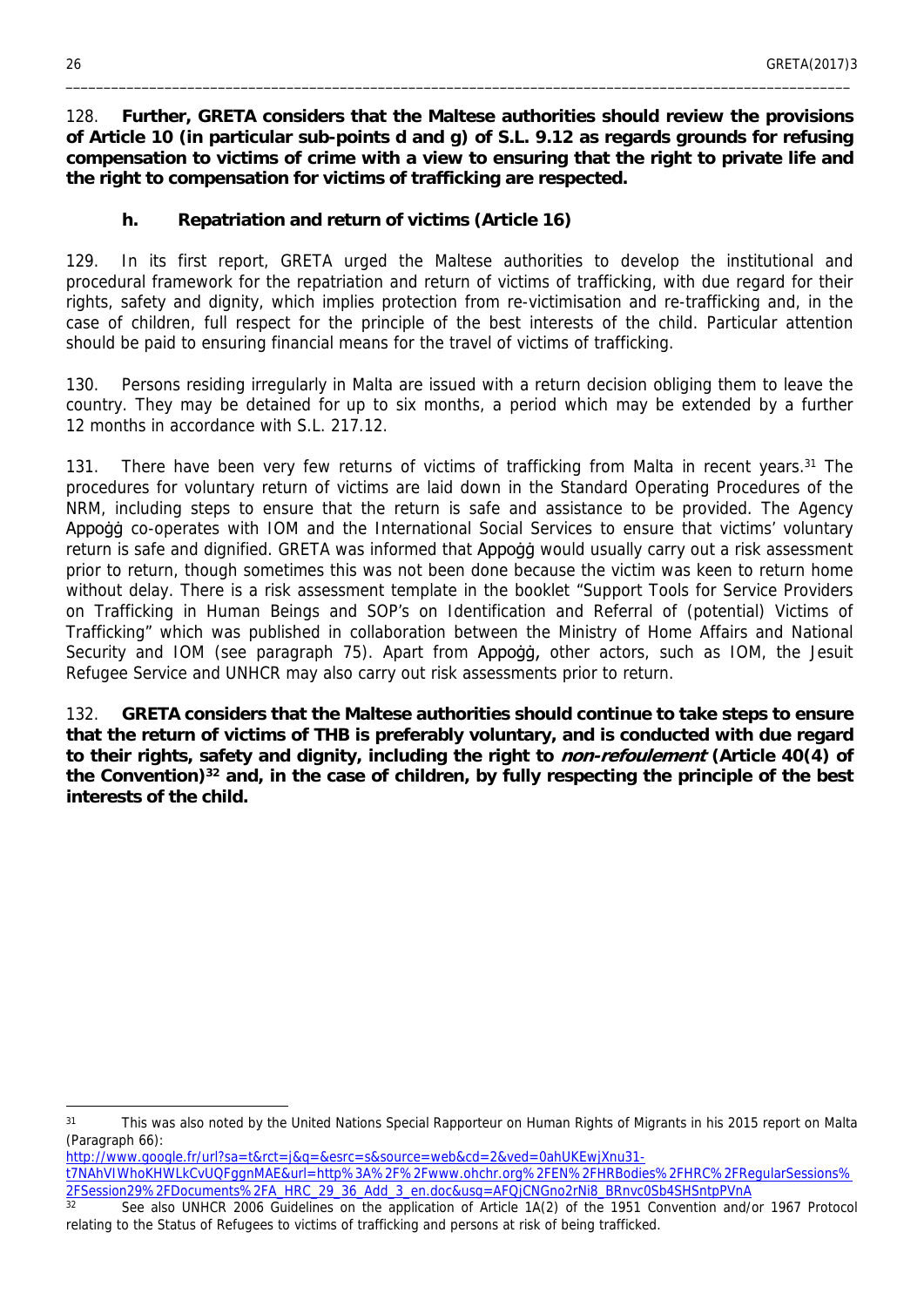#### **3. Substantive criminal law**

<span id="page-26-0"></span>**a. Criminalisation of THB (Article 18)**

133. As noted in paragraph 14, the Maltese CC provisions which criminalise THB have been amended in line with GRETA's previous recommendations. Articles 248A to E of the CC read as follows:

\_\_\_\_\_\_\_\_\_\_\_\_\_\_\_\_\_\_\_\_\_\_\_\_\_\_\_\_\_\_\_\_\_\_\_\_\_\_\_\_\_\_\_\_\_\_\_\_\_\_\_\_\_\_\_\_\_\_\_\_\_\_\_\_\_\_\_\_\_\_\_\_\_\_\_\_\_\_\_\_\_\_\_\_\_\_\_\_\_\_\_\_\_\_\_\_\_\_\_\_\_\_\_

"248A. (1) Whosoever, by any means mentioned in sub-article (2), traffics an adult person for the purpose of exploiting that person in: (a) the production of goods or provision of services; or (b) slavery or practices similar to slavery; or (c) servitude or forced labour; or (d) activities associated with begging; or (e) any other unlawful activities not specifically provided for elsewhere under this sub-title, shall, on conviction, be liable to the punishment of imprisonment from four to twelve years. For the purposes of this sub-article exploitation includes requiring a person to produce goods and provide services under conditions and in circumstances which infringe labour standards governing working conditions, salaries and health and safety.

(2) The means referred to in sub-article (1) are the following: (a) violence or threats, including abduction; (b) deceit or fraud; (c) misuse of authority, influence or pressure; (d) the giving or receiving of payments or benefits to achieve the consent of the person having control over another person; (e) abuse of power or of a position of vulnerability. For the purposes of this paragraph "position of vulnerability" means a situation in which the person concerned has no real or acceptable alternative but to submit to the abuse involved.

(3) The consent of a victim of trafficking to the exploitation, whether intended or actual, shall be irrelevant where any of the means set forth in sub-article (2) has been used.

248B. Whosoever, by any means mentioned in article 248A(2), traffics an adult person for the purpose of exploiting that person in prostitution or in pornographic performances or in the production of pornographic material or other forms of sexual exploitation shall, on conviction, be liable to the punishment laid down in article 248A(1).

248C. Whosoever, by any means mentioned in article 248A(2), traffics an adult person for the purpose of exploiting that person in the removal of any organ of the body shall on conviction be liable to the punishment of imprisonment for a term from six to twelve years.

248D. Whosoever traffics a minor for any of the purposes mentioned in articles 248A to 248C, shall, on conviction, be liable to the same punishment laid down in those articles, as the case may be, even if none of the means mentioned in article 248A(2) has been used. Where any of the means mentioned in Article 248A(2) has been used for the commission of the offence under this article the punishment shall be increased by one degree.

248DA. Whosoever, for any purpose referred to in Articles 248A to 248C, acting as an intermediary for the adoption of a child improperly induces the consent of any person whose consent is required for the adoption shall on conviction be liable to the punishment laid down in article 248D.

248DB. Whosoever practices or engages in child labour for any of the purposes mentioned in article 248A shall, on conviction, be liable to the punishment established under article 248D. For the purposes of this article child labour shall include the coercion of a person under age into forced or compulsory labour for any purpose whatsoever, including the forced or compulsory recruitment of minors to take part in armed conflict.

248E.(1) In this sub-title, the phrase "traffics a person" or "traffics a minor" means the recruitment, transportation, sale or transfer of a person or of a minor, as the case may be, including harbouring and subsequent reception and exchange or transfer of control over that person or minor, and includes any behaviour which facilitates the entry into, transit through, residence in or exit from the territory of any country for any of the purposes mentioned in the preceding articles of this sub-title, as the case may be.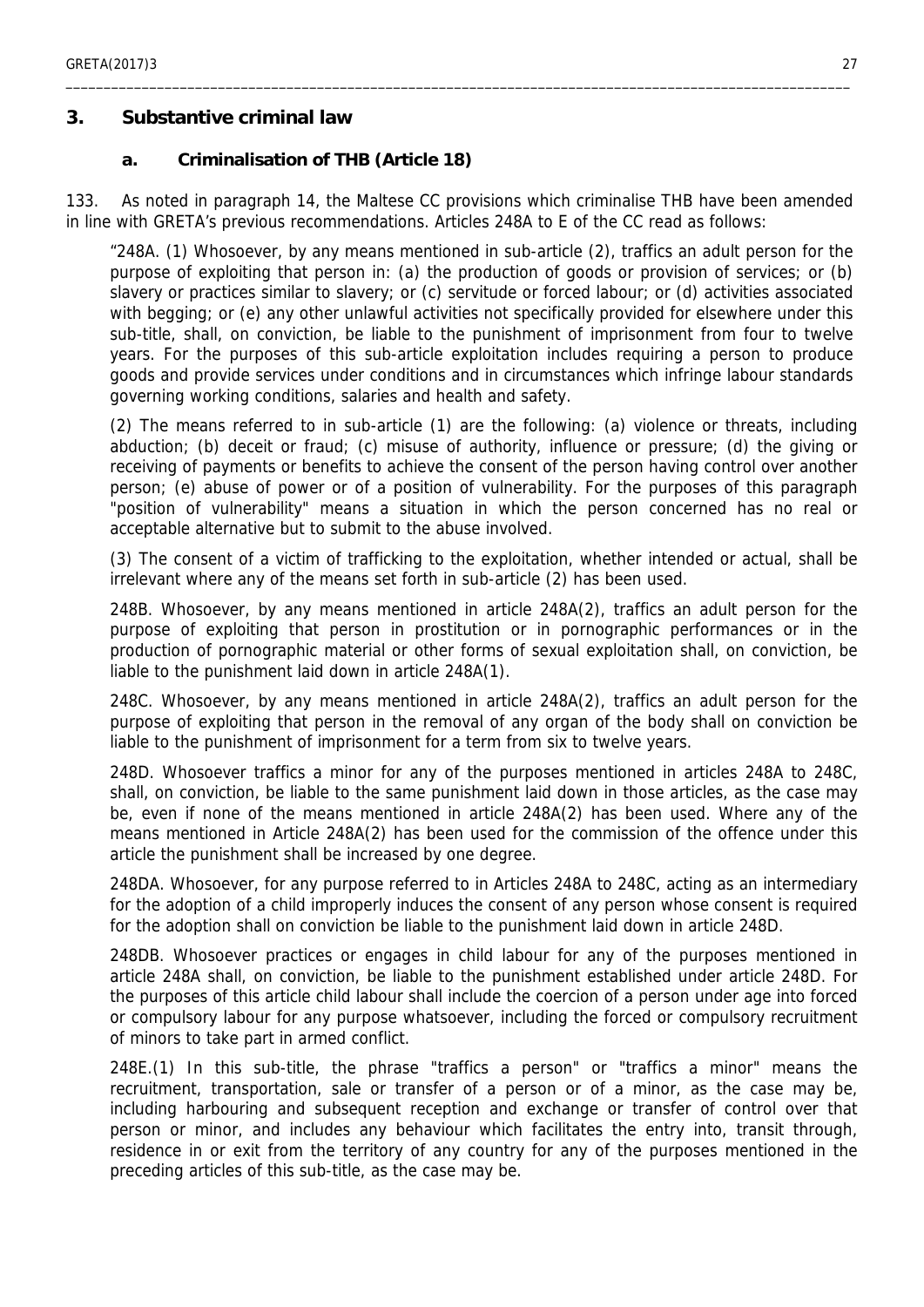(2) Where an offences under Articles 248A to 248D, (a) is accompanied by violence or has caused grievous bodily harm; or (b) generates proceeds exceeding 11 646.87 euros; or (c) is committed with the involvement of a criminal organisation within the meaning of Article 83A(1); or (d) is committed by a public officer or servant in the course of the exercise of his/her duties; or (e) is committed against a vulnerable person within the meaning of Article 208A(2); or (f) when the offender wilfully or recklessly endangered the life of the person trafficked, the punishment shall be increased by one degree."

\_\_\_\_\_\_\_\_\_\_\_\_\_\_\_\_\_\_\_\_\_\_\_\_\_\_\_\_\_\_\_\_\_\_\_\_\_\_\_\_\_\_\_\_\_\_\_\_\_\_\_\_\_\_\_\_\_\_\_\_\_\_\_\_\_\_\_\_\_\_\_\_\_\_\_\_\_\_\_\_\_\_\_\_\_\_\_\_\_\_\_\_\_\_\_\_\_\_\_\_\_\_\_

134. Article 248A(1)(d) of the CC includes "activities associated with begging" as one of the exploitation purposes of THB. Exploitation of criminal activities and forced marriage are not explicitly mentioned among the forms of exploitation, but as the list of exploitation purposes in Article 248 A(1)(e) of the CC is open-ended ("any other unlawful activities not specifically provided for elsewhere under this sub-title"), they can be covered in practice. There have been no such cases to date.

135. GRETA notes that Article 208A(2) of the CC, which is referred to in Article 248E(2) (e) quoted above, defines a "vulnerable person" as any person younger than 15 years; any person suffering from a physical or mental infirmity; any person considered by a court to be particularly at risk of being induced into co-operating with the offender or into surrendering to the offender's will when taking into account the person's age, maturity, health, pregnancy, disability, social or other conditions, including any situation of dependence, as well as the physical or psychological consequence of the offence on that person. The Maltese authorities have indicated that regardless of this, all persons under 18 years of age are treated as children for the purpose of the anti-trafficking provisions of the CC and are *de facto* treated as vulnerable persons.

136. In accordance with the punishment scales provided in Article 31 of the CC, the maximum punishment in case of aggravating circumstances for may be increased to a maximum of 20 years' imprisonment. Nevertheless, GRETA notes that pursuant to Article 248D of the CC, trafficking a child continues to be considered as an aggravating circumstance only when any of the means mentioned in Article 248A(2) have been used, i.e. not all cases of child trafficking re considered as an aggravating circumstance.

137. Pursuant to Article 248F, aiding and abetting a THB offence is also punishable.

138. In its first report, GRETA asked the Maltese authorities to conduct an assessment of the CC provisions concerning THB and the provisions of the White Slave Traffic (Suppression) Ordinance, with a view to avoiding any overlaps and improving legal clarity and certainty. Regardless of the amendments made to the CC in December 2013, some overlap remains between the CC and the While Slave Traffic (Suppression) Ordinance, in particular with regard to sexual exploitation. According to the Maltese authorities, both laws have their specificities which may allow prosecution under one law, but not under the other. Between the two instruments, as a rule, prosecutors prefer to use the CC to prosecute traffickers.

139. GRETA welcomes the amendments to the Criminal Code made in line with its previous recommendations. However, **GRETA one again urges the Maltese authorities to introduce as an aggravating circumstance the offence of THB committed against a child, regardless of the means used.**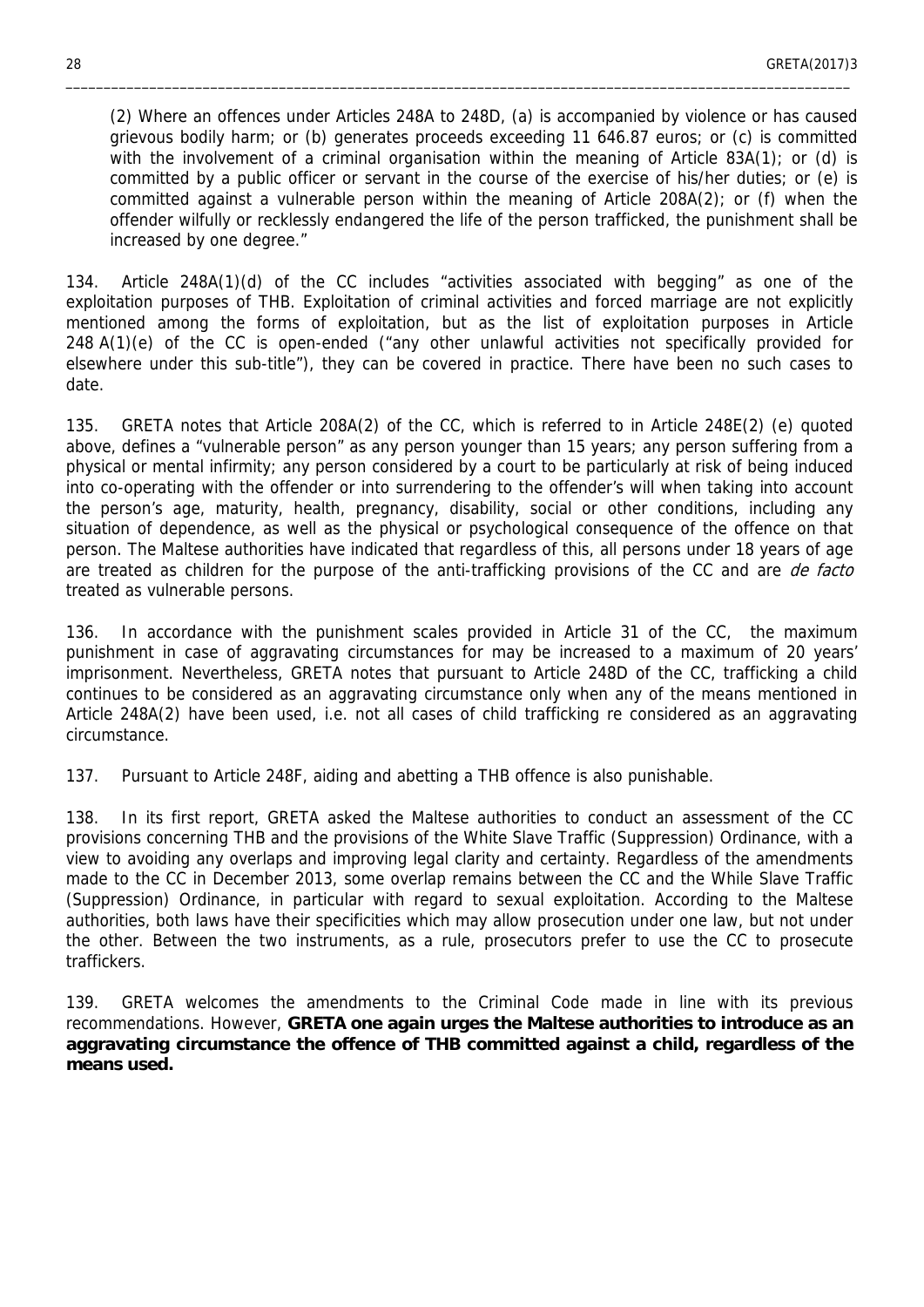#### <span id="page-28-0"></span>**b. Criminalisation of the use of services of a victim (Article 19)**

140. Article 248F(2) of the CC was amended in 2013 and reads as follows: "Any person who engages in or makes use of the services or labour as referred to in Articles 248A to 248D, in the knowledge that the person providing the service has been trafficked within the meaning of Article 248E(1), shall be guilty of an offence and liable, on conviction, to imprisonment for a term of eighteen months to five years". There have been no cases of prosecution under this amended legislation.

\_\_\_\_\_\_\_\_\_\_\_\_\_\_\_\_\_\_\_\_\_\_\_\_\_\_\_\_\_\_\_\_\_\_\_\_\_\_\_\_\_\_\_\_\_\_\_\_\_\_\_\_\_\_\_\_\_\_\_\_\_\_\_\_\_\_\_\_\_\_\_\_\_\_\_\_\_\_\_\_\_\_\_\_\_\_\_\_\_\_\_\_\_\_\_\_\_\_\_\_\_\_\_

<span id="page-28-1"></span>**c. Corporate liability (Article 22)**

141. As described in the GRETA's first report, corporate liability in the case of THB is regulated by Article 121D of the CC read in conjunction with Article 248E(3).<sup>33</sup> The rules were amended in December 2015 so that the legislation now applies to all cases, i.e. not only to cases involving corruption or embracery. The levels of the applicable fines have also been adjusted and range from 10 000 to 2 000 000 Euros in case of conviction.

142. These provisions have been invoked by the prosecution in the case *Police vs Han Bin* (also known as the Leisure Clothes factory case, see paragraph 78). **GRETA would like to be kept informed of developments in this case.**

<span id="page-28-2"></span>**d. Non-punishment of victims of trafficking in human beings (Article 26)**

143. In its first report, GRETA urged the Maltese authorities to provide for the possibility of not imposing penalties on victims of trafficking for their involvement in unlawful activities to the extent that they were compelled to do so. Further, GRETA urged the Maltese authorities to improve the identification of victims among irregular migrants in order to ensure that victims of trafficking are not punished for immigration-related offences.

144. As was the case at the time of the first report, Article 248E(6) of the CC establishes that "the offences committed under this sub-title (i.e. trafficking in human beings) shall not be liable to punishment if the offender was compelled thereto by another person, where the provisions of Article 33(b) do not apply". Article 33(b) exonerates a person from criminal responsibility provided that the elements of coercion are ("irresistible external force") are proved to the court's satisfaction and in accordance with the law. The Maltese authorities have stated that in the case of THB the onus of proof of external constraint would not, contrary to other contexts, lie with the defendant, but victims of THB would not be prosecuted in the first place for crimes committed as a direct result of their trafficking victim status. For instance, if a person is compelled to engage in prostitution by a trafficker and is stopped by the Police on the grounds of "loitering for prostitution" (which is a criminal offence in Malta), the Police Vice Squad would not prosecute the person concerned. The Maltese authorities consider that the legal basis for the full application of the non-punishment provision of the Convention is in place.

145. **GRETA considers that the Maltese authorities should ensure that there is sufficient awareness of the non-punishment provision and its scope amongst police, prosecutors and judges and that the relevant authorities exercise fully their discretion not to prosecute victims of trafficking for unlawful acts they were compelled to commit (both criminal and administrative offences).** Reference is made in this context to the recommendations on nonpunishment for legislators and prosecutors contained in the paper issued by the OSCE Office of the Special Representative and Co-ordinator for Combating Trafficking in Human Beings in consultation with the Alliance against Trafficking in Persons Expert Co-ordination Team.<sup>34</sup>

<sup>33</sup> See paragraph 168 of GRETA's first report.

<sup>34</sup> <http://www.osce.org/secretariat/101002?download=true>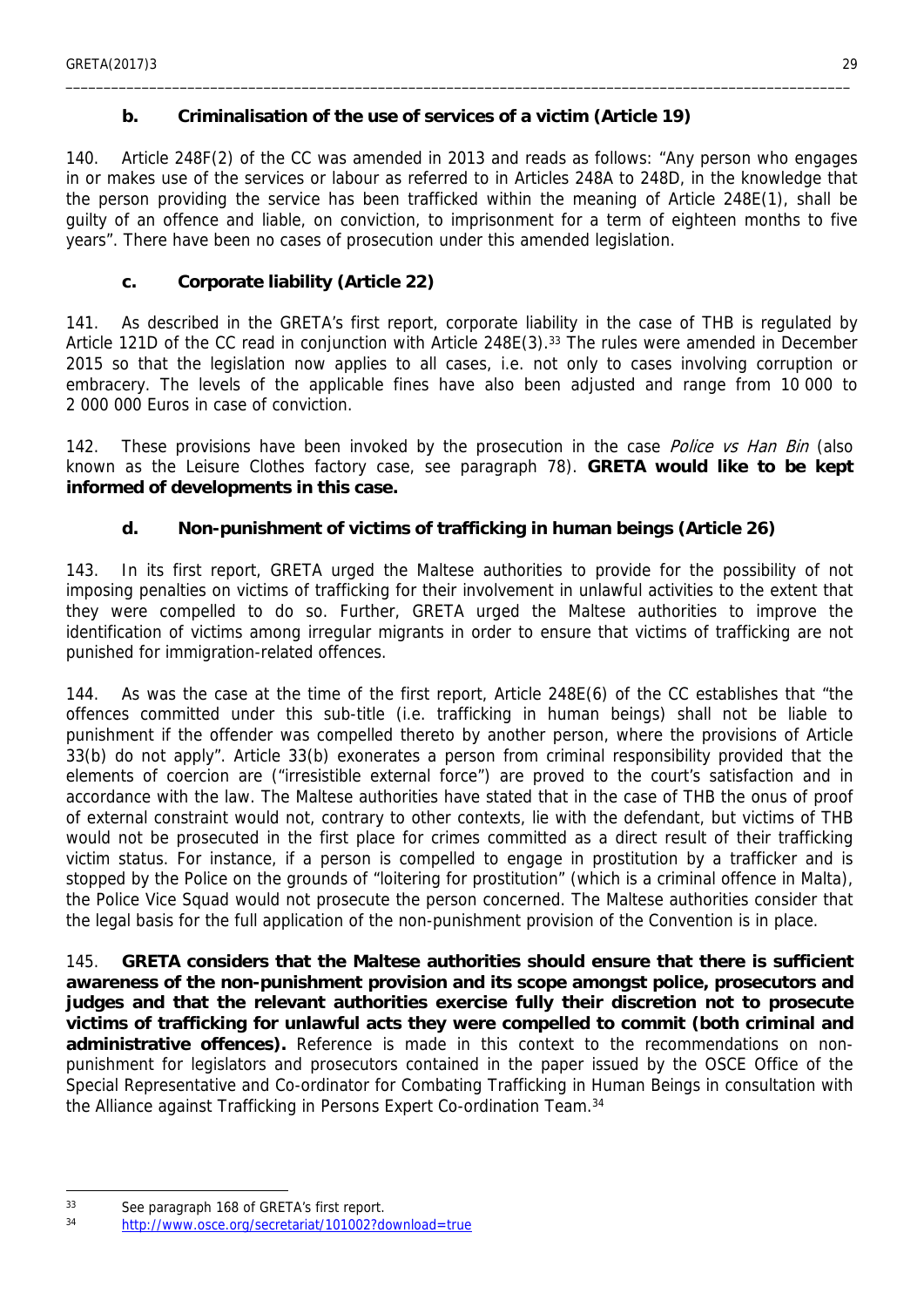#### <span id="page-29-0"></span>**4. Investigation, prosecution and procedural law**

<span id="page-29-1"></span>**a. Measures related to effective investigations (Articles 1, 27 and 29)**

\_\_\_\_\_\_\_\_\_\_\_\_\_\_\_\_\_\_\_\_\_\_\_\_\_\_\_\_\_\_\_\_\_\_\_\_\_\_\_\_\_\_\_\_\_\_\_\_\_\_\_\_\_\_\_\_\_\_\_\_\_\_\_\_\_\_\_\_\_\_\_\_\_\_\_\_\_\_\_\_\_\_\_\_\_\_\_\_\_\_\_\_\_\_\_\_\_\_\_\_\_\_\_

146. In its first report, GRETA urged the Maltese authorities to take measures to ensure that crimes related to THB are investigated and prosecuted promptly and effectively, in order to speed up criminal proceedings. Further, GRETA considered that the Maltese authorities should facilitate the stay in Malta of victims of trafficking, so that they can testify and assist those victims who have returned to their countries of origin before the court proceedings to testify through video-conference or travel back to Malta.

147. The Police Vice Squad is the main entity investigating human trafficking offences in Malta, as well as cases of domestic violence and child abuse or neglect. The Vice Squad is also involved in tracing missing persons and taking actions against illegal gambling and paedophilia, including in the Internet. The Vice Squad currently employs 20 staff. One inspector and four constables are responsible for investigating THB cases, while other Vice Squad members provide support when needed. The Vice Squad staff responsible for THB cases co-operate closely with staff of the Economic Crimes Unit, for example in carrying our joint raids and investigating the financial aspects of THB cases (see paragraph 149). **GRETA welcomes the increase in staff resources of the Police Vice Squad and the cooperation between police staff in investigating THB cases.**

148. As a rule of thumb, any offences not falling under the jurisdiction of the Criminal Court fall under that of the Court of Magistrates and are prosecuted by the Executive Police, which in the case of THB is the Police Vice Squad. Offences carrying a maximum prison sentence of 10 years, occasionally up to 12 years,<sup>35</sup> are prosecuted by the Police Vice Squad and adjudicated by a magistrate, while offences carrying higher penalties are prosecuted by the Attorney General's office and adjudicated in a trial by jury.

149. The Economic Crime Unit of the police assists in the identification, seizure, freezing and confiscation of perpetrators' assets. By way of example, in the Leisure Clothing case, the Economic Crimes Unit was called to assist in identifying assets pertaining to Leisure Clothing Co Ltd and to identify movable and immovable assets pertaining to the directors of the mother company itself, both locally and oversees. The expertise of the money laundering section within the Economic Crime Unit was also used to analyse associated bank statements and accounts. Assets pertaining to one of the two defendants were identified by the Maltese Financial Intelligence Analysis Unit in an account held in Jersey (UK). As a result, the Maltese authorities asked the UK authorities to freeze these assets, based on Council Framework Decision 2003/577/JHA of 22 July 2003 on the execution in the EU of orders freezing property or evidence.

150. The use of special investigation techniques by the Maltese Security Service is regulated by the Security Service Act Chapter 391 of the Laws of Malta. The Minister responsible for authorising the use of such techniques is currently the Minister responsible for Home Affairs and National Security.<sup>36</sup> Special investigative techniques include electronic surveillance (obtaining, disrupting, destroying, opening, interrupting, suppressing, stopping, seizing, overhearing recording, copying, and viewing of communications and the extraction of information from such communication). However, GRETA was informed that phone tapping has not been used in THB cases. Controlled deliveries are also permitted by law, but not practicable in THB cases.

 $35$  In line with Article 370(3)(a) of the CC.

<sup>&</sup>lt;sup>36</sup> The Minister responsible for police forces in Malta is, as a rule, the minister responsible for the Security Services, but the portfolio of ministers and their precise responsibilities, and thereby titles, often change from one election and government period to another.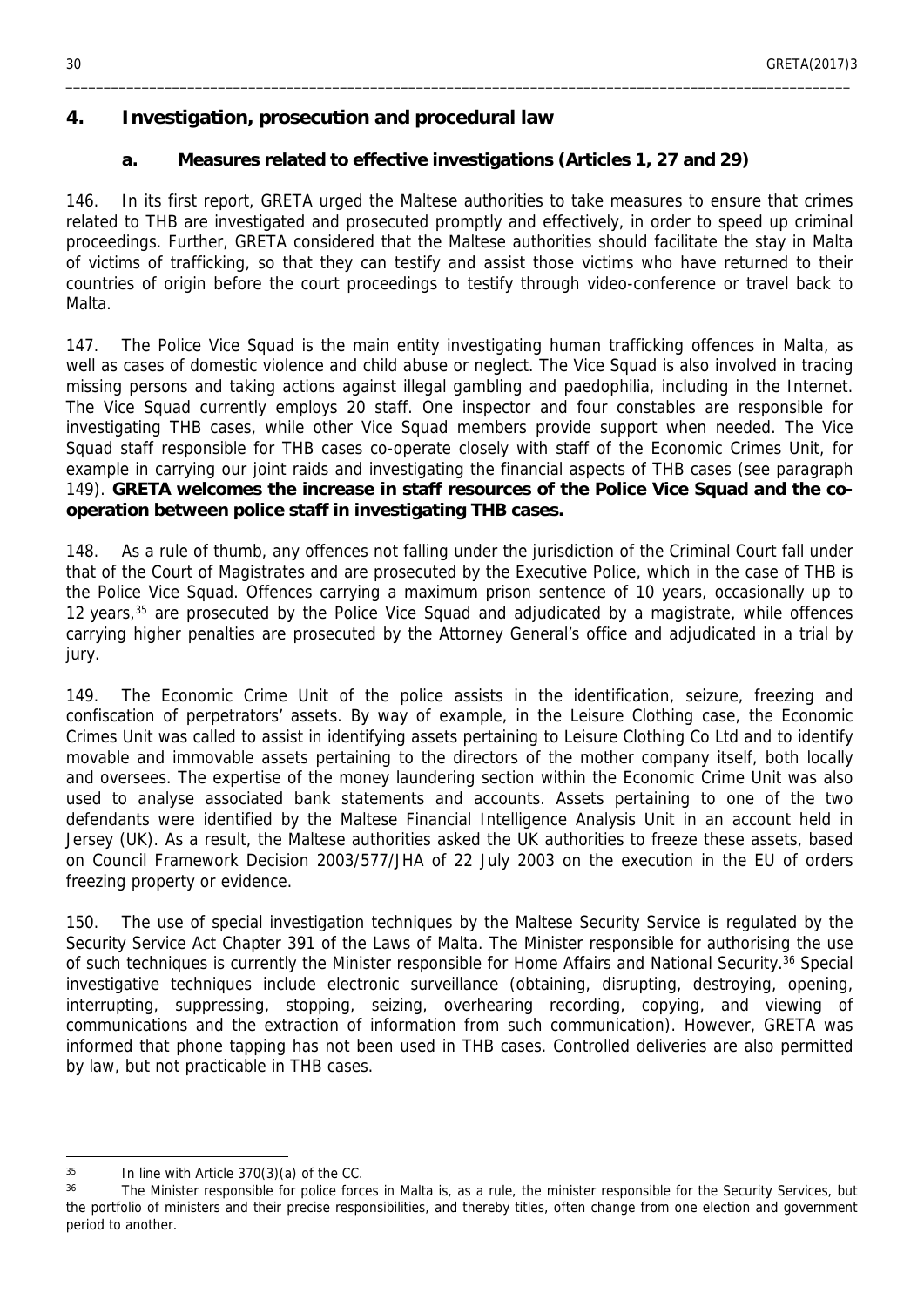151. The blocking, filtering and take-down of illegal internet content is almost completely unregulated under Maltese Law. A limited number of relevant legal provisions are contained in the Article 208 and 208 A of the CC and the Data Protection Act (Article 40). The legal framework with respect to the takedown/removal of illegal Internet content mainly relates to violations against intellectual property rights on the basis of the Enforcement of Intellectual Property Rights (Regulation) Act. The implementation of any decision of a competent Maltese court ordering the blocking, filtering and take-down of illegal content would occur through the workings of the Police.<sup>37</sup>

152. The Police Cyber Crime Unit manages a Child Abuse Internet Filter. This crime-prevention initiative, which has been in place since 2009, blocks local internet users from accessing i websites which are being used to disseminate child abuse material by directing them to a 'STOP' Page. The list of websites being filtered through this initiative, managed by the Cyber Crime Unit, includes INTERPOL's "Worst Of" List (IWOL). All Maltese Internet service providers have agreed to participate in this voluntary initiative through signing a Memorandum of Understanding. The Child Abuse Internet Filter is a crime prevention initiative aimed at making access to websites containing child abuse material more difficult but it is recognized that this will not prevent all online abuse. The Agency Appoġġ runs an internet hotline, the aim of which is to report and take down websites with harmful content.

153. The annual breakdown of persons prosecuted for THB in the reporting period is as follows: one in 2012, four in 2013, three in 2014, and three in 2015. There have been no convictions for THB offences in the reporting period. One THB conviction from 2011 is now before the Court of Criminal Appeal. Altogether, since the adoption of the first anti-THB legislation, there have been 25 THB cases considered by courts in Malta, five of which are still pending.

154. In its first report, GRETA noted that legal proceedings concerning THB take a long time and stressed the negative implications that this had on the redress of victims of trafficking.<sup>38</sup> This problem remains acute. The Maltese authorities have referred to staff changes (the retirement of an Appeal Court judge) as one of the reasons for the delays.

155. **GRETA once again urges the Maltese authorities to take measures to ensure that crimes related to THB are investigated, prosecuted and adjudicated promptly and effectively, including by providing regular training to judges and prosecutors on THB and the rights of victims and encouraging the development of specialisation among judges and prosecutors.**

<span id="page-30-0"></span>**b. Protection of witnesses and victims (Articles 28 and 30)**

156. In its first report, GRETA considered that the Maltese authorities should make full use of the available measures to protect victims of THB and to prevent intimidation during the investigation and during and after court proceedings.

<sup>37</sup> See pp. 445-451 on Malta of the Comparative study on blocking, filtering and take-down of illegal Internet content in the 47 member States of the Council of Europe which was commissioned by the Secretary General of the Council of Europe and prepared by the Swiss Institute of Comparative Law in 2016. http://rm.coe.int/168065553b 38 See paragraph 184 of GRETA's first report.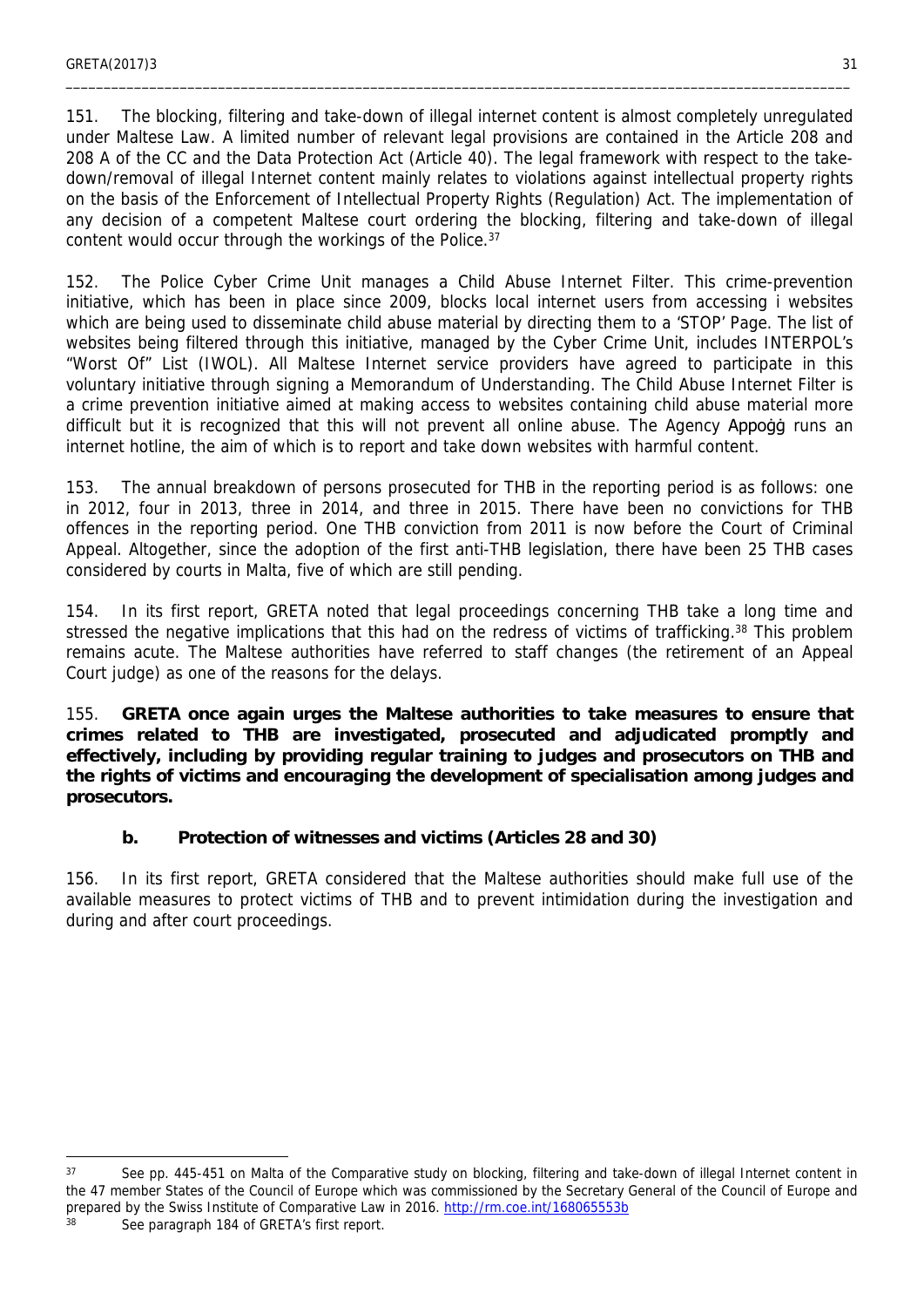157. The range of protection measures available to witnesses and victims in THB cases has already been detailed in GRETA's first report.<sup>39</sup> The Police Act establishes a Witness Protection Programme which includes giving evidence behind a screen or via television transmission, and the resettlement of victims to other countries. Appogg officials can make requests to the Court of Magistrates to allow victims to testify by video-conferencing and to issue protection orders for victims. So far no such requests have been made in respect of victims of human trafficking. The protection orders based on Article 412C of the CC are essentially restraining orders prohibiting defendants from approaching the injured parties, rather than active protective measures. The a possibility to resettle victims in other countries has not yet been applied to victims of trafficking. Child witnesses may be allowed to testify by video link (based on Chapter 164 of the Police Act).

\_\_\_\_\_\_\_\_\_\_\_\_\_\_\_\_\_\_\_\_\_\_\_\_\_\_\_\_\_\_\_\_\_\_\_\_\_\_\_\_\_\_\_\_\_\_\_\_\_\_\_\_\_\_\_\_\_\_\_\_\_\_\_\_\_\_\_\_\_\_\_\_\_\_\_\_\_\_\_\_\_\_\_\_\_\_\_\_\_\_\_\_\_\_\_\_\_\_\_\_\_\_\_

158. **GRETA considers that the Maltese authorities should make full use of the existing legal possibilities to provide protection of witnesses and victims in THB cases.**

<span id="page-31-0"></span>**c. Jurisdiction (Article 31)**

159. According to Article 5 of the CC, Malta has jurisdiction over anyone committing an offence in Malta, regardless of nationality, as well as any case in which the victim of an offence is a Maltese citizen, no matter where the offence took place.

160. Article 248E(5) of the CC has incorporated additional instances when Maltese jurisdiction may apply with regard to THB, namely when: (a) only part of the action giving execution to the offence took place in Malta; or (b) the offender is a Maltese national or permanent resident in Malta or the offence was committed for the benefit of a body corporate registered in Malta; or (c) the offence was committed against a Maltese national or permanent resident in Malta.

<span id="page-31-1"></span>**d. International co-operation (Article 32)**

161. In its first report, GRETA considered that the Maltese authorities should continue to explore possibilities for international co-operation in the investigation and prosecution of trafficking cases, as well as develop international co-operation to protect and assist victims of trafficking, in particular with countries of origin of victims of trafficking.

162. Malta is bound by a number of international treaties and EU legislation on mutual assistance in criminal matters. It has also ratified the Council of Europe Convention on Extradition and the Council of Europe Convention on Mutual Legal Assistance in Criminal Matters. In addition, Malta has concluded bilateral agreements for co-operation in relation to organised crime, including THB, with Albania, Bulgaria, Croatia, Cyprus, Egypt, France, Georgia, Greece, Hungary, Israel, Italy, Jordan, Latvia, Libya, Montenegro, Qatar, Romania, Saudi Arabia, Slovakia, Slovenia, Spain, Sweden, Tunisia, Turkey, UAE, Ukraine and UK.

163. Requests by Malta for co-operation in THB cases have been limited in number and have concerned assistance in criminal investigations, interrogation of suspects, interviewing of witnesses, collection of evidence or arrests for the purpose of extradition for prosecution in THB cases. There have not been any Joint Investigation Teams (JITs) in THB cases set up with the participation of Malta.

164. The Maltese border guards co-operate and exchange information with other EU Member States via the Schengen Information System or based on bilateral police co-operation agreements, which also exist with third countries.

<sup>39</sup> See paragraphs 190-192 of GRETA's first report.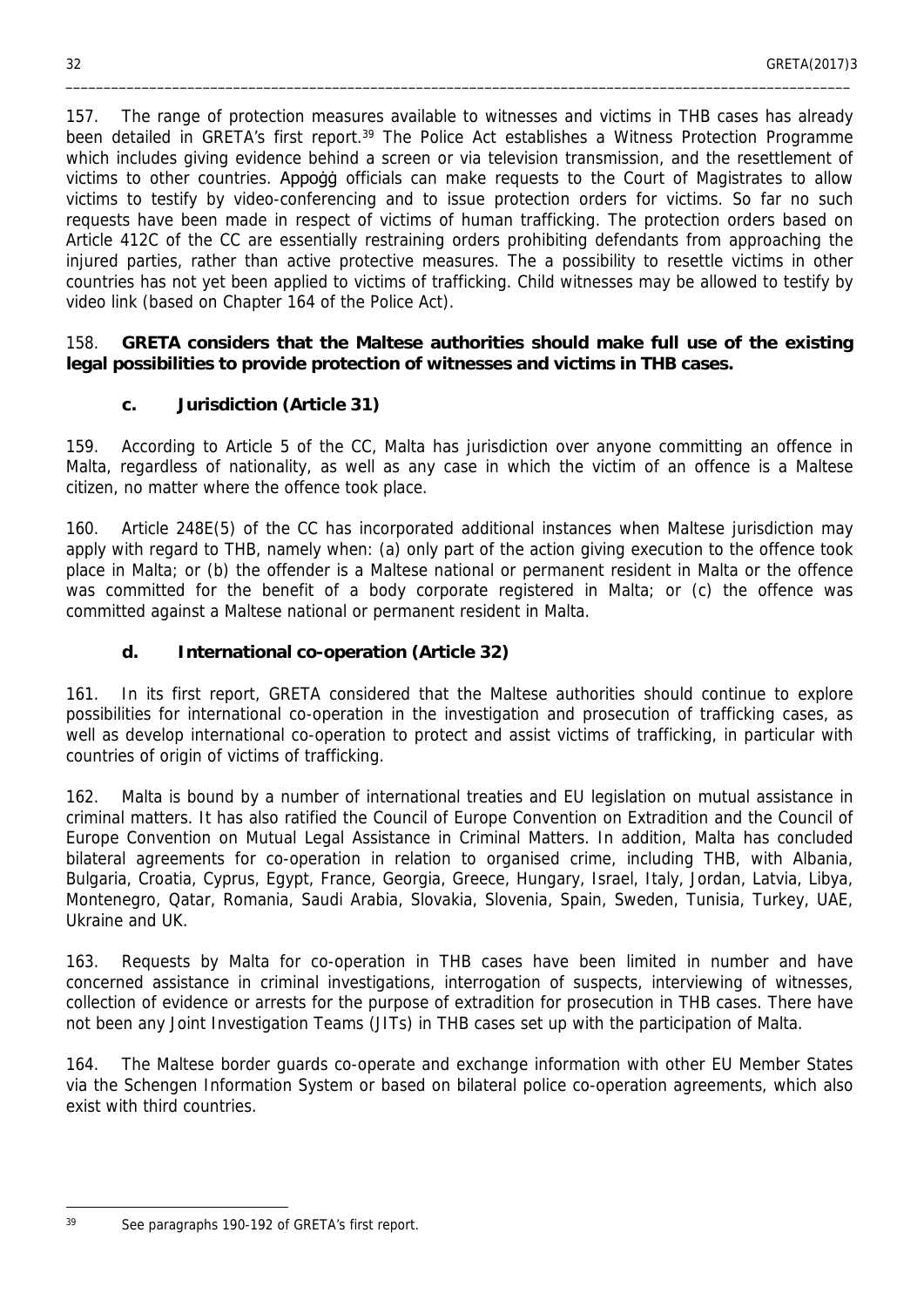165. Malta participates in the EU NAVFOR Med operation whose mandate includes the identification, capture and dispose of vessels and enabling assets used by human trafficking networks in the Southern Central Mediterranean.<sup>40</sup>

166. **GRETA notes the steps taken by the Maltese authorities in the area of international co-operation in combating THB and invites them to continue their efforts**.

<span id="page-32-0"></span>**e. Co-operation with civil society (Article 35)**

167. In its first report, GRETA considered that the Maltese authorities should conclude protocols of co-operation with NGOs in order to provide assistance to victims, complementing the services provided by the Agency Appogg. The application of such protocols should be regularly monitored and assessed.

168. As noted in paragraph 17, one NGO (Caritas Malta) is represented in the Anti-THB Monitoring Committee. Two NGOs - the Jesuit Refugee Service and Caritas Malta - are members of the Stakeholders Task Force on Human Trafficking. These two NGOs are involved in the preparation of national action plans and their implementation.

169. NGOs receive government funding for providing services to victims of trafficking, such as accommodation and legal support (see paragraphs 78 and 89). The Ministry for Social Dialogue, Consumer Affairs and Civil Liberties and the Ministry for the Family and Social Solidarity provide funding to NGOs working on social projects, with the latter ministry allocating some 250 000 Euros for this purpose, but there are no specific funds earmarked for NGOs working against THB or supporting victims of THB.

170. **GRETA considers that the Maltese authorities should continue involving civil society actors in anti-trafficking work and should allocate appropriate funding to NGOs for the purpose of supporting victims of THB.**

<sup>40</sup> [http://eeas.europa.eu/csdp/missions-and-operations/eunavfor-med/index\\_en.htm](http://eeas.europa.eu/csdp/missions-and-operations/eunavfor-med/index_en.htm)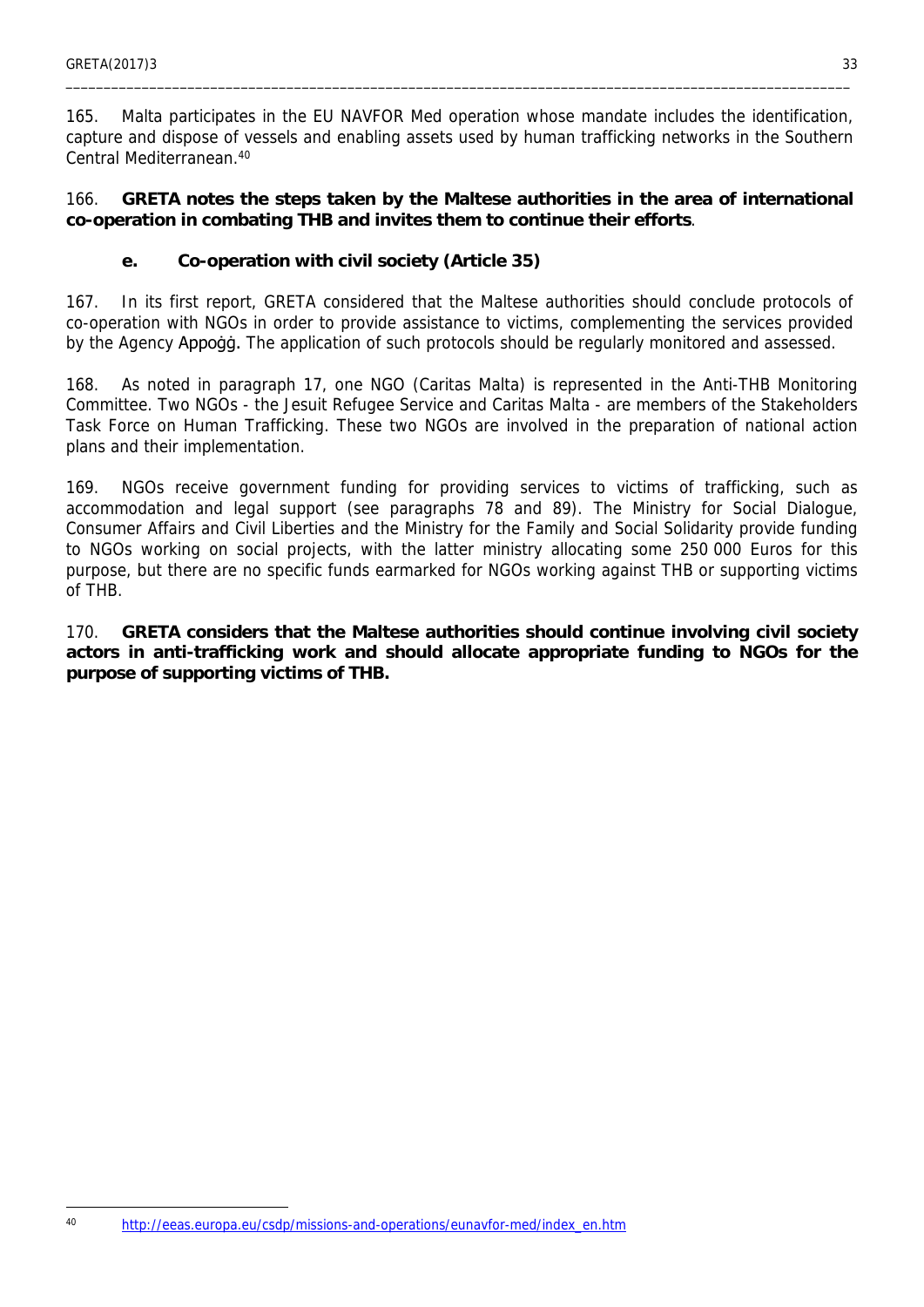### <span id="page-33-0"></span>**IV. Conclusions**

171. Since the adoption of GRETA's first report on Malta in November 2012, progress has been made in a number of areas.

\_\_\_\_\_\_\_\_\_\_\_\_\_\_\_\_\_\_\_\_\_\_\_\_\_\_\_\_\_\_\_\_\_\_\_\_\_\_\_\_\_\_\_\_\_\_\_\_\_\_\_\_\_\_\_\_\_\_\_\_\_\_\_\_\_\_\_\_\_\_\_\_\_\_\_\_\_\_\_\_\_\_\_\_\_\_\_\_\_\_\_\_\_\_\_\_\_\_\_\_\_\_\_

172. The Maltese authorities have further developed the legal framework for combatting trafficking in human beings. The expanded definition of THB in the Criminal Code, which explicitly includes "forced labour" and "activities associated with begging" among the purposes of exploitation and "abuse of a position of vulnerability" among the means for committing the offence, is in line with the recommendations made in GRETA's first report. Another positive legal development is specifying the irrelevance of the victim's consent to the intended or actual exploitation, where any of the means have been used.

173. The Third National Action Plan against THB (2015-2016) focused on the provision of assistance to victims of trafficking and on action against trafficking for the purpose of labour exploitation. In this context, GRETA commends the efforts made to provide training to a range of professionals and to raise awareness about this form of trafficking. The detection and investigation of two recent cases of trafficking for the purpose of labour exploitation is a reflection of these efforts. It is a positive reflection of the victim-centred approach adopted by the Maltese authorities that the victims identified in these cases were granted residence permits and received assistance in finding new employment in Malta.

174. GRETA commends the steps taken since its first evaluation to put in place a National Referral Mechanism (NRM), defining the roles and responsibilities of stakeholders in detecting, identifying and referring to assistance victims of trafficking. Both governmental agencies and non-governmental organisations are involved in the NRM, which is a positive development. A list of indicators for identifying victims of trafficking and Standard Operating Procedures have been adopted and disseminated to all stakeholders.

175. GRETA also welcomes the adoption of the new Victims of Crime Act, which includes provisions regarding access of victims of trafficking to assistance and compensation under the Criminal Injuries Compensation Scheme. The latter now explicitly mentions victims of trafficking as eligible for State compensation.

176. The reinforcement of the Police Vice Squad which deals with investigating and in most cases prosecuting human trafficking cases is another welcome development. This is accompanied by close cooperation between police staff from different units in investigating human trafficking cases, including financial investigations.

177. However, despite the progress achieved, some issues give rise to concern. In this report, GRETA requests the Maltese authorities to take further action in a number of areas. The position of the recommendations in the text of the report is shown in parentheses.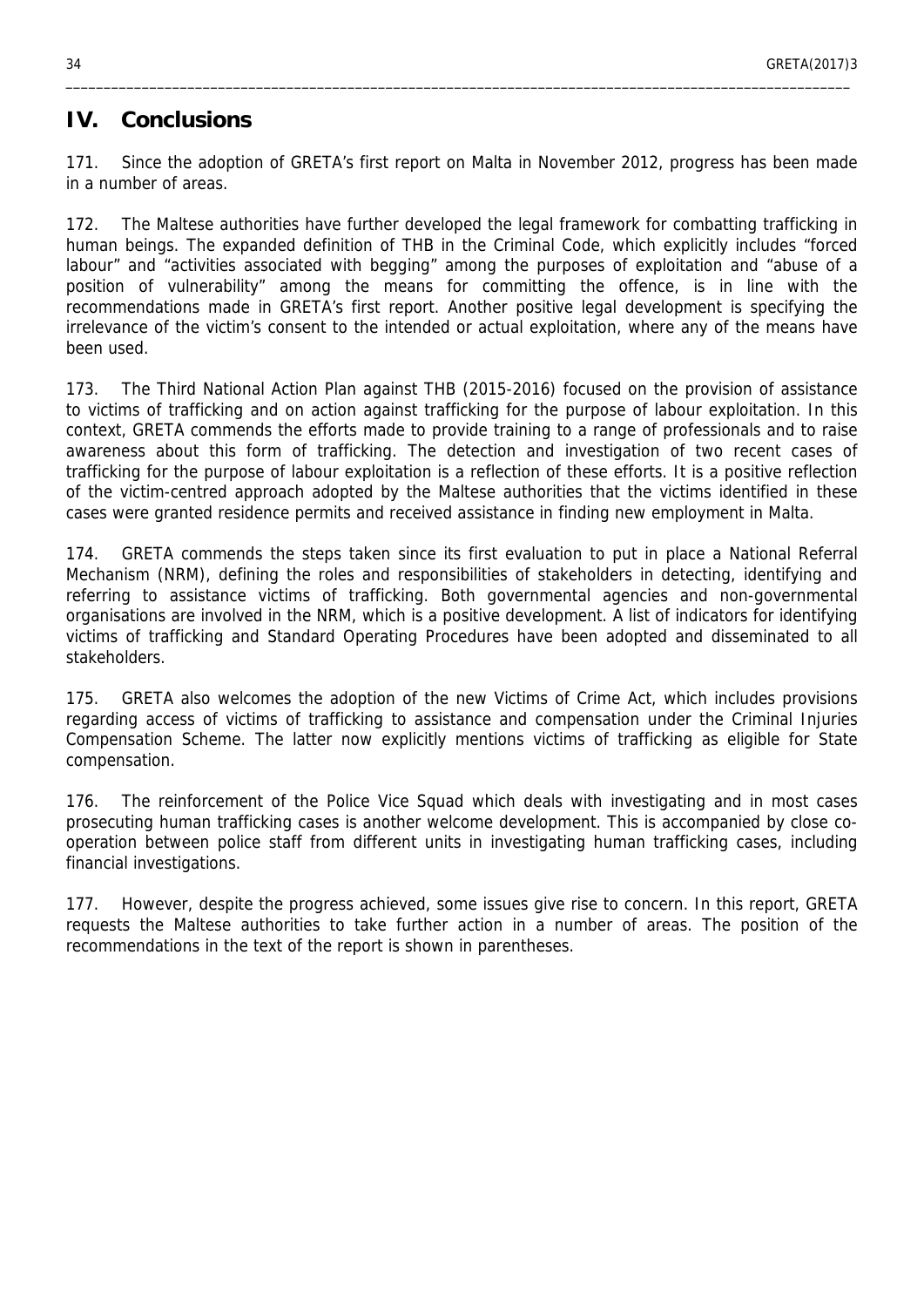#### **Issues for immediate action**

 **GRETA urges the Maltese authorities to step up their efforts to provide assistance, including safe accommodation, which is adapted to the specific needs of victims of trafficking, including to male victims (paragraph 93).**

- **GRETA urges the Maltese authorities to:**
	- take measures to ensure that the procedure for the identification and referral **to assistance of child victims of THB takes into account the special needs and circumstances of children, through developing a specific referral mechanism for children involving child specialists, child protection services and specially trained police officers and prosecutors;**
	- **ensure that child victims of THB benefit from the assistance measures provided for under the Convention, including appropriate accommodation and access to psychological support and legal assistance;**
	- step up their efforts to increase the training of relevant officials and staff on **the identification of child victims of trafficking (paragraph 102).**
- **GRETA notes with concern that the legal provisions concerning the recovery and reflection period have not been amended as recommended in its first evaluation report. GRETA recalls that Article 13, paragraph 3, of the Convention, refers to public order considerations and improperly claimed victim status as being the only grounds for terminating or not granting a recovery and reflection period. Consequently, GRETA once again urges the Maltese authorities to:**
	- **remove the need to co-operate with the authorities as a pre-condition for being granted a recovery and reflection period;**
	- **establish the minimum duration of the recovery and reflection period at 30 days, during which time it is not possible to remove the victim or potential victim of trafficking from the country's territory;**
	- **ensure that no termination of the recovery and reflection period is carried out on the grounds that victims or presumed victims have "actively, voluntarily and on their own initiative renewed contact with the perpetrators" without due regard to the person's individual situation, which involves an examination of his/her case (paragraph 110).**
- **GRETA urges the Maltese authorities to examine the reasons for the absence of compensation claims and awards to victims of trafficking and to make additional efforts to guarantee effective access to compensation for victims of THB, in line with Article 15 (4) of the Convention, including through the systematic provision of legal advice and information (paragraph 127).**
- **GRETA one again urges the Maltese authorities to introduce as an aggravating circumstance the offence of THB committed against a child, regardless of the means used (paragraph 139).**
- **GRETA once again urges the Maltese authorities to take measures to ensure that crimes related to THB are investigated, prosecuted and adjudicated promptly and effectively, including by providing regular training to judges and prosecutors on THB and the rights of victims and encouraging the development of specialisation among judges and prosecutors (paragraph 155).**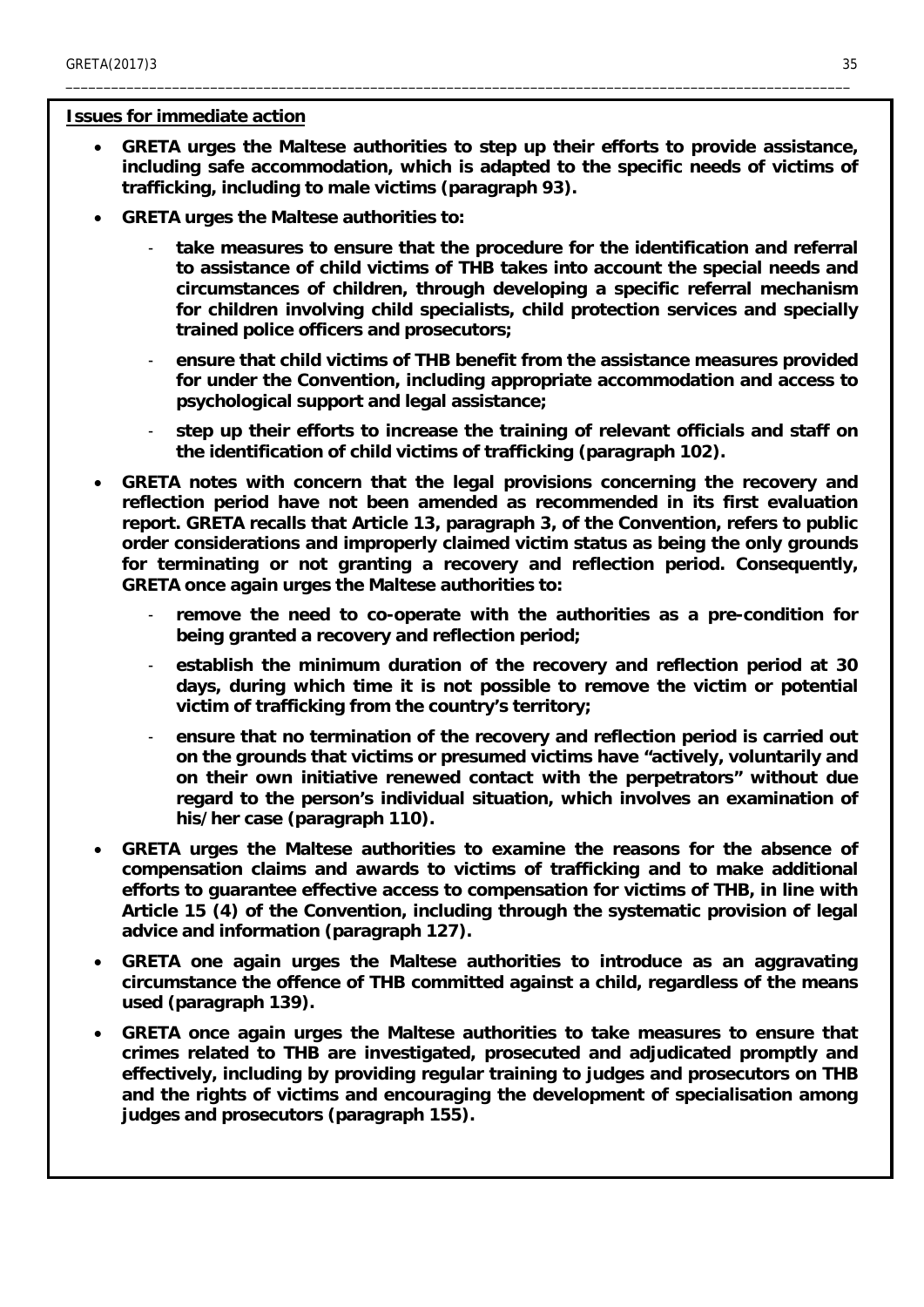#### Further conclusions

 GRETA considers that the Maltese authorities should keep under review the effectiveness of the Anti-Trafficking Monitoring Committee in fulfilling the role of a National Rapporteur or equivalent mechanism, and examine the possibility of designating as a National Rapporteur a separate organisational entity or another independent mechanism for monitoring the anti-trafficking activities of State institutions (paragraph 21).

- GRETA considers that the Maltese authorities should ensure that the budget allocated to action against THB is adequate to cover all actions needed to combat THB (paragraph 22).
- GRETA considers that the Maltese authorities should, especially in the absence of an independent National Rapporteur or equivalent mechanism, commission an external evaluation of the implementation of the current National Action Plan upon its expiry, as a basis for the development of the next National Action Plan (paragraph 27).
- GRETA considers that the Maltese authorities should take further steps to provide systematic training about THB and the rights of victims of trafficking to all relevant professionals, including prosecutors, judges, labour inspectors, asylum officials and the staff of administrative detention centres, such as the Safi Barracks. The training should aim in particular at strengthening victim identification and protection, increasing the number of successful prosecutions, and guaranteeing compensation to victims (paragraph 39).
- GRETA considers that the Maltese authorities should continue their efforts to develop a comprehensive and coherent statistical system on measures to protect and promote the rights of victims as well as on the investigation, prosecution and adjudication of THB cases(paragraph 42).
- GRETA considers that the Maltese authorities should continue to conduct and support research on THB-related issues as an important source of information for future policy measures. Possible research areas include trafficking for the purpose of sexual exploitation and the risk of trafficking of unaccompanied minors and refugee children (paragraph 45).
- GRETA welcomes the conduct of a general awareness campaign in 2013 and considers that the Maltese authorities should continue their efforts to raise awareness of THB and to design future actions in this area in the light of impact assessment of previous measures, focusing on the needs identified (paragraph 49).
- GRETA considers that the practice of linking visas or residence permits to a single employer could increase the risk of labour exploitation as an employee would in practice be unable to leave the individual employer (paragraph 55).
- GRETA welcomes the measures taken by the Maltese authorities to prevent THB for the purpose of labour exploitation and considers that these efforts should be intensified, including by further sensitising relevant officials about trafficking for the purpose of labour exploitation and the rights of victims, and working closely with the private sector, in line with the Guiding Principles on Business and Human Rights (paragraph 56).
- GRETA considers that the Maltese authorities should increase their efforts to raise awareness of child trafficking, including by continuing and expanding the provision of information to school children about this phenomenon (paragraph 61).
- Further, GRETA considers that Malta should, in line with Article 7 of the United Nations Convention on the Rights of the Child, grant Maltese citizenship to children who have not been registered as born in another country before reaching Malta and who run the risk of remaining stateless (paragraph 62).
- GRETA encourages Malta to sign and ratify the Council of Europe Convention against Trafficking in Human Organs (paragraph 65).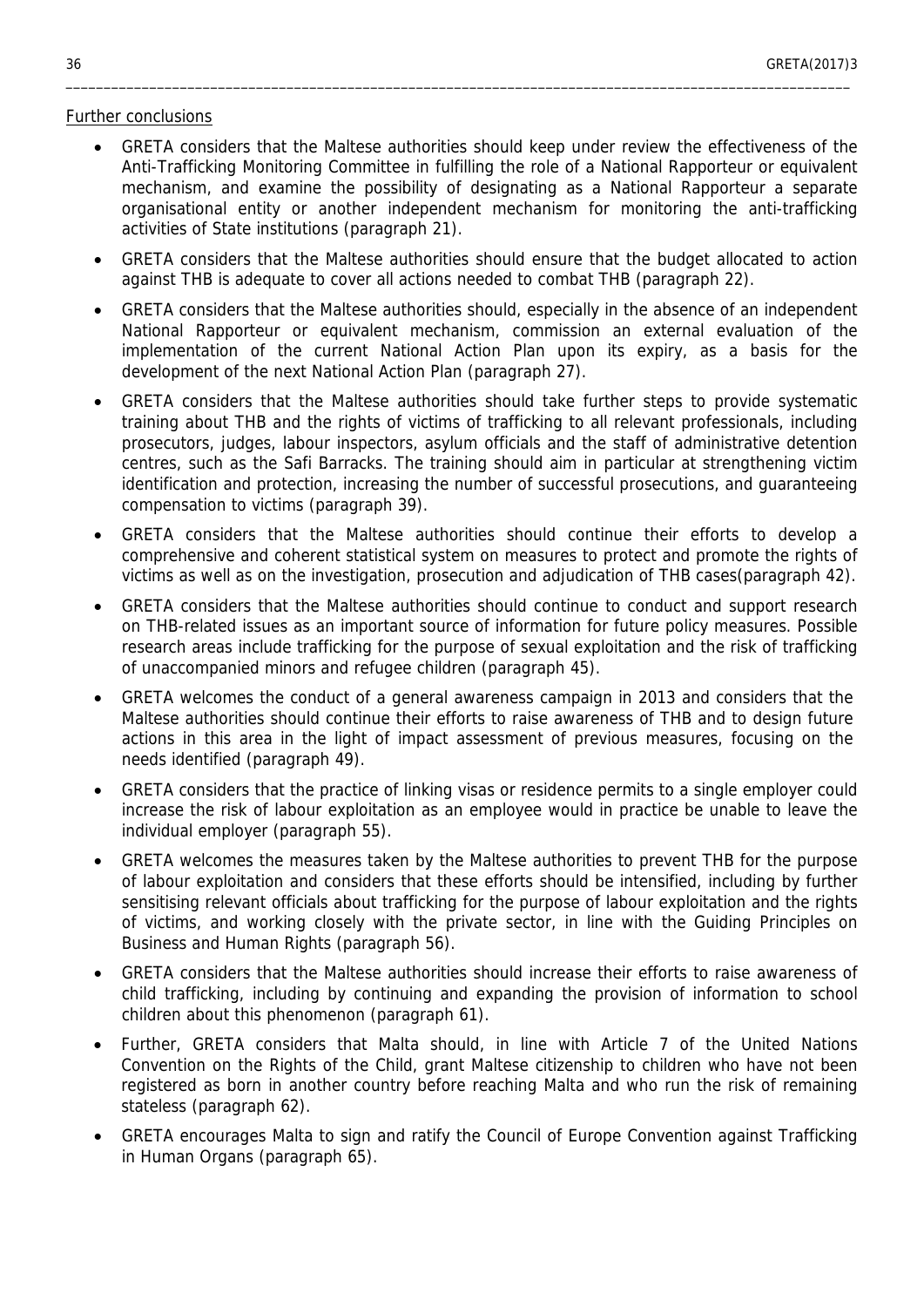GRETA considers that the Maltese authorities should strengthen their efforts to discourage demand for the services of trafficked persons, for all forms of exploitation, in partnership with civil society and the private sector (paragraph 70).

- GRETA welcomes the creation of a National Referral Mechanism and the related Standard Operating Procedures and considers that the Maltese authorities should ensure the regular training of relevant officials in the use of trafficking indicators, including asylum officials and staff working in reception centres for asylum seekers and administrative detention centres (paragraph 84).
- GRETA invites the Maltese authorities to consider expanding the grounds for granting temporary residence permits to victims of THB on the basis of their personal situation, in addition to the residence permit on the basis of the victim's co-operation in the investigation or criminal proceedings (paragraph 116).
- Further, GRETA considers that the Maltese authorities should review the provisions of Article 10 (in particular sub-points d and g) of S.L. 9.12 as regards grounds for refusing compensation to victims of crime with a view to ensuring that the right to private life and the right to compensation for victims of trafficking are respected (paragraph 128).
- GRETA considers that the Maltese authorities should continue to take steps to ensure that the return of victims of THB is preferably voluntary, and is conducted with due regard to their rights, safety and dignity, including the right to *non-refoulement* (Article 40(4) of the Convention) and, in the case of children, by fully respecting the principle of the best interests of the child (paragraph 132).
- GRETA considers that the Maltese authorities should ensure that there is sufficient awareness of the non-punishment provision and its scope amongst police, prosecutors and judges and that the relevant authorities exercise fully their discretion not to prosecute victims of trafficking for unlawful acts they were compelled to commit (both criminal and administrative offences – paragraph 145).
- GRETA considers that the Maltese authorities should make full use of the existing legal possibilities to provide protection of witnesses and victims in THB cases (paragraph 158).
- GRETA notes the steps taken by the Maltese authorities in the area of international co-operation in combating THB and invites them to continue their efforts (paragraph 166).
- GRETA considers that the Maltese authorities should continue involving civil society actors in antitrafficking work and should allocate appropriate funding to NGOs for the purpose of supporting victims of THB (paragraph 170).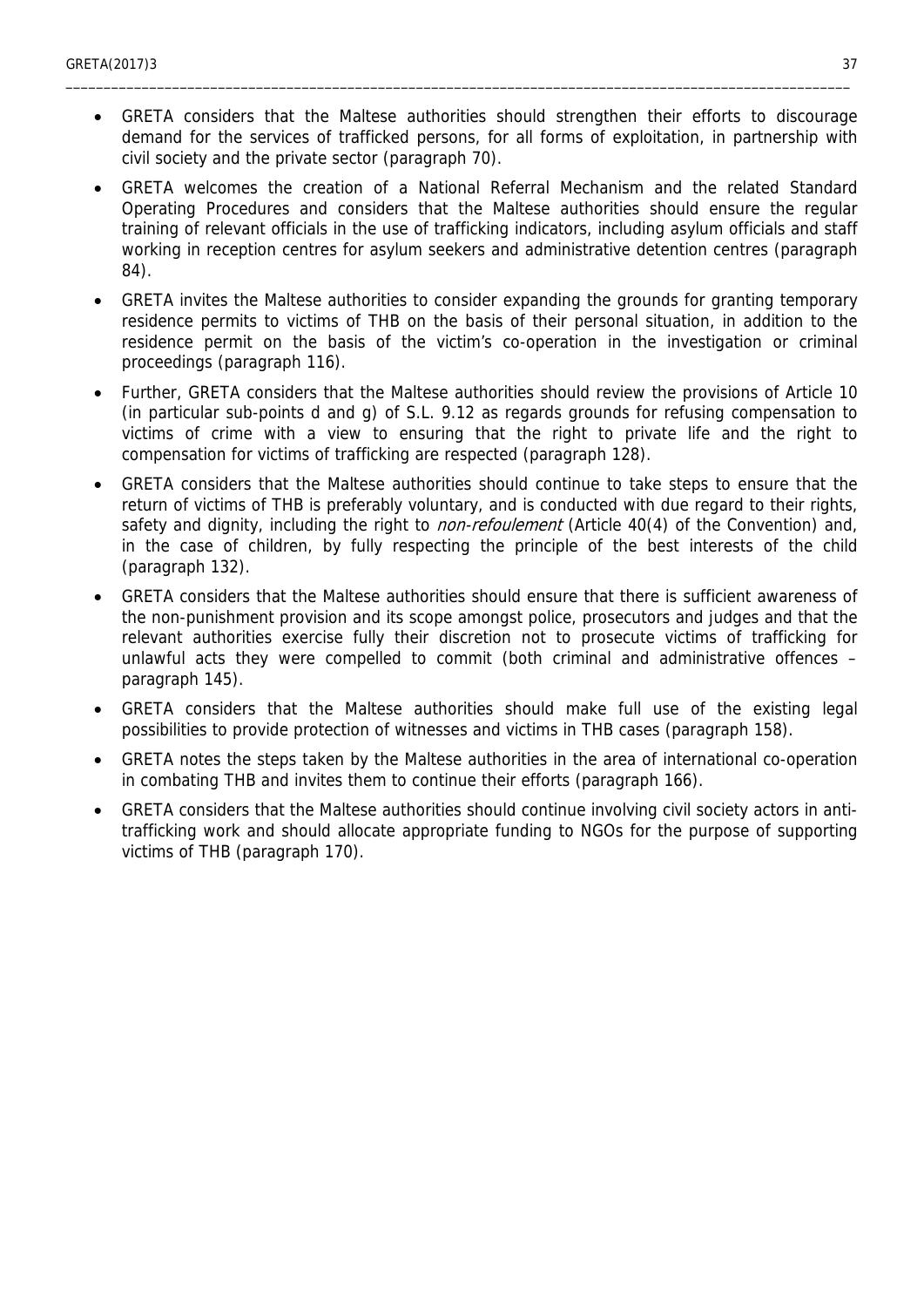# <span id="page-37-0"></span>**Appendix**

\_\_\_\_\_\_\_\_\_\_\_\_\_\_\_\_\_\_\_\_\_\_\_\_\_\_\_\_\_\_\_\_\_\_\_\_\_\_\_\_\_\_\_\_\_\_\_\_\_\_\_\_\_\_\_\_\_\_\_\_\_\_\_\_\_\_\_\_\_\_\_\_\_\_\_\_\_\_\_\_\_\_\_\_\_\_\_\_\_\_\_\_\_\_\_\_\_\_\_\_\_\_\_

**List of public bodies, intergovernmental organisations, non-governmental organisations and other civil society actors with which GRETA held consultations**

#### **Public bodies**

- Ministry for Home Affairs and National Security
- Ministry for Health and Energy
- Anti-Human Trafficking Monitoring Committee
- Office of the Attorney General
- Chief Justice (Chief Justice Chamber, Law Courts)
- Vice Squad (Police)
- Department for Industrial and Employment Relations (linked to Ministry for Education and Employment)
- Employment and Training Corporation
- National Social Welfare Agency (Appoġġ part of the Foundation for Social Welfare Services under the Ministry for Justice, Dialogue and Family)
- Safi Barracks Detention Centre
- Refugee Commissioner
- Commissioner for Children
- Social Affairs Committee (Parliament)
- Parliamentary Ombudsman

#### **Intergovernmental organisations**

- International Organization for Migration (IOM)
- United Nations High Commissioner for Refugees (UNHCR)
- (EU) European Asylum Support Office (EASO)

#### **NGOs and other civil society organisations**

- Caritas Malta
- Malta Emigrant Commission
- The Jesuit Refugee Service
- The National Council of Women
- Young Men's Christian Association (YMCA)
- Chamber of Advocates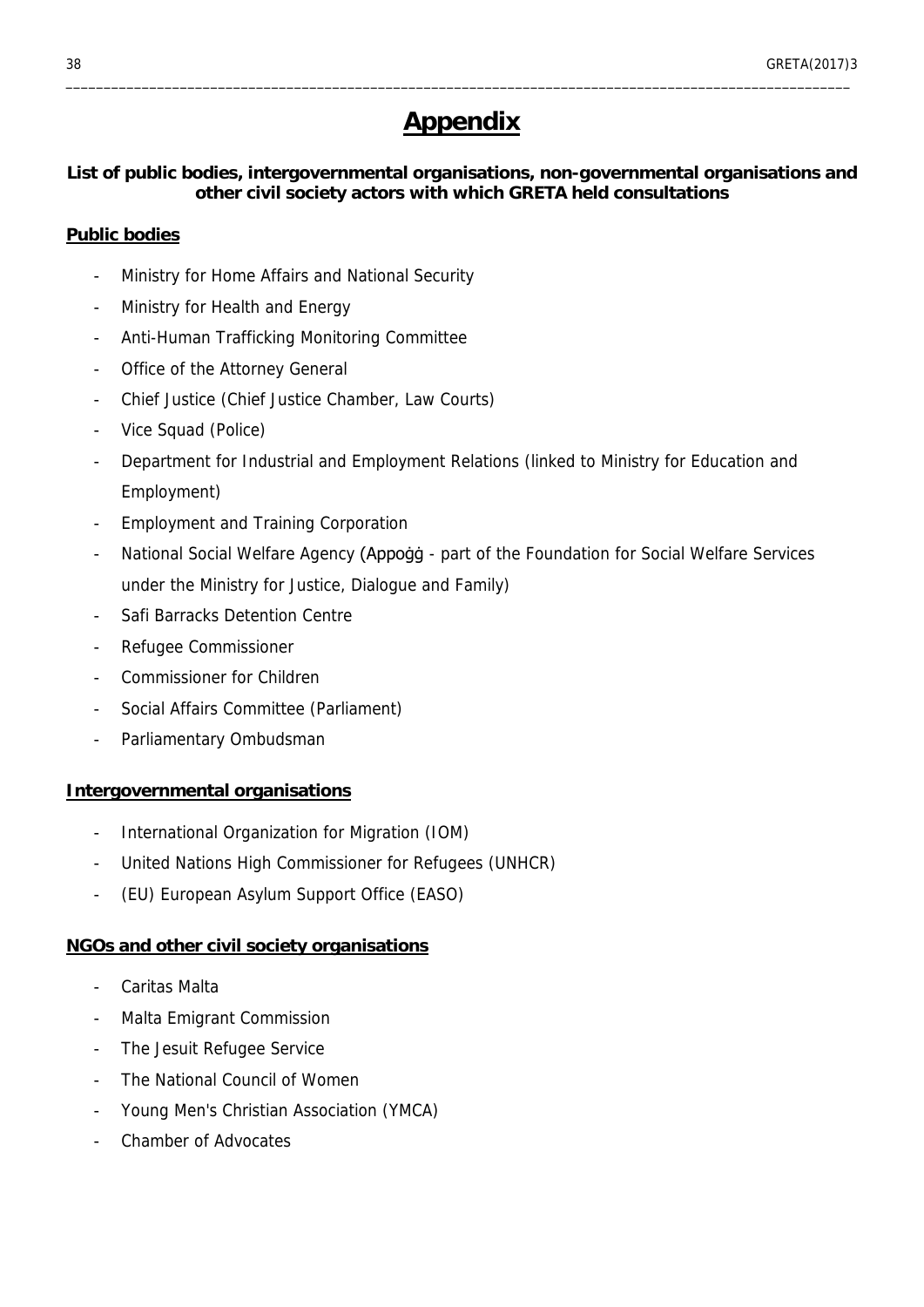# <span id="page-38-0"></span>**Government's Comments**

\_\_\_\_\_\_\_\_\_\_\_\_\_\_\_\_\_\_\_\_\_\_\_\_\_\_\_\_\_\_\_\_\_\_\_\_\_\_\_\_\_\_\_\_\_\_\_\_\_\_\_\_\_\_\_\_\_\_\_\_\_\_\_\_\_\_\_\_\_\_\_\_\_\_\_\_\_\_\_\_\_\_\_\_\_\_\_\_\_\_\_\_\_\_\_\_\_\_\_\_\_\_\_

# **The following comments do not form part of GRETA's analysis concerning the situation in Malta**

GRETA engaged in a dialogue with the Maltese authorities on a first draft of the report. A number of the authorities' comments were taken on board and integrated into the report's final version.

The Convention requires that "the report and conclusions of GRETA shall be made public as from their adoption, together with eventual comments by the Party concerned." GRETA transmitted its final report to the Maltese authorities on 12 January 2017 and invited them to submit any final comments. The comments of the Maltese authorities, submitted on 27 February 2017, are reproduced hereafter.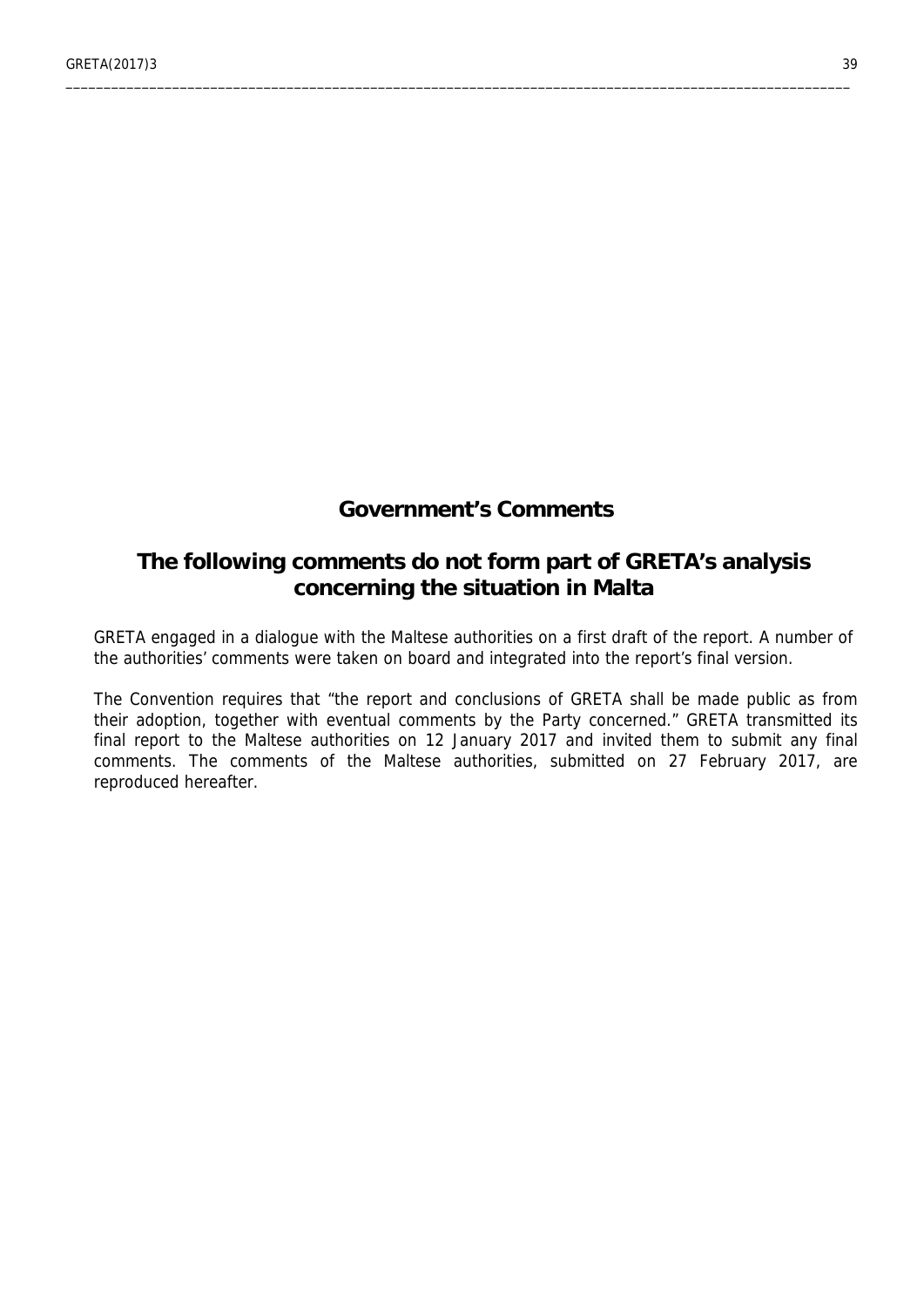#### **Responses of the Maltese Government in relation to GRETA Recommendations**

\_\_\_\_\_\_\_\_\_\_\_\_\_\_\_\_\_\_\_\_\_\_\_\_\_\_\_\_\_\_\_\_\_\_\_\_\_\_\_\_\_\_\_\_\_\_\_\_\_\_\_\_\_\_\_\_\_\_\_\_\_\_\_\_\_\_\_\_\_\_\_\_\_\_\_\_\_\_\_\_\_\_\_\_\_\_\_\_\_\_\_\_\_\_\_\_\_\_\_\_\_\_\_

Recommendation: Step up their efforts to provide assistance, including safe accommodation, which is adapted to the specific needs of victims of trafficking, including male victims.

Reply: The Maltese authorities acknowledge that further progress in this sphere is necessary. However, it has to be emphasized that all victims who required accommodation were in fact provided with such accommodation, including male victims. This is the case even if use had to be made for centres for asylum seekers. In Malta's specific circumstances, in view of economies of scale, it is difficult to have a centre dedicated exclusively to victims of trafficking.

Recommendation: Improve the identification and assistance of child victims of trafficking, in particular by:

- Taking measures to ensure that the procedure for the identification and referral to assistance of child victims of trafficking takes into account the special needs and circumstances of children, through developing a specific referral mechanism for children involving child specialists, child services and specially trained police officers and prosecutors;
- Reply: The development of guidelines to assist in the identification of child victims of trafficking is envisaged by the new Action Plan. It should be noted that so far no child victims of trafficking have been identified in Malta.
- Ensuring that child victims of trafficking benefit from the assistance measures provided for under the Convention, including appropriate accommodation and access to psychological support and legal assistance.
- Reply: Should child victims of trafficking be identified that would be provided with the necessary assistance as indicated in the Convention. Agenzija Appogg already has trained personnel who could provide the required psychological assistance. Moreover, Malta already has a set up in place to provide support to unaccompanied minors. This set-up could also avail children who are victims of trafficking should the need arise. Furthermore, Police officers and prosecutors have been made aware of the specific needs and requirements of child victims in specialised training delivered in partnership with IOM.
- Stepping up their efforts to increase the training of relevant officials and staff on the identification of child victims of trafficking.
- Reply: The new Action Plan provides for additional training in this sphere; hence Malta will be implementing this recommendation.

Recommendation: amend the legal provisions on the recovery and reflection period by:

- Removing the need to co-operate with the authorities as a pre-condition for being granted a recovery and reflection period;
- Reply: It should be noted that the pertinent legislation transposes an EU Directive which outlines that the need to co-operate with the authorities is a pre-condition for the recovery and reflection period. In this regard it should be stated that our objective should be to encourage cooperation so as to apprehend traffickers and prevent future victimisation of other people.
- Establishing the minimum duration of the recovery and reflection period at 30 days, during which time it is not possible to remove the victim or potential victim of trafficking from the country's territory;
- Reply: The current provision provides for a maximum period for recovery and reflection of two months, during which period the person concerned cannot be removed from Malta. The Maltese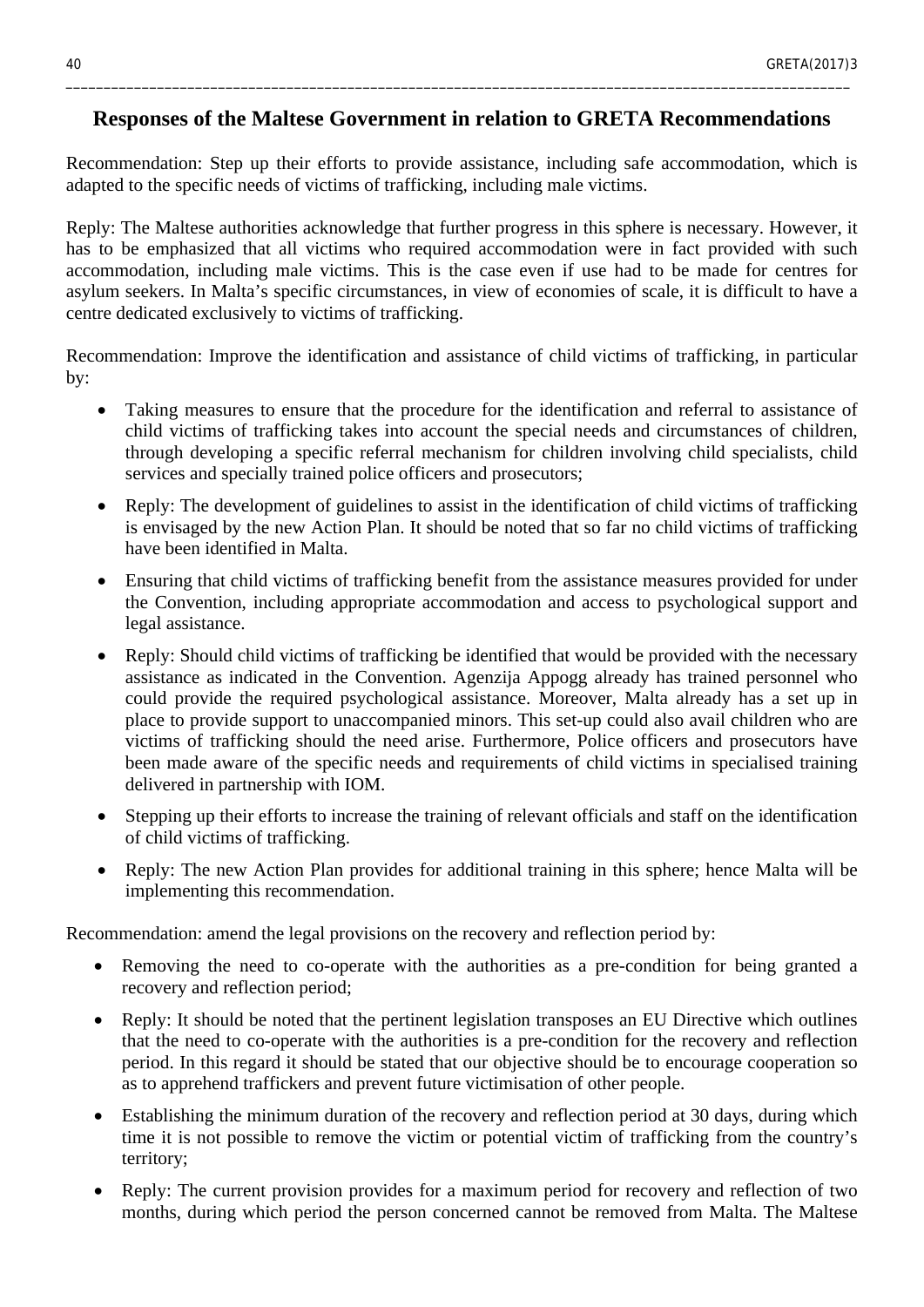authorities will be considering the specific reference to a minimum period for recovery and reflection in line with GRETA's recommendation.

\_\_\_\_\_\_\_\_\_\_\_\_\_\_\_\_\_\_\_\_\_\_\_\_\_\_\_\_\_\_\_\_\_\_\_\_\_\_\_\_\_\_\_\_\_\_\_\_\_\_\_\_\_\_\_\_\_\_\_\_\_\_\_\_\_\_\_\_\_\_\_\_\_\_\_\_\_\_\_\_\_\_\_\_\_\_\_\_\_\_\_\_\_\_\_\_\_\_\_\_\_\_\_

- Ensuring that no termination of the recovery and reflection period is carried out on the grounds that victims of presumed victims have "actively, voluntarily and on their own initiative renewed contact with the perpetrators" without due regard to the person's individual situation, which involves an examination of his/her case.
- Reply: The Maltese authorities are not in agreement with this recommendation, as it is considered that this could undermine our efforts against human trafficking.

Recommendation: Examine the reasons for the absence of compensation claims and awards to victims of trafficking and make additional efforts to guarantee effective access to compensation of trafficking, in line with Article 15(4) of the Convention, including through the systematic provision of legal advice and information;

Reply: It should be noted that the Victims of Crime Act (Cap 539 of the Laws of Malta), which features specific provisions on victims of human trafficking, already provides for legal advice and information. It is therefore considered that this recommendation is already being implemented.

Recommendation: Introduce as an aggravating circumstance the offence of trafficking in human beings committed against a child, regardless of the means used;

An offence against child, even if it does not involve the use of the means in question, is subject to a penalty commensurate with one involving the victimisation of an adult with recourse to the means in question. Furthermore, if those have been used, the offence against a minor becomes subject to a further aggravation.

Malta considers that the present legislation is already dissuasive vis-à-vis human trafficking in general and human trafficking against children.

Recommendation: Take measures to ensure that crimes related to human trafficking are investigated, prosecuted and adjudicated promptly and effectively, including by providing regular training to judges and prosecutors on human trafficking and the rights of victims and encouraging the development of specialisation among judges and prosecutors.

During 2016, the Ministry for Justice, Culture and Local Government in collaboration with the International Organization for Migration (IOM) entered into an agreement to implement a six month project on how to Improve Quality of Prosecution and Protection of Victims of Trafficking through the Justice System in the Republic of Malta for the members of the Judiciary as well as police investigators and prosecutors. A research was undertaken for a period of six months examining judicial sentences regarding trafficking in persons. After which a two-day training event was held addressing the Judiciary. During the training it was emphasized that all efforts should be taken to protect the victim at all stages during the judicial process from the initial stage of identification until their reinsertion into society. It was also stressed that we must strive to make the Court environment as friendly as possible to these people including, wherever this is possible, through the minimisation of contact with the former exploiter. Topics covered during the training amongst other were: Major problems faced by the participants in the fight against trafficking in Malta, How can the Quality of Prosecution and Protection of Victims of Trafficking be improved? Maltese Legislation and gaps in the sphere of Trafficking, Challenges and Responses, Case Law and Pertinent Elements to Identify Victims of Human Trafficking.

Recommendation: Requests the Government of Malta to report to the Committee of the Parties on the measures taken to improve the implementation of the Convention in the above-mentioned areas by **10 March 2018**